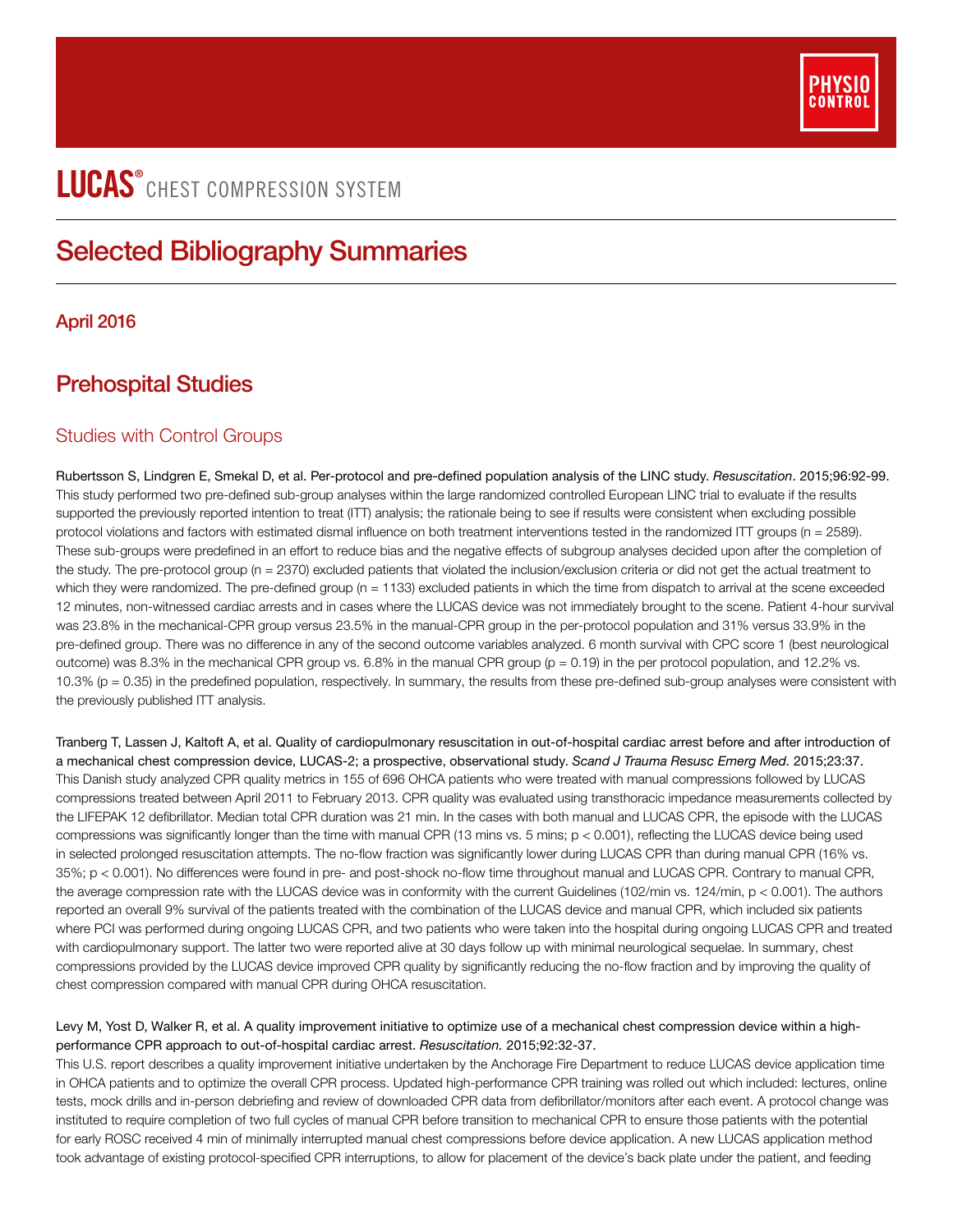the device's support legs through the arms of the provider performing manual compressions without interfering with the continuity of manual compressions. Crews were instructed to immediately resume manual compressions upon experiencing any device difficulties. CODE-STAT™ CPR quality data from the year before (2012), during and after the initiative (2013) were evaluated. Compared to OHCA cases from 2012 (n = 61), median duration of the pause prior to first mechanical compression for cases from 2013 (n = 71) decreased from 21 to 7 sec (p < 0.001), while median chest compression fraction increased from 0.90 to 0.95 ( $p < 0.001$ ). Median duration of the longest pause decreased from 25 to 13 sec ( $p < 0.001$ ), while the proportion of cases where the longest pause was for mechanical CPR application decreased from 74% to 31% (p < 0.001). In summary, significant increases in compression fraction and significant decreases in duration of the longest pause strongly suggest a large improvement in LUCAS device application efficiency when implementing an overall high-performance CPR process.

## Esibov A, Banville I, Chapman F, et al. Mechanical chest compressions improved aspects of CPR in the LINC trial. *Resuscitation.*  2015;91:116-121.

This analysis compared chest compression fraction (CFF) and perishock pauses in a subset of patients (N: 206) enrolled in two of the six sites of the European multicenter randomized controlled LINC trial comparing the LUCAS device vs. manual CPR in OHCA. Using electronic downloads of continuous ECG and impedance data from LIFEPAK 12 monitor defibrillators, the authors analyzed CCF over the first 10 min of recorded data as well as perishock pauses for shocks. The LUCAS device was applied and started within 5 min of the beginning of recorded signals in 89% of the LUCAS cases. Median CCF was 0.79 in the manual treatment group and 0.84 in the LUCAS treatment group (p < 0.001). Beginning with the minute following the LUCAS device deployment, the median CCF over the next 10 min was 0.91 in the LUCAS group. The median perishock pause was 10 sec for manual CPR and 0 sec when using the LUCAS device (p < 0.001). During LUCAS use, 70.9% of shocks were delivered without pausing compressions. In conclusion, good chest compression fractions were achieved in both groups, indicating high-quality CPR in both groups. Furthermore, patients treated with the LUCAS protocol had a significantly higher CCF, and shorter perishock pauses, compared to patients treated with conventional CPR.

## Kamrud J, Boland L, Frazee C, et al. Use of transthoracic impedance data to evaluate intra-arrest chest compression quality before and after placement of a mechanical chest compression system. *Prehosp Emerg Care*. 2015;19(1):Abstract 131.

This U.S. retrospective analysis was conducted in all OHCA patients treated with the LUCAS device by a single ambulance service in Minnesota in 2013. Transthoracic impedance (TTI) data from 269 events obtained from CODESTAT data review software were used to compare chest compression quality metrics between the manual vs mechanical compression phases. The mean (range) duration of the manual phases was 3:37 min. and 23:39 min. for the mechanical phases. Mean compression fraction was significantly higher during mechanical versus manual compressions (89% vs 75%; p<0.0001). Compression rate was also better aligned with the recommended 100 compressions/min during mechanical compressions, with mean compression rates of 102/min and 121/min (p<0.0001) in the mechanical and manual phases, respectively. On average, the first mechanical compression was delivered 4 min 15 sec after the start of TTI recording, with a median device application pause of 26 sec. In summary, these data demonstrate the use of a mechanical chest compression device can improve compression fraction and increase compliance with compression rate guidelines. Based on these findings, this system will emphasize earlier device placement with minimal pauses for application.

## Perkins G, Lall R, Quinn T, et al. Mechanical versus manual chest compression for out-of-hospital cardiac arrest (PARAMEDIC): a pragmatic, cluster randomised controlled trial. *Lancet.* 2015;385(9972):947-955.

This large cluster randomized prehospital UK study examined whether the "pragmatic" introduction of the LUCAS 2 device into front-line emergency response vehicles would improve OHCA survival compared to conventional manual CPR. The study was conducted from April 15, 2010 to June 10, 2013 at four UK ambulance services. Clusters consisted of ambulance service vehicles, which were randomly assigned (1:2) to use the LUCAS device or to perform manual compressions, meaning every third vehicle carried a LUCAS device. Patients received manual (N: 2819) or LUCAS CPR (N: 1652) according to the first trial vehicle to arrive on scene. In the LUCAS group, 60% of patients actually received mechanical chest compression, the rest got manual CPR. The primary endpoint, thirty-day survival, was similar between the LUCAS treatment group (6%) and in the manual CPR group (7%) (adjusted odds ratio 0·86, 95% CI 0·64–1·15). No serious adverse events were noted in any of the groups. In the LUCAS group three patients had chest bruising, two had chest lacerations, and two had blood in mouth. Fifteen device incidents occurred during operational use. In summary, there was no evidence of improvement in 30-day survival with LUCAS 2 device compared with manual compressions, but it was noted that actual use of the LUCAS device in the LUCAS group was low.

## Villadiego Sanchez J, Borja Padilla J, del Valle Fernandez P, et al. Comparison of survival in cardiorespiratory arrest patients receiving conventional manual or external mechanical chest compression. *Resuscitation.* 2014;85S:S48. APO74.

This Spanish prospective observational cohort study from 2012 compared survival rates in 169 OHCA patients receiving manual CPR (N: 108) or LUCAS CPR (N: 61). Survival to hospital arrival was achieved in 29.5% of the LUCAS group vs. 24.1% of the manual CPR group (no significant differences). Survival to hospital discharge was achieved in 13.3% of the LUCAS group vs. 14.8% of the Manual CPR group (no significant differences). In summary, prehospital use of the LUCAS device did not result in statistically significant survival to hospital arrival or discharge in patients treated with automatic or manual CPR.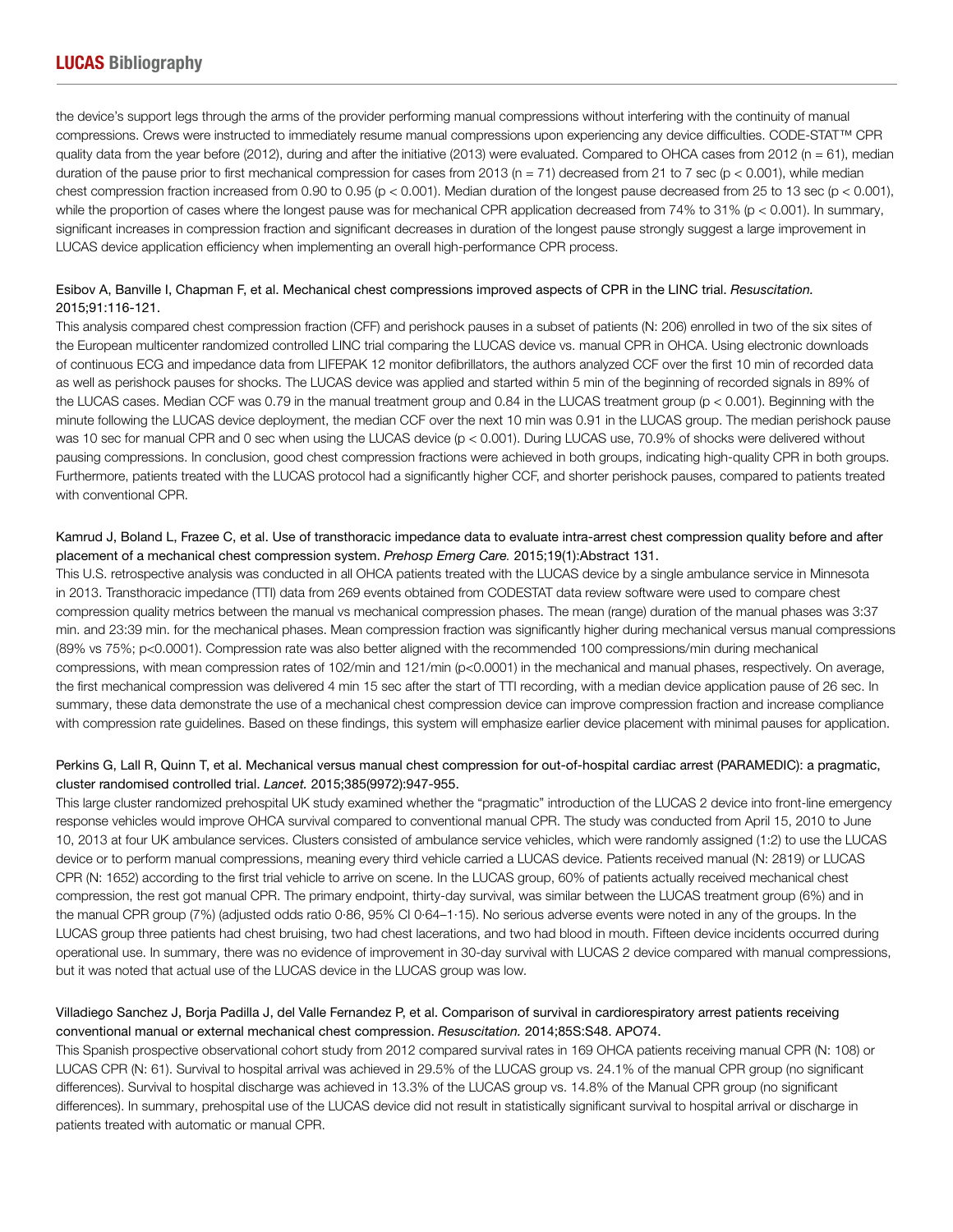### Rubertsson S, Lindgren E, Smekal D, et al. Mechanical chest compressions and simultaneous defibrillation vs conventional cardiopulmonary resuscitation in out-of-hospital cardiac arrest. The LINC randomized trial. *JAMA.* 2013;311(1):53-61.

This European large randomized control multicenter LINC trial hypothesized that a 3 minute algorithm of mechanical chest compressions delivered by the LUCAS device with defibrillation during ongoing chest compressions would improve 4-hour survival in patients as compared to guidelinebased manual CPR in OHCA. From Jan. 2008 to Aug. 2012, 2,589 patients were randomized to either LUCAS CPR (N:1300) or manual CPR (N:1289) at six sites in Europe. Surviving patients were evaluated for neurological outcome using a CPC score 1-2 as good outcome. Survival at 4 hours was 23.6% with LUCAS CPR and 23.7% with manual CPR (p > .99). Survival with good neurological outcome was 7.5% vs 6.4% at intensive care unit discharge, 8.3% vs 7.8%, at hospital discharge, 8.1% vs 7.3%, at 1 month, and in 8.5% vs 7.6% at 6 months with LUCAS CPR and Manual CPR, respectively, and without statistical significance. The proportion of survivors with CPC 1-2 in the LUCAS and manual CPR groups was 99% vs. 94% respectively at 6 months. The numbers of serious adverse events and device-related adverse events were low, the LUCAS device showed a high reliability of 99.4% during the four years the study was conducted. After randomization, 3.5% of the patients randomized to mechanical CPR did not fit the device; 2.3% were too big and 1.2% too small, suggesting the device can be expected to fit about 95% of cardiac arrest patients. In conclusion, there was no significant difference in 4-hour survival between patients treated with the LUCAS device and the 3 minute algorithm or those treated with guideline-adherent manual CPR. The vast majority of survivors in both groups had good neurological outcomes by 6 months.

## Satterlee P, Boland L, Johnson P, et al. Implementation of a mechanical chest compression device as standard equipment in a large metropolitan ambulance service. *J Emerg Med*. 2013;45(4):562-569.

This U.S. retrospective OHCA case series describes the results after implementing the LUCAS device for routine use across a large ambulance service during the initial 2 years of use (during 2008-2010). 38 devices were deployed in a 70-vehicle, 400-provider ambulance service within 3 months in Minnesota. The LUCAS device was used in 85% (498 of the 572 cases where LUCAS usage data were available). Primary reasons for not using the LUCAS device were; short resuscitation times due to early ROSC or early declaration of death (8%), patient too large for the device (2.3%), patient too small for the device (0.9%). Overall ROSC rates were 35% of LUCAS-treated arrests and 41% of non-device-treated, respectively (p = 0.31). When removing short resuscitation attempts of less than 5 min, ROSC rates were 26% among LUCAS-treated arrests and 24% among non-device treated arrests, respectively ( $p = 0.78$ ). User feedback was positive with 9.1 out of max 10 for perceived device efficacy and 8.9 for overall ease of operation. In conclusion, the LUCAS device fit most patients and was well received by prehospital providers. Resuscitation of limited duration due to early death or early ROSC frequently precluded device use, and this has important implications for evaluating the association between device use and ROSC in observational settings.

## Axelsson C, Herrera M, Fredriksson M, et al. Implementation of mechanical chest compression in out-of-hospital cardiac arrest in an emergency medical service system. *Am J Emerg Med*. 2013;31(8):1196-1200.

This is a Swedish retrospective analysis of the survival of consecutive OHCA patients before (period 1, N: 1,218 patients) and after implementing the LUCAS device (period 2, N: 1,183 patients) in the EMS organization. In period 2, survival improved significantly over period 1; patients admitted to hospital alive increased from 25.4% to 31.9% (p<0.0001), survival at 1 month increased from 7.1% to 10.7% (p = 0.002). Bystander CPR, crew-witnessed cases and post-resuscitation care increased, whereas the rates of VF declined and the response times as well as the delay to defibrillation increased. The LUCAS device was used in 60% of OHCA, manual CPR alone in 40%. Survival rates of patients who were actually treated with the LUCAS device were significantly lower than those who received only manual CPR during period 2; admission to hospital 28.6% vs.  $36.1\%$  (p = 0.008), survival to 1 month 5.6% vs. 17.6% (p<0.0001). There were significant differences between the groups that likely influenced the difference in outcomes. Patients treated with the LUCAS device appeared to be a higher risk group with a lower chance of survival; there were significantly fewer crew-witnessed cardiac arrests treated with LUCAS vs manual CPR (13% vs. 22%) (data indicated crew-witnessed arrests had three times higher chance of survival), and the LUCAS patients were significantly more likely to have got adrenalin (95% vs. 53%) (data indicated patients who got adrenalin had a significantly lower chance to survive and generally had a longer time to defibrillation compared to those who only got manual CPR). The main reason for not having mechanical compression was probably early ROSC as the treatment protocol called for the LUCAS device to be applied first after manual CPR and defibrillator. In summary, due to many changes in care over the time periods, the authors could not conclude the LUCAS device was the contributor to the significantly increased survival. The LUCAS device did provide benefits to the staff's working environment and it appeared to be used in more difficult patients with a lower chance of survival.

## Maule Y. The aid of mechanical CPR; better compressions, but more importantly – more compressions… (translated from French language; Assistance Cardiaque Externe; Masser mieux, mais surtout masser plus…). *Urgence Pratique*. 2011;106:47-48.

This is a Belgian retrospective study that compared compression ratios (the amount of time compressions were being delivered compared to the total CPR time) of the LUCAS chest compression system to that of manual compression. CODE-STAT™ 7.0 Data Review software was used to analyze the data. Two cohorts, consisting of 200 recordings each of non-traumatic CPR, were randomly created. Total duration of CPR was 41 minutes, 20 seconds (±5 min., 15 sec.). The average compression ratio for cases using the LUCAS device was 93% (±4%). The compression ratio for cases using manual compressions was 69% (±6%). The author concludes that based on these ratios, mechanical chest compression devices, regardless of the type, allows for optimization of compression times during CPR.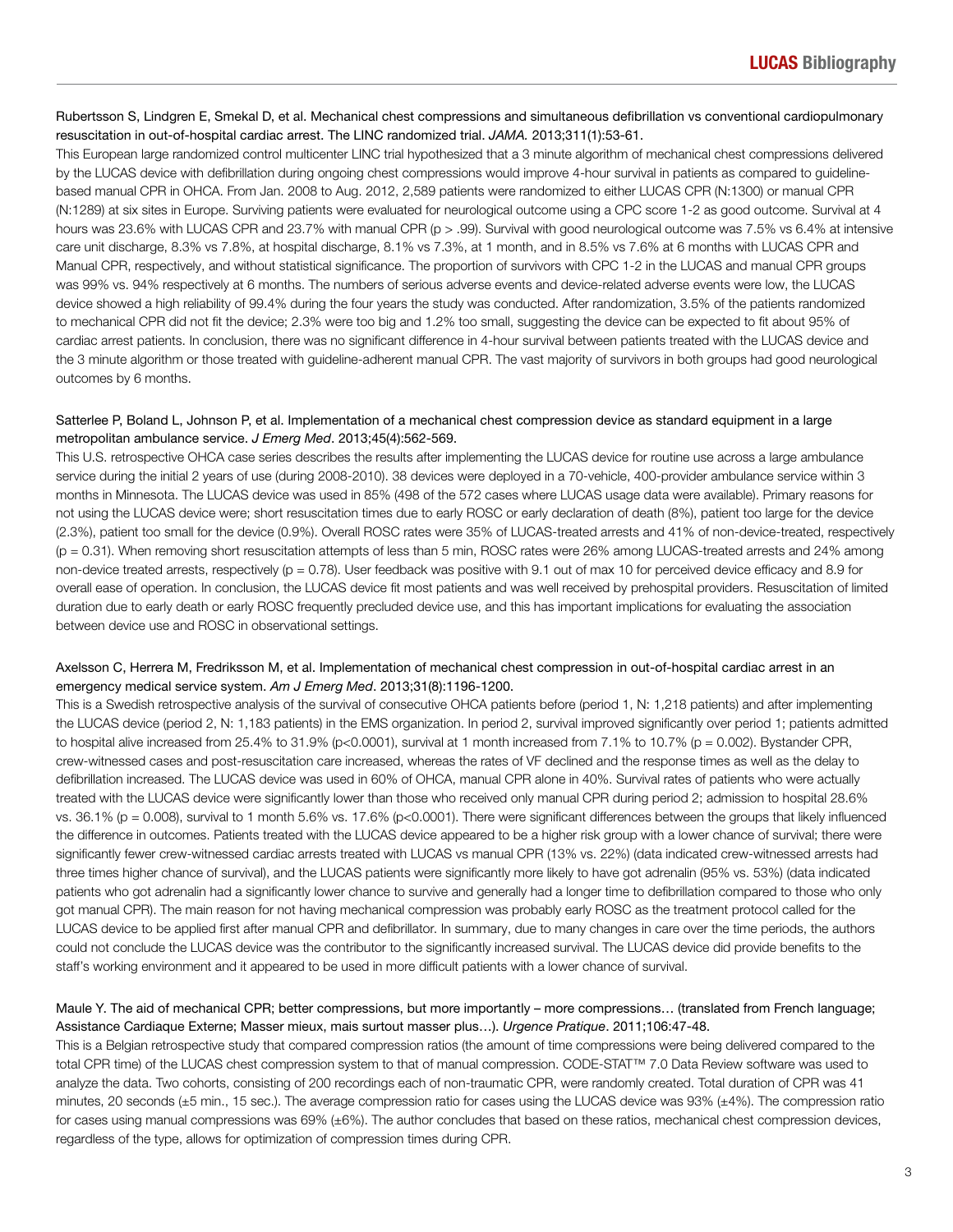## Carmona Jiménez F, Padró P, García A, et al. Cerebral flow improvement during CPR with LUCAS, measured by Doppler. *Resuscitation*. 2011; 82S1: 30. AP090. (This study is also published in a longer version, in Spanish language with English abstract,

## in *Emergencias* 2012;24:47-49.)

This is a Spanish prospective study which compared the middle cerebral artery flow (measured by Doppler at 5-6 cm) during manual chest compressions and then during LUCAS 2 chest compressions in six prehospital cardiac arrest patients. In three patients no data could be recorded due to early ROSC or no flow due to subarachnoid hemorrhage. In three patients the median flow during manual chest compressions was 31.6±8.32 cm/s which increased to 50.6±17.12 cm/s during LUCAS compressions. The authors mention that normal flow for a healthy person is 60-80 cm/s. The authors concluded that the LUCAS device seems to improve cerebral flow compared to manual CPR.

## Saussy J, Elder J, Flores C, et al. Optimization of cardiopulmonary resuscitation with an impedance threshold device, automated compression cardiopulmonary resuscitation and post-resuscitation in-the-field hypothermia improved short-term outcomes following cardiac arrest. *Circulation*. 2010;122:A256. (*Poster on file at Physio-Control.*)

This a retrospective prehospital study from New Orleans EMS system comparing the results after implementing the LUCAS device 1(V2) , the impedance threshold device (ITD) and post-ROSC in-field hypothermia (N: 180) in December 2009 to end of September 2010, with historical data (N: 374). Stable ROSC increased to 36% (38/106) compared to 21% (78/374) (p<0.002). 69% (58/84) of the patients in which EtCO<sub>2</sub> was measured had an increased EtCO<sub>2</sub> value, and in 36% (30/84) this increase was over 10mm. EtCO<sub>2</sub> is a surrogate for circulation. There were no major adverse events. The authors concluded that the implementation of the devices was feasible, safe and resulted in a 71% increase of stable ROSC.

## Axelsson C, Karlsson T, Axelsson Å, et al. Mechanical active compression-decompression cardiopulmonary resuscitation (ACD-CPR) versus manual CPR according to pressure of end tidal carbon dioxide (PETCO2) during CPR in out-of-hospital cardiac arrest (OHCA). *Resuscitation*. 2009;80(10):1099-1103.

This prospective, cluster randomized Swedish study of 126 prehospital cardiac arrest patients showed that the LUCAS device 1(V1) (N:64) created significantly higher PETCO<sub>2</sub> values compared to manual CPR (N:62) with an average value of 3.26 vs. 2.69 kPa,  $p = 0.04$ . There were no differences in survival, probably due to the fact that the study inclusion was late, about 20 minutes after the cardiac arrest occurred, and the patients constituted a high risk group with a very low overall survival. PETCO<sub>2</sub> is a practical, non-invasive method that correlates well with circulation, such as pulmonary blood flow and cardiac output, and is known to be an almost immediate indicator for return of spontaneous circulation. PETCO<sub>2</sub> has also been used as an indicator for rescuer fatigue.

## Olasveengen T, Wik L, Steen P. Quality of cardiopulmonary resuscitation before and during transport in out-of-hospital cardiac arrest. *Resuscitation*. 2008;76:185-190.

This is a Norwegian retrospective, observational study of CPR hands-off ratio on scene compared to during transport while treating prehospital cardiac arrest patients who received manual CPR (N: 36) or who got LUCAS 1(V1) CPR (N:7). With manual CPR the hands-off ratio increased from  $0.19\pm0.09$  on-scene to  $0.27\pm0.15$  (p = 0.002) during transport. Quality was significantly better with mechanical rather than manual CPR with no difference in hands-off ratio on scene (0.10  $\pm$  0.06) vs. during transport (0.08  $\pm$  0.06)(p = 0.248). The hands-off ratio over the entire episode of approx. 33 to 40 minutes was  $0.22 \pm 0.09$  with manual CPR and  $0.09 \pm 0.06$  with LUCAS CPR.

## Maule Y. Mechanical external chest compression: a new adjuvant technology in cardiopulmonary resuscitation. (Translated from French language :L'assistance cardiaque externe: nouvelle approche dans la RCP.) *Urgences & Accueil*. 2007;29:4-7.

This publication describes the implementation and early results of LUCAS 1(V1) CPR at the Brugmann University Hospital in Belgium. 150 consecutive out-of-hospital cardiac arrest patients receiving LUCAS CPR (N: 123) or manual CPR (N: 27) were analyzed and compared to historical data on manual CPR (N: 140). The ROSC data with LUCAS (57.7%) was more than double as high compared to both the contemporary manual group (25.9%) as well as the historical manual group (22.2%). LUCAS CPR improved the physiological values of the patients; e.g. systolic blood pressure could be measured during LUCAS CPR which is hardly ever possible during manual CPR, SaO<sub>2</sub> readings were around 95%, patients showed signs of life again (moving, etc.) while they were still in VF or had a heart rhythm that produced no blood flow. In addition, the LUCAS device created an option to transport patients with effective CPR and freed up resources to focus other lifesaving tasks.

## Axelsson C, Nestin J, Svensson L, et al. Clinical consequences of the introduction of mechanical chest compression in the EMS system for treatment of out-of-hospital cardiac arrest – a pilot study. *Resuscitation*. 2006;71:47-55.

This was the first cluster-controlled pilot study (N: 328) on LUCAS 1(V1) CPR vs. manual CPR in the out-of-hospital setting in Sweden. The LUCAS device was placed in the second tier and applied very late in the resuscitation process (18 minutes after collapse). The results on ROSC (both groups: 51%), hospitalized alive (38% in LUCAS and 37% in manual group n.s.) and discharged alive (8% vs. 10% n.s.) were the same in both groups. The majority of the survivors had CPC score 1 or 2 in both groups with no significant difference between the groups. During training, the LUCAS device was applied with CPR hands-off time of less than 20 seconds. The device proved to be impact resistant and dependable. Resuscitation efforts were facilitated by freeing the hands of the rescuer from chest compression. For the same reasons, safety increased during transport in a moving ambulance. The LUCAS device fit on >98% of the patients.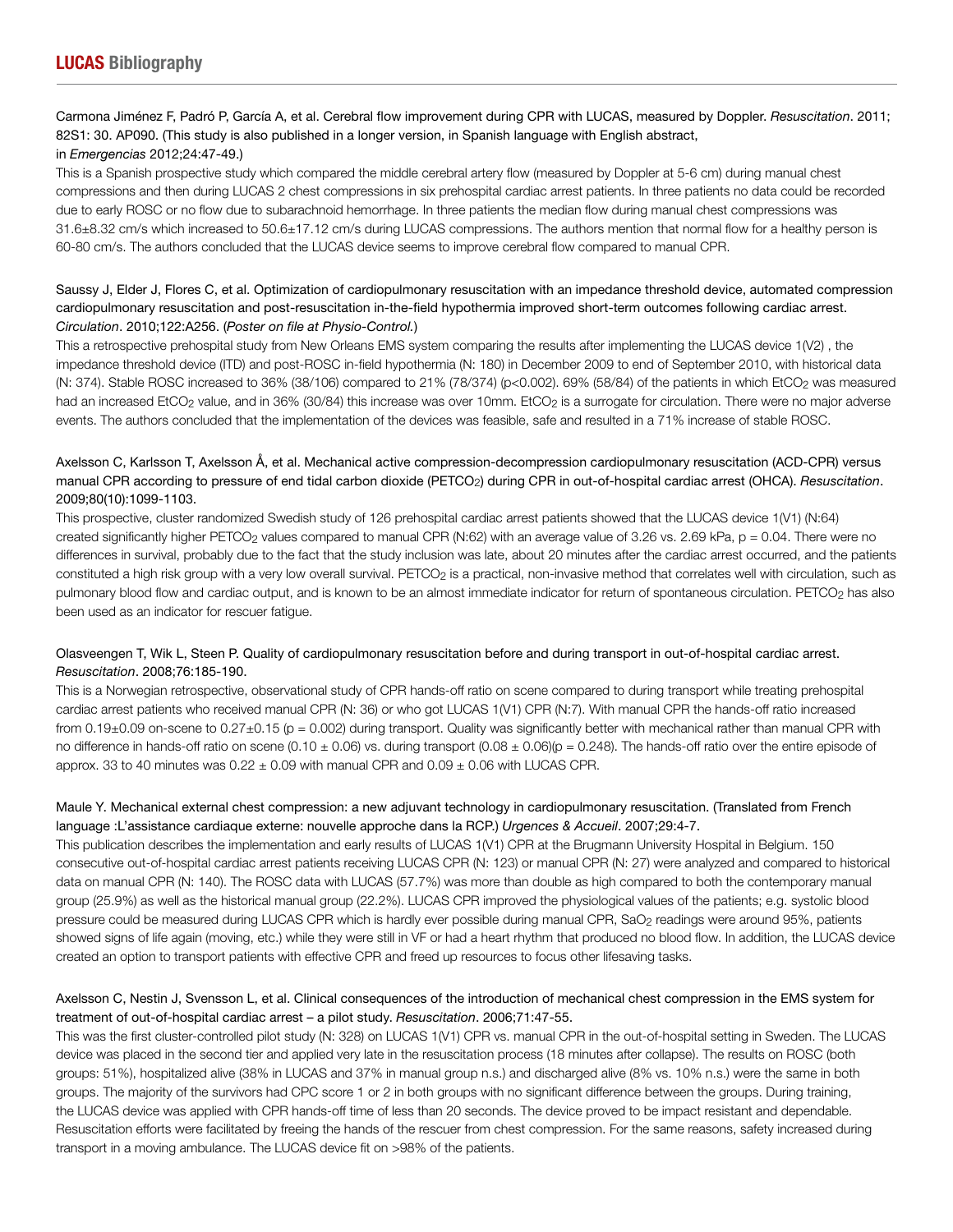## Patient Series

## Beesems S, Hardig B, Nilsson A, et al. Force and depth of mechanical chest compressions and their relation to chest height and gender in an out-of-hospital setting. *Resuscitation.* 2015;91:67-72.

This analysis reviews chest wall dimensions and mechanics data stored in the LUCAS 2 device during chest compressions on 95 Dutch OHCA patients. Cases were included only if the suction cup was placed correctly, there was no realigned during the first 5 min of chest compressions, and if no other anomaly in device use was noted. All patients received manual CPR prior to the application of the device. The mean chest height was 232 mm for males and 209 mm for females (P < 0.001). The LUCAS device was found to deliver the compression depth according to its specifications (53 mm depth in patients with chest height >185 mm). The mean force required to achieve the compression depth of 53 mm ranged between 219 and 568 Newton with a mean of 410 Newton. No correlation was found between chest height and force required to reach 53 mm depth, nor gender and force. In summary, there was a large variation of the required force to achieve a compression depth of 53 mm in individual patients.

## Pietsch U, Lischke V, Pietsch C. Benefit of mechanical chest compression devices in mountain HEMS: lessons learned from 1 year of experience and evaluation. *Air Med J.* 2014;33(6):299-301.

This Swiss study used and evaluated 2 mechanical chest compression devices in the alpine helicopter emergency services (HEMS). Seven rescues with ongoing CPR (3 with the LUCAS device; 4 with the AutoPulse® device) were performed in remote alpine terrain. These devices functioned properly and were easily applied even in difficult mountainous terrain. A previous study regarding helicopter rescue already proved the use of the LUCAS device lead to increased CPR quality and reduced hands-off time compared with manual chest compressions (Putzer, 2013). In summary, CPR under special circumstances like deep hypothermia, in which a prolonged CPR is essential, the use of the LUCAS or AutoPulse device was easy even in difficult alpine terrain which requires special rescue missions like winch or multi evacuation and rescue system evacuation.

## Boyce L, Vliet Vlieland T, Bosch J, et al. High survival rate of 43% in out-of-hospital cardiac arrest patients in an optimised chain of survival. *Neth Heart J.* 2015;23(1):20-25.

This Dutch study describes short term and 1 year survival after OHCA in a system using LUCAS chest compression system. 242 consecutive OHCA patients were admitted to the emergency department between April 2011 and December 2012. Follow-up took place in July 2014. 76% of the patients had a cardiac origin, and 52 % had a shockable rhythm. In 74 % of patients, the cardiac arrest was witnessed, 76 % received bystander CPR and in 39 % an automatic external defibrillator (AED) was used. Of the 168 hospitalized patients, 144 underwent therapeutic procedures. A total of 105 patients survived until hospital discharge. Younger age, cardiac arrest in public area, witnessed cardiac arrest, cardiac origin with a shockable rhythm, the use of an AED, shorter time until return of spontaneous circulation, Glasgow Coma Scale (GCS) ≥13 during transport and longer length of hospital stay were associated with survival. Seventy two (69 %) survivors were alive at 1 year after the cardiac arrest. In summary, a survival rate of 43% after hospital admission of OHCA is achievable. Witnessed cardiac arrest, cardiac cause of arrest, initial cardiac rhythm and GCS ≥13 were associated with higher survival.

Walker R, Esibov A, Chapman F. Impact of shock timing during mechanical CPR on defibrillation efficacy. *Circulation.* 2014;130. Abstract 152. This is a retrospective analysis of electronic defibrillator recordings from the Amsterdam Resuscitation Study (ARREST), a Dutch prospective outof-hospital cardiac arrest registry, to investigate if shock efficacy (defined as absence of VF at five sec after the shock) varied if delivered during a pause of chest compressions vs during ongoing mechanical chest compressions, and, in the latter case, if the shock efficacy varied during the chest compression cycle. 153 cases using the LUCAS device and having at least one shock delivered after LUCAS device initiations were included. After LUCAS compressions were started, 509 shocks at 360 J occurred; VF termination outcome could be determined for 460 of these. There was no statistical difference in VF termination efficacy if the first eligible shock was delivered during a pause in mechanical compressions compared to if it was delivered during ongoing compressions (87% VF termination during a pause, and 85% during ongoing LUCAS compressions; p-0.74). For all eligible shocks, VF termination efficacy was 83.9% and 79.1% (p = 0.20) in the pause group ys ongoing compression group, respectively. For shocks delivered during mechanical chest compressions, there were no statistically significant differences in VF termination rate if the shock was delivered during four different stages of chest compression duty cycle, starting with piston upstroke phase : 89%, 80%, 69%, 80% (p = 0.12). For shocks during a pause, VF termination rate did not differ for preshock pauses ≤5 sec (82.4%) vs. >5 sec (84.8%; p = 0.63). In summary, shocks can be delivered during ongoing LUCAS compressions without reducing defibrillation efficacy. The exact shock timing during the LUCAS device compression cycle did not significantly alter shock efficacy. VF termination rate was not affected by pre-shock pause duration during LUCAS compressions.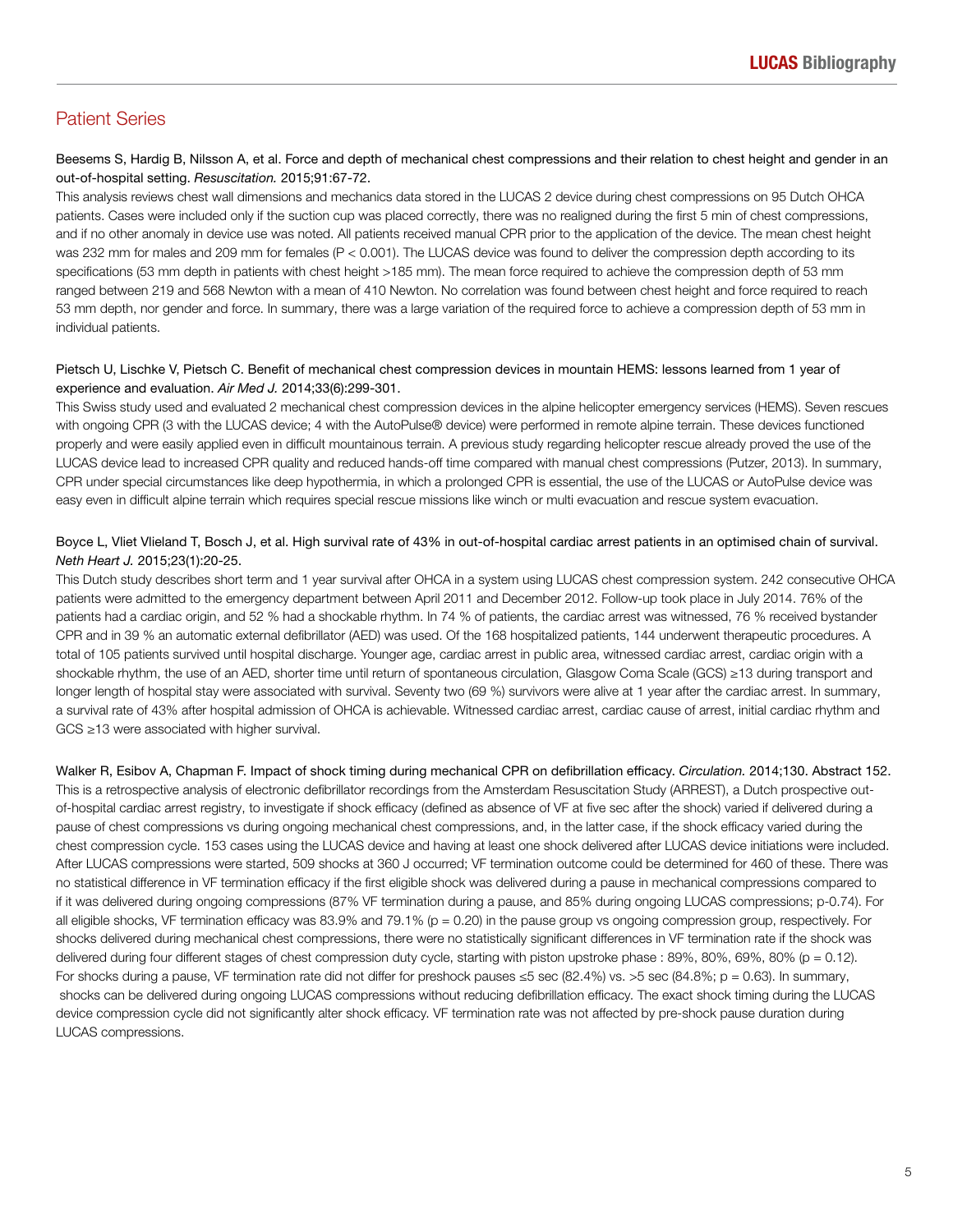## Escott M, Traynor K, Jenks S, et al. A case series: hemodynamics of LUCAS device plus an ITD in cardiac arrest. *Prehosp Emerg Care.* 2014;18(1):156. AP144.

This is a U.S (suburban Houston TX) retrospective chart review of an EMS service that routinely uses the LUCAS device together with the impedance threshold device (ITD) in cardiac arrest. The goal was to determine if there was adequate perfusion, oxygenation, and ventilation in a case series of OHCA patients. Inclusion criteria included: PEA or asystole cardiac arrest with no ROSC recorded, ITD + LUCAS compressions, hemodynamic parameters (BP, SPO<sub>2</sub>, ETCO<sub>2</sub>, and ECG). For the 13 patients in cardiac arrest without ROSC, the parameters were mean arterial pressure: median 83 mmHg, mean of 86 mmHg (SD 31), ETCO<sub>2</sub>: median 28 mmHg, mean of 31 mmHg (SD 17), SpO<sub>2</sub>: median 85%, mean 82% (SD 16). This data set demonstrates near-normal parameters of perfusion, oxygenation, and ventilation in cardiac arrest patients with an initial rhythm of asystole or PEA, however, none of these patients obtained ROSC. In summary, despite optimization of cardiac arrest perfusion management with excellent hemodynamic parameters, resuscitation was not successful. Further studies in this area are needed.

## Frattini B, Jost D, Lanoe V, et al. How to minimize "hands-off times" during mechanical chest compression device installation. *Resuscitation.* 2014;85S:S87. AP.

This French observational prospective open study measured the hands-off-times related to the installation of the LUCAS device, depending on whether it was applied in one step or using a two-step approach, in OHCA patients treated by advanced life support team. In 128 eligible patients the hands-off time, using thoracic impedance signals recorded by the CODE-STAT 9.0 data software, could be measured in 77 cases (44 cases using a one-step LUCAS application; 33 cases using a two-step LUCAS application). The total hands-off time at the application of the LUCAS device was similar between the two methods (20-30 sec). The two-step approach allowed for an on average 12 second period of manual chest compressions between the two interruptions. In summary, the authors suggest installing the LUCAS device in two stages with a minimum of 30 chest compressions between the two application steps to ensure satisfactory coronary and cerebral perfusion.

## Fagnoul D, Taccone F, Belhaj A, et al. Extracorporeal life support associated with hypothermia and normoxemia in refractory cardiac arrest. *Resuscitation.* 2013;84:1519-1524.

This is a Belgian retrospective, observational study of in- and out-of-hospital patients ( $N = 24$ ) with refractory cardiac arrest treated with early ECMO. Twenty two of 24 patients received compressions with the LUCAS device prior to initiation of ECMO. The time from collapse to ECMO was on average 58 min and shorter in survivors than in non-survivors (41 min vs. 60 min, p = 0.059). Overall six patients (25%) survived with good neurological outcome at day 28. Four patients with irreversible brain damage had organ function suitable for donation. In summary, ECMO provided satisfactory survival rates with good neurologic recovery in refractory CA for both in- and out-of-hospital patients and allowed organ donation in a significant proportion of the EMCO non-survivors. It was noted that the LUCAS device had advantages over manual CPR, facilitating more rapid transportation to the hospital as well as ECMO insertion.

## Belohlavek J, Skalicka H, Smid O, et al. Implementation of hyperinvasive approach to out-of hospital cardiac management: results from presimulation and simulation phases of the "Prague OHCA Study". *Resuscitation.* 2013;84S:S68. AP150.

This Czech prospective, randomized study combining prehospital intra-arrest hypothermia, mechanical chest compression, intra-hospital ECLS and early, aggressive clinical diagnosis and treatment encountered logistic barriers that necessitated a presimulation and simulation phase. Sixty seven patients were enrolled (57-presimulation and 10-simulation protocol) from January to February 2012. Thirty-seven patients were admitted after ROSC in prehospital setting while 30 patients were admitted with ongoing mechanical CPR. Acute coronary syndrome was the cause of arrest in 42% of patients; STEMI 36%, overall cardiac origin of OHCA was identified in 61% of patients. Average time until ROSC was 40 min, (median 31 min). Fifty-four percent of patients survived to discharge. CPC scores of 1-2 during hospitalization occurred in 75% of survivors. Survival with good neurological outcomes in patients admitted with ongoing CPR was 33%. In conclusion, a combined, "hyperinvasive" approach to refractory OHCA is a viable option with challenging preliminary results.

## Iordache D, Dinga V, Grasu C. CPR of OHCAs in Bucharest Romania: a comparative study of different crew types. *Resuscitation*. 2012;83:e49. AP067.

This Romanian study compared the resuscitation results of 445 OHCA when three different crew combinations provided resuscitation; PA crew (BLS), B crew (nurse-care mobile unit) and C-crew (mobile intensive care unit lead by a physician). One ambulance had a LUCAS device. Maximum time between collapse and starting resuscitation was 20 min. Overall, ROSC was achieved in 38 patients. PA+C crews treated 80 patients of which 3 patients achieved ROSC (3.75%). B+C crews treated 161 patients of which 12 patients achieved ROSC (7.45%). C crews treated 204 patients of which 23 patients achieved ROSC (11.2%). C crew used the LUCAS device on 11 patients of which 7 patients achieved ROSC (63.63%). In summary, the results obtained were higher when qualified personnel performed resuscitation. The highest percentage of ROSC was obtained when using the LUCAS device in these OHCAs.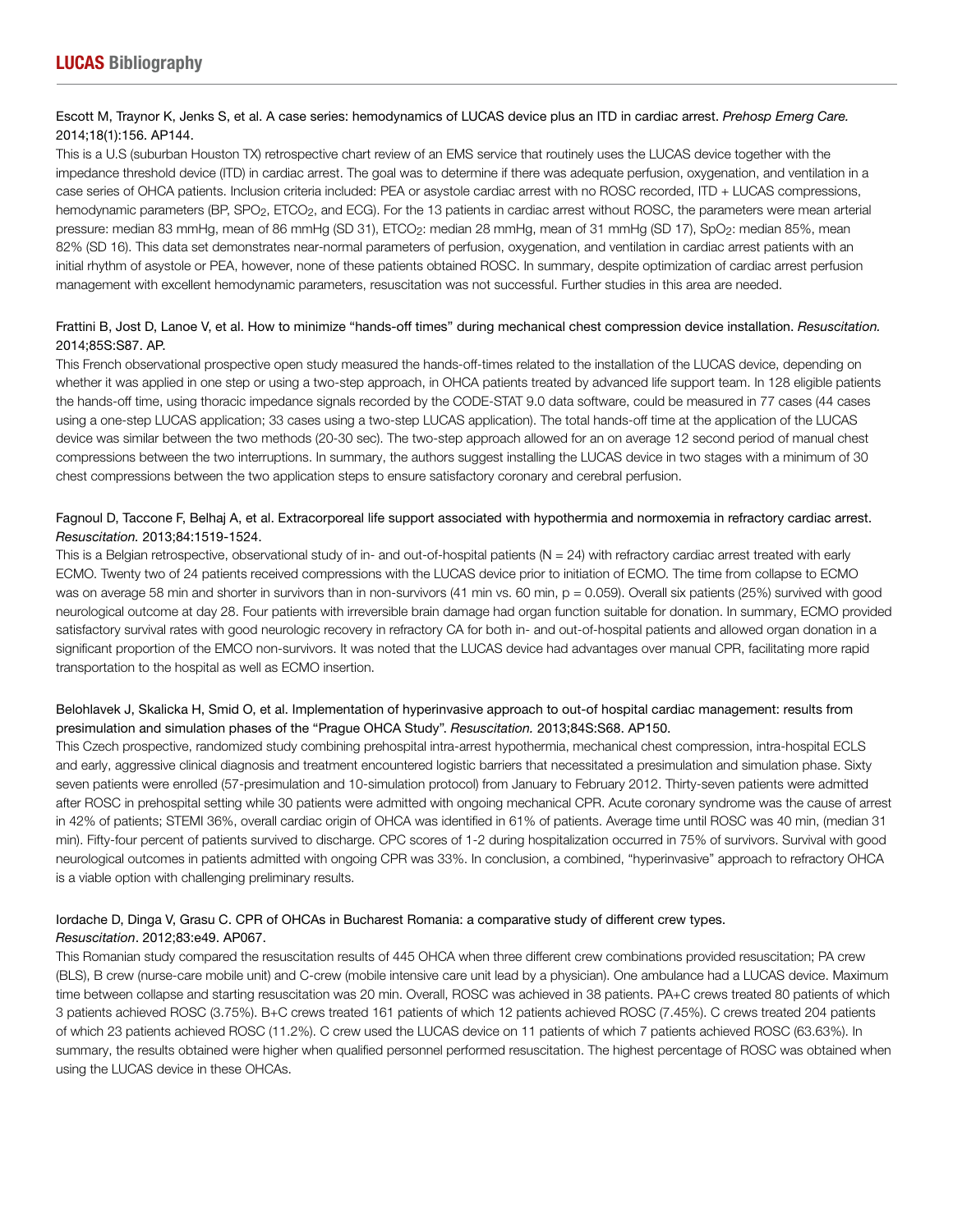## Yost D, Phillips R, Gonzales L, et al. Assessment of CPR interruptions from transthoracic impedance during use of the LUCAS mechanical chest compression system. *Resuscitation.* 2012;83(8):961-965.

This is a retrospective U.S. prehospital analysis of CPR interruption time when applying and using LUCAS 1(V2) by looking at transthoracic impedance data transcripts from 32 prehospital cardiac arrest patients. The analysis showed it was possible to apply the LUCAS device with interruptions of less than 20 seconds in ~16% of the cases, whereas 25% had an interruption time of over 1 minute. The median interruption time was 32.5 seconds (Interquartile Range IQR 25-61 sec). The perceived interruption time by the rescuer correlated poorly to the real (pauses were often double as long as perceived).The compression fraction during mechanical CPR was 0.88. The authors conclude that training on application technique is key to keep the interruption time at a minimum and that impedance data can provide objective feedback on use of mechanical CPR devices.

Van Gerven E, Keirens A, Muysoms W, et al. Combination of a mechanical active compression-decompression cardiopulmonary resuscitation mechanism (LUCAS 1 and the Boussignac tube) during CPR in out-of-hospital cardiac arrest. *Resuscitation*. 2011;81(S1):S31 AP094. This is a prehospital observational patient series (N: 58) investigating the combination of LUCAS 1(V1) and the Boussignac tube as ventilation method. ROSC was achieved in 24 (41.4%) patients and 9 survived (15.5%). The authors conclude that the combination increased success rates compared to general statistics for Europe andU.S. (survival rates of 10.7% and 8.4% respectively) and that the fully hands-free CPR was accepted by great enthusiasm by the users.

## Yost D, Gonzales L, Lick C, et al. Abstract 38: North American LUCAS Evaluation: prehospital use of a mechanical chest compression system. *Circulation*. 2010;122:A38. (Poster on file at Physio-Control.)

This is a prehospital patient series (N: 332) evaluating the feasibility of 66 LUCAS 1(V2) devices when used in four large U.S. EMS systems; Austin (TX), St Paul (MN), Anchorage (AK) and Contra Costa (CA). The device fit 95% of the patients (317/332). It was estimated that the pause in CPR for LUCAS application was less than 20 seconds in 71% of the cases. On a scale of 1 to 10, providers rated the ease of use of the LUCAS device to an average of 9.0±1.4 and a perceived effectiveness of the LUCAS device to provide quality compressions on a scale of 0 to 10 to an average of 9.3 ±1.4.

## Steen S, Sjöberg T, Olsson P, et al. Treatment of out-of-hospital cardiac arrest with LUCAS, a new device for automatic mechanical compressions and active decompression resuscitation. *Resuscitation*. 2005;67:25-30.

These are the first 100 consecutive prehospital patients receiving LUCAS 1(V1) CPR in Lund, Sweden. The guidelines from year 2000 were followed, i.e. defibrillate before CPR. The 1-month survival was best in the group of witnessed VF patients; 25%, whereas the survival of non-witnessed cardiac arrest patients was zero. This publication reports on safety aspects of using the LUCAS device in ambulances. The LUCAS device did not move on a manikin in a crash test at 30 km/h. The authors recommend that mechanical compressions should be mandatory during transport out of safety reasons.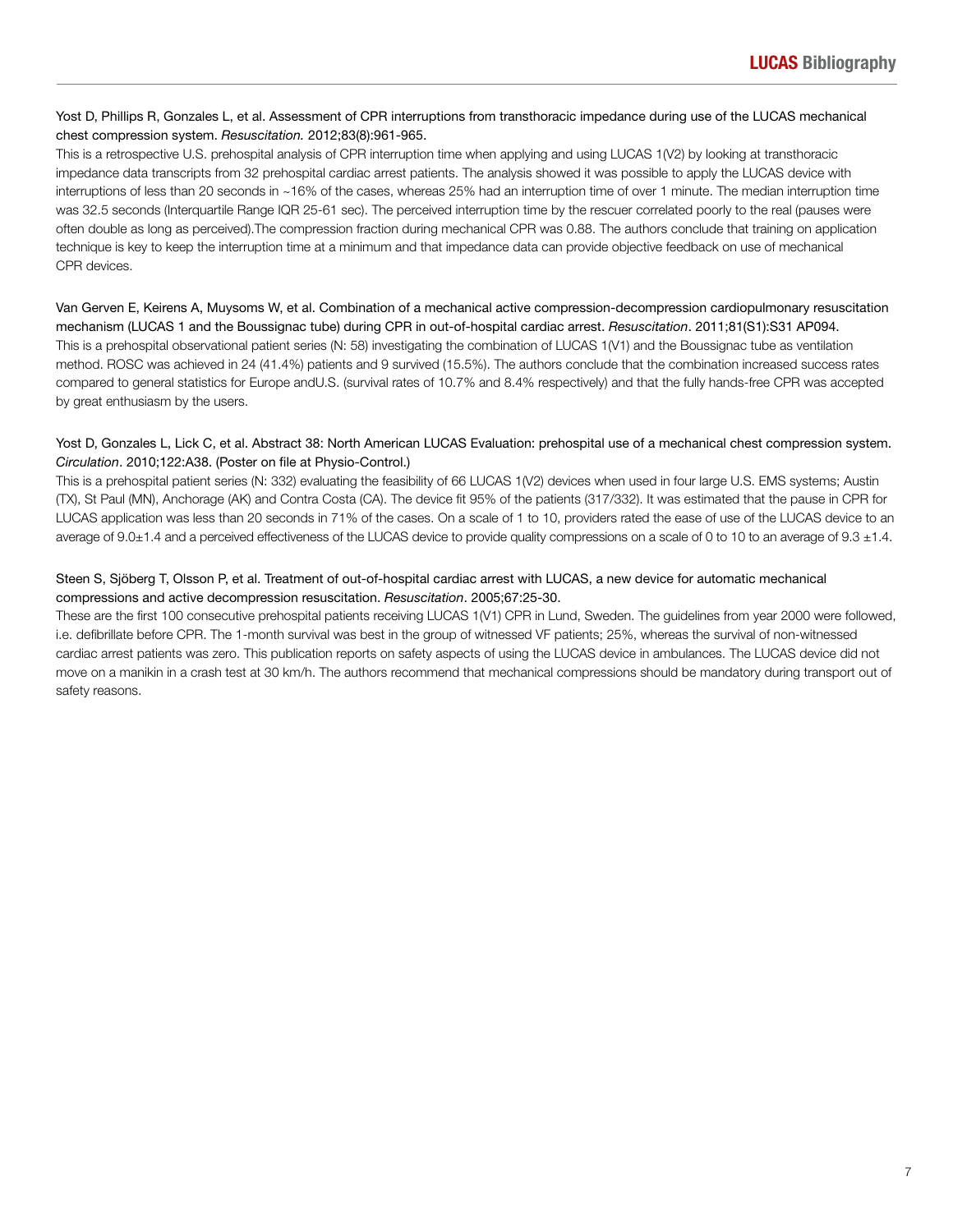## In-Hospital Studies

## Studies with Control Group

Verstraete S, De Knock J, Müller N, et al. Does the use of LUCAS influence survival for in-hospital cardiac arrest patients? ERC congress 2008. (Poster 240 on file at Physio-Control.)

This is a Belgian retrospective analysis of 73 consecutive in-hospital cardiac arrest patients who got random allocation to either LUCAS 1(V1) CPR (N:18) or manual CPR (N:34). 22 patients were excluded from the analysis due to ROSC within 4 minutes (N:16), insufficient data records (N: 4) or too obese to fit the LUCAS device (N:2). There was no significant difference in ROSC (56% vs. 44%) or hospital discharge (17% vs. 14%) between LUCAS CPR and manual CPR. All patients had a good neurological outcome. There were no major complications reported with the use of the LUCAS device, and the authors note that the device spares a useful pair of hands during the advanced life-support efforts.

## Patient Series

## Cloïn J, van Berkom P, Venema A, et al. In-hospital implementation of the LUCAS-2: Early, one-time right, is essential. *Resuscitation.* 2012;83(S1)e120-121. AP252 (Poster on file at Physio-Control).

This is a Dutch retrospective study (N:50 patients) measuring how long time it took for nurses to apply LUCAS 2, by using defibrillator monitoring data, supervisor observations and hospital records. The LUCAS device was used in 80% of the resuscitations, and applied after median 13 sec (5-20 sec) of BLS interruption, as early as possible. A two stop deployment was used; back plate first, upper part secondly. The LUCAS device required 10 ±25 sec. total interruption of compressions in the real time set up. The most frequently and serious delaying application factors were: not fully attaching the claw locks to the back plate; needing to reposition the device; clothing getting stuck in the claw locks; and not powering on the device in advance. The authors relate these factors to infrequent use and time since training, and conclude that the LUCAS device can be applied early, within 10-25 sec. if having a trained personnel and looking out for confounding factors.

## Bonnemeier H, Simonis G, Olivecrona G, et al. Continuous mechanical chest compression during in-hospital cardiopulmonary resuscitation of patients with pulseless electrical activity. *Resuscitation*. 2011; 82:155-9.

This is an analysis of 28 in-hospital patients that went into PEA due to pulmonary embolism (N: 14), cardiogenic shock/AMI (N:9), severe hyperkalemia (N:2), sustained arrhythmias/electrical storms (N:3). During on average 37.5 minutes (from 10 to 180) of LUCAS 1(V1) compressions the underlying cause were diagnosed and treated with help of CT or PCI or medication. A total of 14 patients (50%) survived of which 13 had no significant neurological deficit. The authors discussed that in six patients that had pulmonary emboli but contraindications to thrombolysis, it was possible that the LUCAS compressions alone were responsible for the thrombus fragmentation. The authors noted that the device bought time and allowed for interventional procedures and treatments. They concluded the device was feasible, safe and might improve outcomes.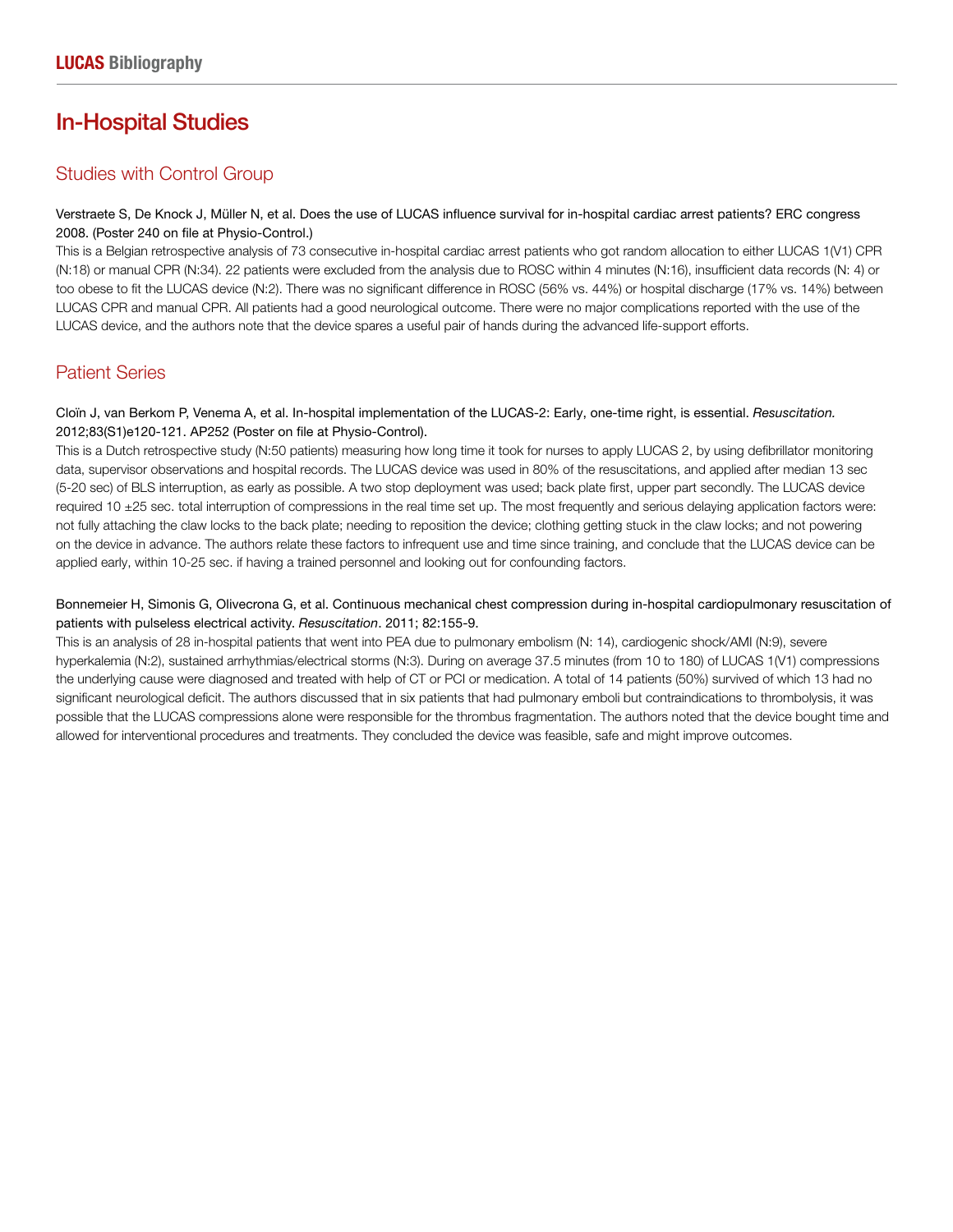## Catheterization Laboratory & PCI Patient Series

Wagner H, Hardig B, Rundgren M, et al. Mechanical chest compressions in the coronary catheterization laboratory to facilitate coronary intervention and survival in patients requiring prolonged resuscitation efforts. *Scandinavian Journal of Trauma, Resuscitation and Emergency Medicine.* 2016;24(1):4.

This Swedish study aimed at re-evaluating survival to hospital discharge and assessed long-term outcome in patients who received chest compressions (CC) during simultaneous PCI. Patients presenting to the cath lab with spontaneous circulation, suffering CA and requiring prolonged mechanical CC during cath lab procedures between 2009 and 2013 were included. For comparison, patients receiving prolonged manual CC in the cath lab in the pre-mechanical CC era were evaluated. Six-month and one-year survival with a mechanical CC treatment strategy from 2004 to 2013 was also evaluated. Thirty-two patients were included between 2009 and 2013 (24 ST-elevation myocardial infarction (STEMI), 4 non-STEMI, 2 planned PCI, 1 angiogram and 1 intra-aortic counter pulsation balloon pump insertion). Twenty were in cardiogenic shock prior to inclusion. Twenty-five were successfully treated with PCI. Median mechanical CC duration for the total cohort (n = 32) was 34 min (range 5–90), for patients with circulation discharged from the cath-lab (n = 15) it was15 min (range 5–90), and for the patients discharged alive from hospital (n = 8) it was 10 min (range 5–52). Twenty-five percent (8/32) survived with good neurological outcome at hospital discharge. This survival rate was compared to the period in the pre-mechanical CC era, where only 10% (1/10) survived to hospital discharge with good neurological outcome. Eighty-seven percent of the patients in the mechanical CC cohort had their coronary or cardiac intervention performed during mechanical CC with an 80 % success rate. This shows that the use of mechanical CC during an intervention does not seem to impair the interventional result substantially. In summary, in patients in which normal advanced resuscitation efforts had failed, and who were treated with the LUCAS device during a simultaneous PCI, 25% survived with good neurological outcome to hospital discharge. The majority (87%) of these survivors was alive at 1-year follow up.

## Retzer E, Friant J, Beiser D, et al. Utilization of a mechanical compression device increases return of spontaneous circulation in patients with cardiac arrest in the cardiac catheterization laboratory. Abstract presented at The Society for Cardiovascular Angiography and Intervention (SCAI) Congress, May 2015, San Diego. Abstract #146.

This is a U.S. retrospective analysis of all patients in whom resuscitation was attempted in the cath lab at University of Chicago between May 2011 and November 2014. Chest compressions were performed on 16 patients for cardiac arrest (11 manual and 5 mechanical). 100% of patients receiving mechanical compressions achieved ROSC in comparison to only 36% of those receiving manual compressions. This improved rate of ROSC was achieved in the setting of great patient comorbidities (increased BMI and diabetes). In summary, resuscitation performed in the cath lab with a mechanical chest compression device increases the rate of ROSC achieved without the expense of increased adverse patient outcomes and allows consistent compressions within a small space and reduces rescuer exposure to radiation.

Balevski I, Markota A, Purg D, et al. Intra-arrest percutaneous coronary intervention: a case series. *Wiener klinische Wochenschrif.* 2015;1-4. This Slovenian retrospective analysis presents experience with emergency coronary angiography performed during on-going mechanical CPR in a eight patients, six witnessed OHCA (75%) and 2 witnessed IHCA patients (25%). Revascularization under continuous CPR was achieved in all 8 patients. Mean total duration of CPR was  $90.5 \pm 33.3$  min. Mechanical CPR (2 patients using LUCAS, 6 patients using AutoPulse) was initiated in the emergency room and not in the prehospital setting. IABP was only inserted when ROSC was achieved in catheterisation laboratory. Sustained ROSC was achieved in 2 patients (25 %). Both patients had poor neurological outcome (CPC 4), and both died within 3 months. In summary, the prolonged duration of CPR, lack of prehospital mechanical cardiopulmonary resuscitation devices and lack of extracorporeal life support devices were the most likely reasons contributing to poor survival.

## Koyalakonda S, Nair S, Patel B, et al. Cardiac arrest in the catheter laboratory: feasibility and outcomes of mechanical chest compression device. *Catheterization and Cardiovascular Intervention.* 2014;83,(S1):S1–S247. A-061.

This UK retrospective study assesses the feasibility and outcomes of using the LUCAS device in patients who had cardiac arrest in the cath lab of a large tertiary cardiac center. A total of 4654 PCIs including 1401 primary PCIs were performed from January 2012 to August 2013. The LUCAS device was used in 17 patients who had cardiac arrest in the cath lab during that time. Cardiac arrest prior to arrival in the cath lab occurred in 12% of patients (n = 2). Cardiogenic shock on initial presentation occurred in 35% of patients (n = 6). Cardiac arrest rhythm prior to the deployment of the device was PEA in 71% (n = 12) and VT/VF in 29% (n = 5) of patients. The average duration of LUCAS device use was about 40 min. In all patients, the planned procedure was carried out and 4 patients required emergency surgical intervention. ROSC was restored in 41% (n = 7) of patients. Survival to hospital discharge was 12% ( $n = 2$ ) without any residual neurological deficit. In summary, these data demonstrate the LUCAS device can be successfully used in the cath lab setting for a prolonged period of time, allowing for the operator to continue with the PCI.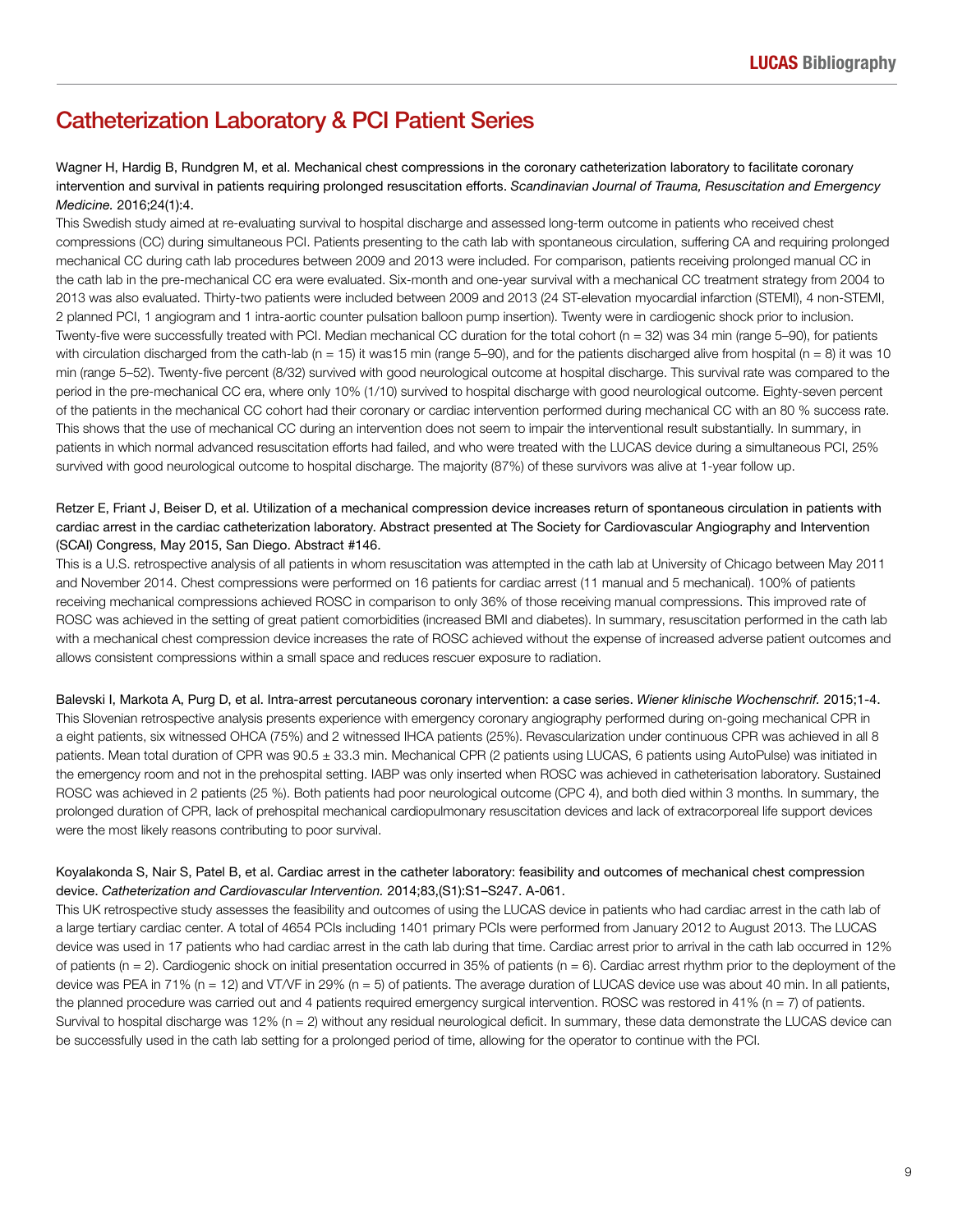## Kalra A, Maharaj V, Johannsen R, et al. Catheterization laboratory activation during mechanical cardiopulmonary resuscitation: When should we say "No?". *Catheterization and Cardiovascular Interventions.* 2014;83(1):58-64.

This U.S. editorial discusses the strengths and pitfalls of mechanical CPR, current evidence behind activation of the cath lab with ongoing mechanical chest compressions, and shares experience from 2 institutions with patients brought to the cath lab in cardiac arrest. Six patients transferred to the cath lab for PCI without ROSC while on the LUCAS device died. Two patients were transitioned to mechanical circulatory support via ECMO following completion of coronary angiography performed with LUCAS compressions ongoing. Mean time of LUCAS device use was 88.6 min. The most common initial non-perfusing rhythm was VF ( $n = 5$ ). The most common culprit vessel was left anterior descending coronary artery (n = 3; 66%) with the left main coronary artery being occluded in the other two cases; coronary angiography could not be completed in one patient. In contrast, 67% (4/6) of patients brought to these cath labs with spontaneous circulation who then suffered cardiac arrest while in the cath lab survived (the LUCAS device was used some time before or while in cath lab). In summary, currently available data do not support routine activation of the cath lab for patients without ROSC, even if mechanical CPR is being performed. For patients with cardiac arrest in the cath lab, however, it seems reasonable to institute mechanical CPR when this is available. Alternatively, other means of cardiac support, such as early transition of patients to ECMO or assist devices, to allow intra-arrest PCI could be mobilized for selected patients.

## Wagner H, Rundgren M, Hardig B, et al. (2013) A structured approach for treatment of prolonged cardiac arrest cases in the coronary catheterization laboratory using mechanical chest compressions. *Int J Cardiovasc Res.* 2013;2:4.

This Swedish article describes a logistic approach for prolonged resuscitation efforts in the cath lab using the LUCAS device during simultaneous PCI. Physiological measurements and logistics in 10 patients experiencing prolonged cardiac arrest in the cath lab were identified and analyzed. Critical areas included: Familiarity with the working environment in the cath-lab, team work among the multiple staff involved, recognizing the cause of arrest, and the opportunity for continuous monitoring of vital physiological parameters during the resuscitation effort. A structured approach was developed: In patients not obtaining ROSC following a few min of ALS according to guidelines, activate LUCAS compressions while performing PCI and optimize physiological parameters (arterial blood pressure ≥70/40 mmHg, ETCO<sub>2</sub> ≥15 mmHg/2.0 kPa, pulse oximetry >80%, thrombolysis in myocardial infarction-3 flow in open vessels and cerebral oximetry ~45%). In shock-resistant VF, maintain circulation with the LUCAS device until restoration of coronary flow prior to further defibrillation attempts. Consider therapeutic hypothermia. In summary, implementing a structured resuscitation approach during prolonged resuscitation efforts in the cath lab, might improve team work and physiological parameters, which may result in a more calm and success-oriented setting.

## Mooney M, Hildebrandt D, Feldman D, et al. Level 1 shock team—early experience in ECMO use as a rescue device in cardiac arrest from STEMI in the cardiac catheterization laboratory. *JACC.* 2013;(61);10:E17.

This is a U.S. retrospective cath lab review of STEMI patients experienced a cardiac arrest during PCI and who remained hemodynamically unstable despite mechanical CPR (LUCAS), IABP and inotropes, and therefore were placed on ECMO. Five patients (median age 64) presented during a 14-month period. LUCAS CPR was used as a bridge to ECMO. The time from arrest to ECMO was on average 52 minutes (16-133 minutes). ECMO was continued for a median time of four days (three to five days). Therapeutic hypothermia was provided in four out of the five patients. Prior to ECMO, ejection fractions of less than 10% were noted in four patients, and one patient had no cardiac output present. Four out of five patients (80%) survived to hospital discharge with a good neurological outcome (CPC score 1-2). The ejection fraction at hospital discharge was 45% (25- 65%). The authors conclude that ECMO can be a lifesaving technique for refractory PEA occurring in the cath lab and that the LUCAS device was a valuable adjunct. Together with cooling, excellent neurological outcomes were seen and there was a striking recovery of left ventricular function.

## Wagner H, Madsen Hardig B, Rundgren M, et al. Cerebral oximetry during prolonged cardiac arrest and percutaneous coronary intervention. *ICU Director.* 2013;4(1):22-32.

This is a Swedish study measuring cerebral oxygenation as well as other physiologic parameters during LUCAS 2 or LUCAS 1(V1) chest compressions in five prolonged resuscitation cases during PCI in the cath lab (median 45 min, 12-90 min). The use of the LUCAS device produced numerically higher cerebral oxygenation values compared to previously published values on manual chest compressions (SctO<sub>2</sub> values of 44-55% with LUCAS vs. earlier studies showing 30-40% with manual. Normal values are 65-70%). Median systolic arterial blood pressure during LUCAS CPR was 88 mmHg, mean arterial perfusion pressure was 58 mmHg, coronary perfusion pressure was 19 mmHg, SP02 was 81% and ETCO2 2.5kPa/18.8 torr. Three of the five patients had cardiac arrest due to STEMI and were unstable upon arrival to the cath lab. One had cardiac arrest caused by a cardiac tamponade post PCI procedure, and one elective NSTEMI patient crashed during PCI procedure. Four patients had technically successful PCI during cardiac arrest. Two achieved ROSC, however, none survived to hospital discharge. The authors noted that the LUCAS device had to be repositioned cranially in two patients to produce acceptable physiological values. The authors discuss that cerebral oximetry is feasible during LUCAS CPR and might be an complementary tool to indicate CPR quality and serve as a guide for decision of further treatment like ECMO or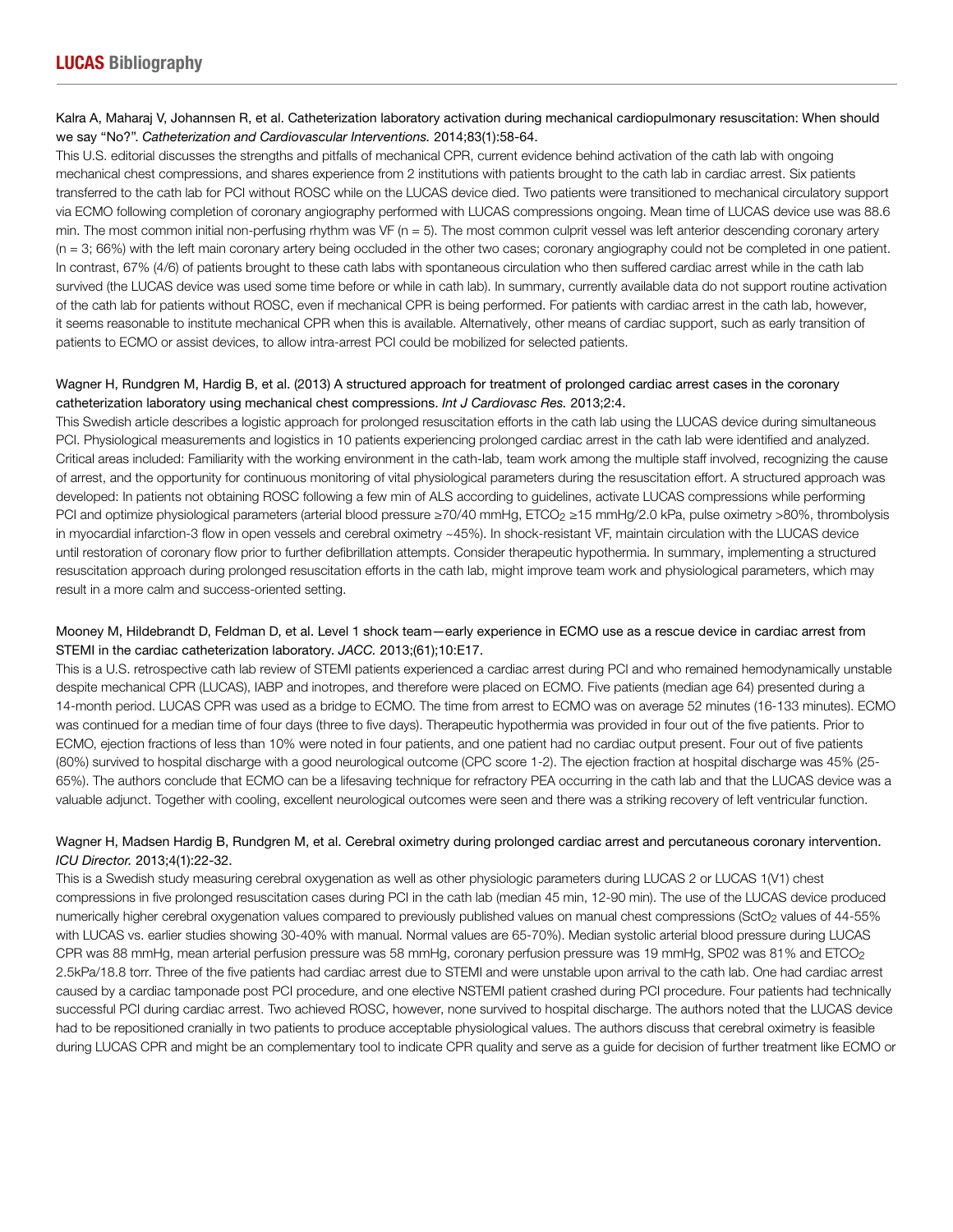#### IABP.

## Azadi N, Niemann J, Thomas J. Coronary imaging and intervention during cardiovascular collapse: Use of the LUCAS mechanical CPR device in the cardiac catheterization laboratory. *Invasive Cardiol*. 2012;24:79-83.

This is a U.S. case series describing the use of LUCAS 2 in the cath lab. Four patients experienced sudden cardiac arrest in the setting of acute ST-elevation myocardial infarction (STEMI) and one patient during elective (non-acute, planned) PCI. In all cases it was possible to do the emergency PCI during LUCAS compressions, however only one patient survived. The survivor, who received 15 defibrillation shocks, was discharged home without any neurological sequelae. The authors discuss that critically ill patients will likely comprise a larger portion of catheterization laboratory patients in the future and mechanical CPR may prove itself to be an efficient, effective, and practical back up tool. The publication provides angiographic images with the LUCAS device and a discussion of the benefits and feasibility of coronary angiography and PCI during LUCAS compressions.

## Wagner H, Hardig B, Harnek J, et al. Monitoring possibilities of resuscitation efforts during cath lab resuscitation. *Resuscitation*. 2010;81:S50. (Poster on file at Physio-Control.)

This is a single case report where hemodynamic measurements, ETCO<sub>2</sub> and SpO<sub>2</sub> saturation were recorded continuously during the whole cardiac arrest event. The LUCAS device 1(V2) maintained circulation during 52 minutes of resuscitation and PCI as well as 10 minutes after ROSC was achieved. It showed how injection of epinephrine influenced flow and oxygen saturation. It confirmed that the LUCAS device could produce and maintain circulation for up to at least one hour with good neurologic outcome. The LUCAS device produced significantly higher systolic and mean arterial pressure and significantly lower diastolic arterial pressure compared to manual chest compressions.

## Wagner H, Madsen Hardig B, Harnek J, et al. Abstract 91: Aspects on resuscitation in the coronary interventional catheter laboratory. *Circulation*. 2010;122:A91. (Poster on file at Physio-Control.)

This is an analysis of vital physiological parameters during resuscitation efforts collected by a cath lab monitoring system during manual and LUCAS 1(V2) chest compressions in 10 cardiac arrest patients. The patients were mainly acute STEMI patients and required lengthy resuscitation of an average of 45  $\pm$ 23 minutes. The LUCAS device created higher systolic and mean arterial blood pressures (103  $\pm$ 33 and 46  $\pm$ 17) vs. manual CPR (48 ±10 and 32 ±6 mmHg). CPP fluctuated widely over the resuscitation time, and increased at infusion of adrenalin. However, adrenalin decreased EtCO<sub>2</sub> and SpO<sub>2</sub>. 9/10 patients had a successful PCI, 50% survived between 0.5 and 13 days and 20% were discharged with good neurological outcome. The authors concluded that mechanical chest compressions could maintain circulation for extended periods of time during cardiac arrest in the cath lab.

## Larsen A, Hjörnevik Å, Bonarjee V, et al. Coronary blood flow and perfusion pressure during coronary angiography in patients with ongoing mechanical chest compression: a report on 6 cases. *Resuscitation*. 2010;81:493–497.

This publication investigates the relationship between coronary perfusion pressure and TIMI flow (flow visualized by coronary angiography) in six Norwegian patients who received LUCAS 1(V1) CPR and had a simultaneous coronary angiography. The duration of resuscitation was 30 to 150 minutes. In 4 out of 6 patients there was a satisfactory coronary artery perfusion pressure (measured invasively) and TIMI grade 3 flow (normal) on coronary angiography. Two of the six patients survived the first 24 h. Two patients did not have a satisfactory perfusion pressure and adequate flow rate was not seen. This case series showed that the LUCAS device was capable of producing a coronary perfusion pressure above 15 mmHg at least in some patients, which was associated with TIMI 3 flow as demonstrated with coronary angiography. In the discussion part the importance of correct positioning of the LUCAS device in the middle of the chest to ensure flow is highlighted.

## Wagner H, Terkelsen, C, Friberg H, et al. Cardiac arrest in the catheterization laboratory: a 5-year experience of using mechanical chest compressions to facilitate PCI during prolonged resuscitation efforts. *Resuscitation*. 2010;81(4): 383-387.

This is a Swedish retrospective study of the use of LUCAS 1 (V1 and V2) over five years, in mainly STEMI) patients who arrived to the cath lab alive but required lengthy resuscitation with LUCAS CPR during continued coronary angiography/intervention. 33 STEMI patients (out of a total 3,058) required LUCAS CPR, indicating an incidence of prolonged cath lab resuscitations of 10.8 per 1000 STEMI procedures. An additional 10 patients (7 NSTEMI, 2 elective and 1 patient with tamponade) required LUCAS CPR, resulting in a total of 43 patients during the five years. Of these 43 patients, 12 patients were discharged alive from the hospital, 11 with good neurological outcome (CPC 1). The one who did not have a good outcome died in a referral hospital due to anoxic brain injury; this was one of the earliest patients for whom the LUCAS device was applied very late. Survival rate in this high-risk group of patients was ~25%. The mean treatment time was 28.15 minutes (1-90 minutes), and for the survivors the mean treatment time was 16.5 minutes (1-50 minutes). In the majority of cases the culprit artery was the LAD or Left Main coronary artery. 65% of the patients had PEA as the initial rhythm. The LUCAS device was compatible for use with most fluoroscopy projection angles except the straight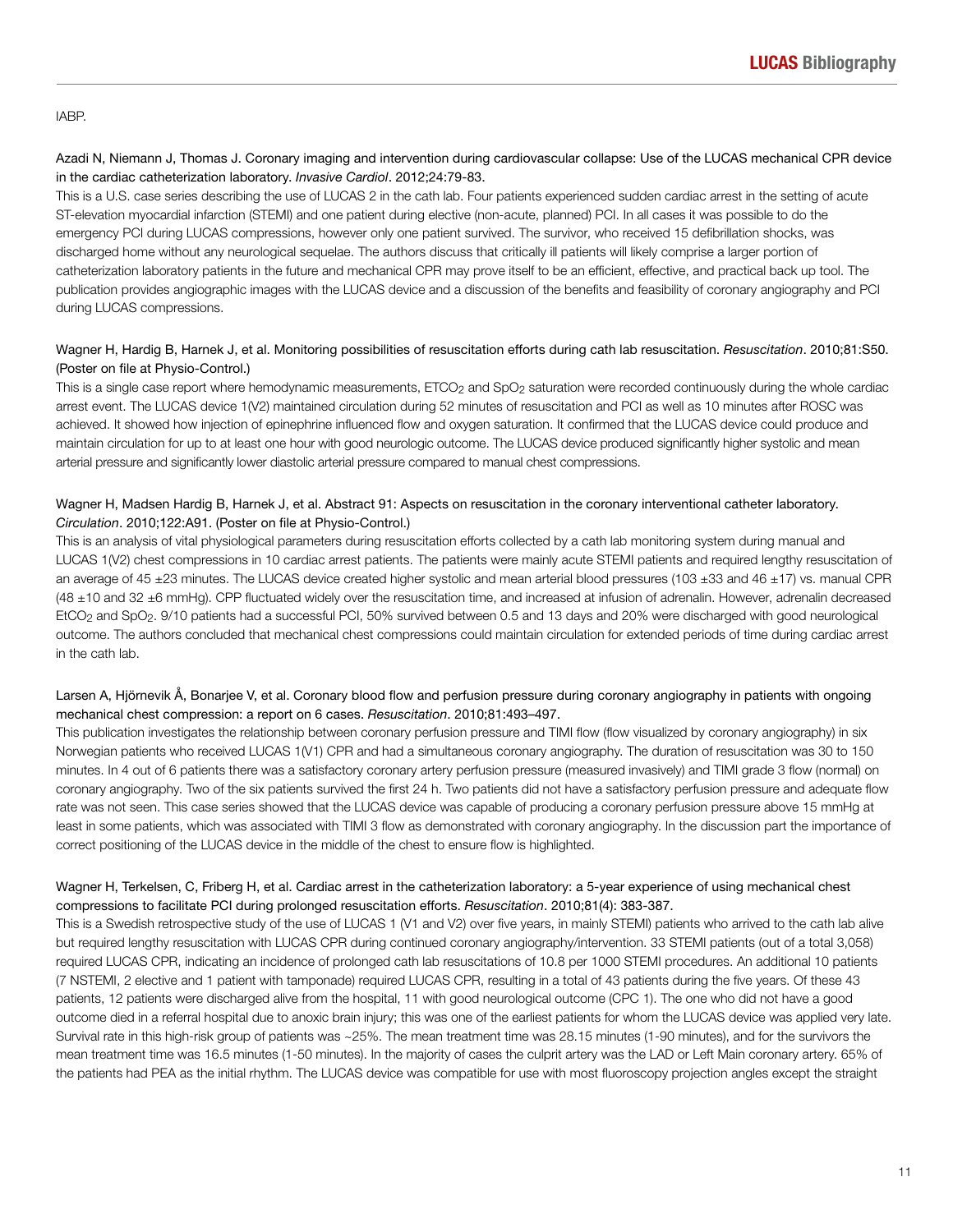anterior posterior angle. Fortunately, the available views are almost always the preferred angiographic views during PCIs even without the LUCAS device. These authors concluded it is unlikely that few if any of these patients would have survived without the use of the LUCAS device.

## Larsen A, Hjornevik A, Ellingsen C, et al. Cardiac arrest with continuous mechanical chest compression during percutaneous coronary intervention. A report on the use of the LUCAS device. *Resuscitation*. 2007;75:454-459.

Norwegian out-of-hospital and in-hospital cardiac arrest patients (N: 13) were transported to and treated in the cath lab with ongoing LUCAS compressions. The mean LUCAS 1(V1) compression time was long: 105 ±60 minutes (range 45—240 minutes). Angiography and eventually PCI was possible in all cases during ongoing LUCAS chest compressions. There were no practical problems with regard to LUCAS application or ventilation. The mean systolic and diastolic blood pressure obtained by the LUCAS device was 81±23 and 34±21 mmHg, respectively. Three patients survived the procedure, but no one was discharged alive. Autopsies were performed in 11 patients and showed no life-threatening or unexpected injuries despite the long resuscitation attempt. Manual CPR would have been almost impossible and could not have been extended for a prolonged period. The LUCAS device was considered well-suited for use in the cath lab and ensured an adequate systemic blood pressure in most patients without life-threatening injuries.

## Grogaard H, Wik L, Eriksen M, et al. Continuous mechanical chest compressions during cardiac arrest to facilitate restoration of coronary circulation with percutaneous coronary intervention. *J Am Coll Cardiol*. 2007;50:1093-1094.

These Norwegian authors report on two cardiac arrest patients receiving LUCAS 1(V1) CPR during PCI. Moreover, the applicability of performing PCI during uninterrupted LUCAS chest compressions in a methodological pig study (N: 5) is evaluated. It was concluded that the LUCAS device enabled adequate hemodynamics as well as angiography and PCI in both humans and pigs. The coronary arteries were visualized despite the fact that the LUCAS device occupies the space above the middle of the chest allowing only for oblique angiographic projections. The first case describes a prehospital patient with a therapy-resistant cardiac arrest that arrived in the emergency department with ongoing LUCAS compressions. Due to a delay in the decision to transport the patient to the cath lab, the patient was sent to surgery for revascularization after 110 minutes of cardiac arrest. Circulation was maintained by the LUCAS device only, and 6 hours after the cardiac arrest, LUCAS was discontinued and the patient died. The second case was a patient who had received a successful PCI. Immediately afterwards she developed PEA. After ten minutes of manual CPR, VF and failed defibrillation attempts, LUCAS compressions were initiated. A control angiogram showed reduced coronary flow, which was followed by PCI and increased medication. After 70 minutes of LUCAS compressions and a successful revascularisation, stable ROSC was achieved. This patient recovered neurologically intact and today has a 100% working capacity. The authors concluded that LUCAS CPR may be an alternative approach for at least two circumstances: Cardiac arrest occurring during the PCI procedure and other cardiac arrests with suspected MI, if the patient can be brought to the cath lab in a short time with uninterrupted mechanical chest compressions.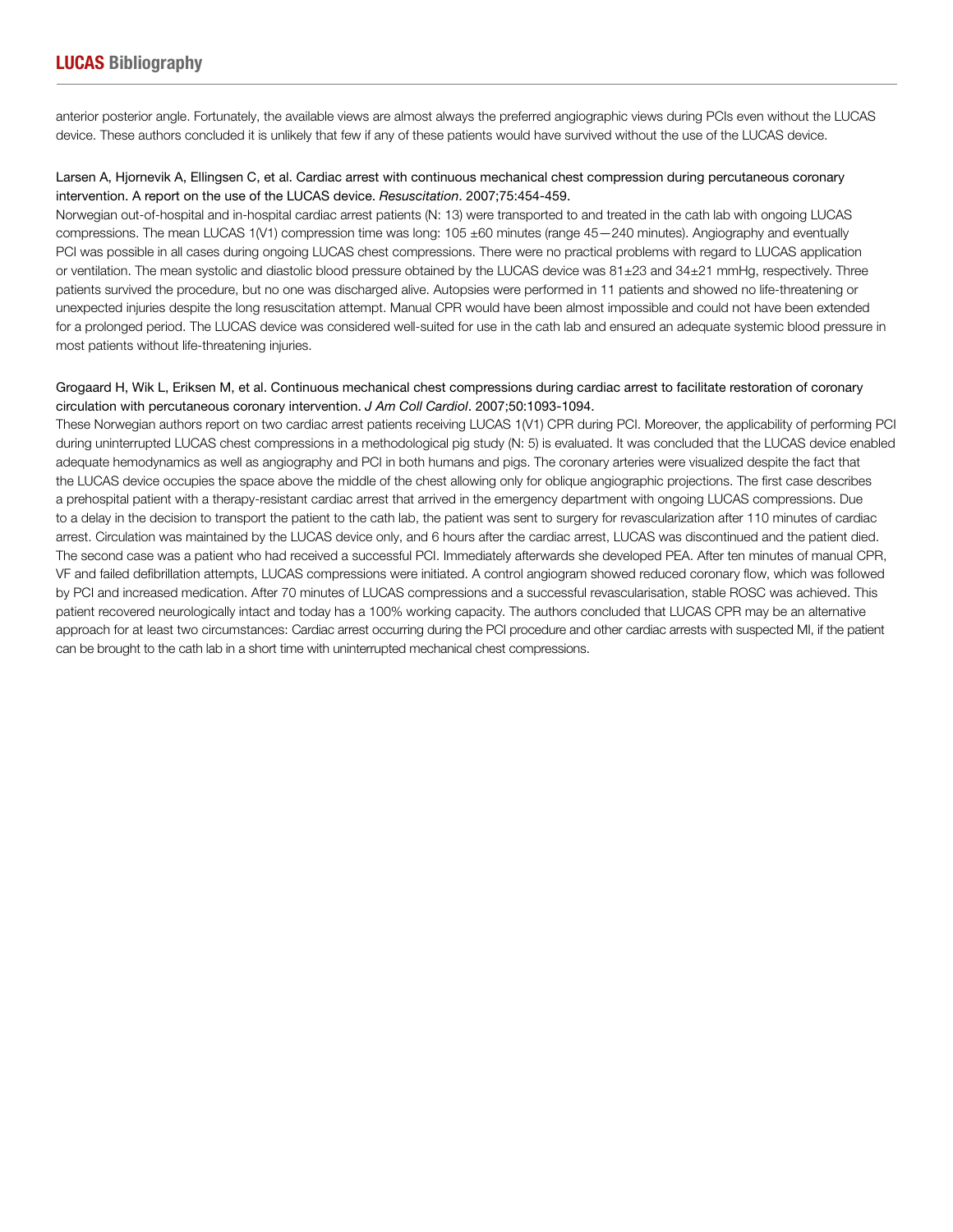## Case Reports

Zhang Z-P, Su X, Liu C-W, et al. Continuous mechanical chest compression-assisted percutaneous coronary intervention in a patient with cardiac arrest complicating acute myocardial infarction. *Chinese Med J.* 2015;128(6):846-848.

This Chinese report describes a 47 year-old male who presented with an AMI complicated by cardiac arrest undergoing successful PCI using the LUCAS device. VF occurred during transfer to the cath lab. CPR and defibrillation were performed, but incessant VT/VF occurred. ECMO could not be performed at first due to lack of proper personnel. The LUCAS device was used to maintain blood pressure about 104/50 mmHg. With the LUCAS device running, PCI of the LAD and a stent was deployed and an intraaortic balloon pump (IABP) was inserted in a total of 13 min. PCI was successful, but the patient did not regain ROSC. ECMO was inserted and then the LUCAS device was stopped. The patient converted to sinus rhythm and ROSC was achieved. ECMO was removed on the 4th day and IABP weaned off on the 7th day after admission. Although cardiac function recovered very well, the patient had incurred hypoxic brain injury and died. In summary, the outcome was poor in this case, but it illustrates the use of the LUCAS device made it possible perform uninterrupted PCI during ongoing cardiac arrest, especially under the condition of EMCO could not be applied immediately.

### Darocha T, Kosinski S, Moskwa M, et al. The role of hypothermia coordinator: a case of hypothermic cardiac arrest treated with ECMO. *High Alt Biol Med.* 2015;00(00):1-4.

This Polish case report describes a rescue of a patient with severe hypothermia who was found in the mountains. The hypothermia coordinator started the procedure for these types of patients with the option of extracorporeal warming and secured access to a LUCAS 2 device. The patient suffered VF in the ambulance and the LUCAS device was applied. After reaching the hospital, warming was started with ECMO. The total duration of circulatory arrest was 150 min. The patient regained ROSC, was extubated, and left the ICU 5 days later with good neurological status. Echocardiogram showed the patient had normal left ventricular ejection fraction (EF-65%). After 6 months, neurological examination did not show any functional impairment. In summary, good coordination, planning, predicting possible problems, and acting in accordance with the agreed procedures, made it possible to shorten the time of reaching the destination hospital while the LUCAS device allowed for perfusion of vital organs especially the brain until definitive treatment could be implemented.

## Stechovsky C, Hajek P, Cipro S, et al. Mechanical chest compressions in prolonged cardiac arrest due to ST elevation myocardial infarction can cause myocardial contusion. *Int J Cardiol.* 2015;182:50-51.

This Czech report describes a 60 year- old man with STEMI who developed VF, then PEA during transport to the hospital. The LUCAS 2 device provided compressions. Coronary angiography showed total LAD occlusion and PCI was performed with ongoing LUCAS compressions. Intraaortic balloon pump was inserted. Needle to first balloon inflation was 10 min and the whole procedure took 20 min. Mean arterial blood pressure with ongoing LUCAS compressions was 20-50 mmHg. After reperfusion the heart generated sufficient contractions and LUCAS CPR was discontinued. ROSC was achieved after 90 minutes of cardiac arrest. The patient died of cardiogenic shock 11 hours later. Autopsy showed transmural infarction of the anterior septum and anterior-lateral walls of the left ventricle but also massive subepicardial hemorrhage under the inferior part of the sternum over which the suction cup of the LUCAS device had been placed. Histological samples of the myocardium outside the infarct itself and from the right ventricle showed marked interstitial edema and hemorrhages with preserve viability of myocytes. In summary, in this case, prolonged compressions with the LUCAS device can cause myocardial contusions.

## Langwieser N, Sinnecker D, Rischpler C, et al. Treatment of acute left main occlusion by early revascularization combined with extracorporeal circulation achieves substantial myocardial salvage as assessed by simultaneous positron emission tomography/magnetic resonance imaging. *Resuscitation.* 2014.85;10:e171-e173.

This German case report describes a 31 year-old male who collapsed in the physician's office and had CPR started immediately. The patient was transported to the cath lab with ongoing CPR using the LUCAS 2 device. ROSC was confirmed 100 min after onset of resuscitation. Cardiac catheterization showed severe impairment of the global left ventricular function due to thrombotic occlusion of the proximal left main trunk that was re-cannulation by stenting with support of an intraaortic balloon pump (IABP). Due to profound cardiogenic shock, IABP was replaced by ECMO to stabilize the hemodynamic situation and to allow recovery of the stunned myocardium as well as therapeutic hypothermia for 24 hours. The patient improved and was weaned from ECMO after 5 hours. He was transferred to the ward on day 6 with no signs of neurological impairment. In conclusion, treatment of acute left main occlusion by early revascularization combined with prolonged CPR with LUCAS device and ECMO achieved substantial myocardial salvage.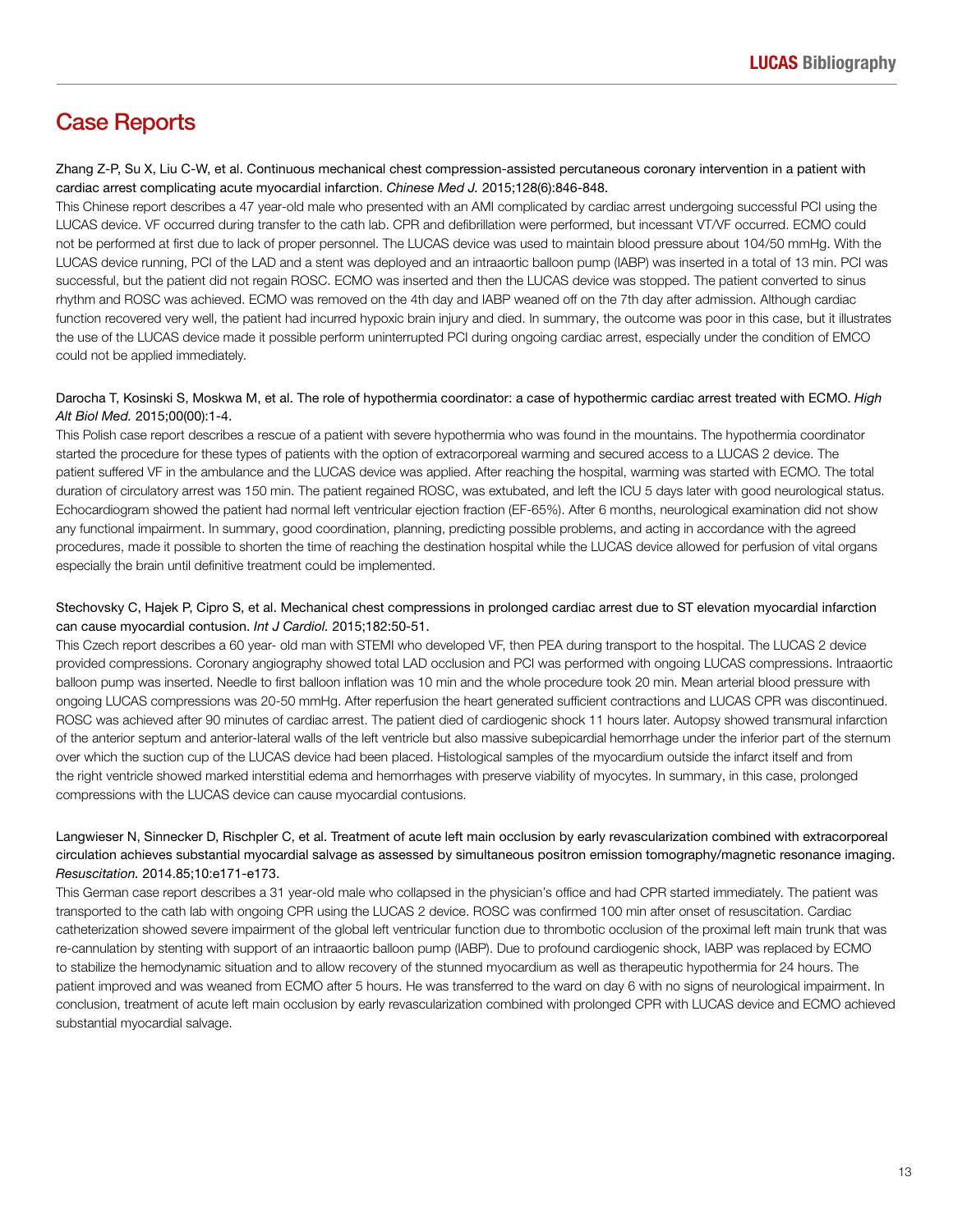## Forti A, Zilio G, Zanatta P, et al. Full recovery after prolonged cardiac arrest and resuscitation with mechanical chest compression device during helicopter transportation and percutaneous coronary intervention. *J Emerg Med.* 2014.47;6:632-634.

This Italian case used the LUCAS device while transporting a 53-year-old man in cardiac arrest by helicopter emergency medical services (HEMS) to the cath lab facility for a PCI. The patient received bystander CPR prior to arrival of the first emergency unit. He had persistent VF despite multiple defibrillations and standard ACLS care. After the LUCAS device was started, the skin color of the face turned from a dark gray to middle redgray. SpO2 was 89%, with 100% FiO2. After a 10 min transport by helicopter, the patient underwent PCI. He received 2 stents during PCI and an intraaortic balloon was inserted. ROSC was achieved 115 min after cardiac arrest and 90 min of LUCAS compressions. One hour after intensive care unit admission, the patient developed a large left pectoral hematoma. A CAT scan revealed bleeding from a left intercostal artery which was immediately treated with arterial embolization. He initially suffered a deficit in short-term memory and 30 days after the event was transferred to a rehabilitation facility. Sixty days after the event, the patient could walk without help and did not show any neurological or renal impairment. In summary, the LUCAS device permitted safe and effective CPR during helicopter transportation and during PCI. The bleeding complication cannot be certainly ascribed to the LUCAS device, as it has been reported also with manual chest compressions, but regardless, it is considered only a minor complication.

## Putzer G, Mair B, Hangler H, et al. Emergency extracorporeal life support after prolonged out-of-hospital cardiac arrest. *J Cardiothoracic and Vascular Anesthesia.* 2014.28;4:1024-1026.

This Austrian case reports describes a 43-year old male who received 107 min of CPR and survived with good neurological outcomes. The previously healthy man collapsed in cardiac arrest while skiing and received immediate bystander CPR. Ski patrol Advanced Life Support (ALS) arrived after 5 min and shortly after that a physician-staffed helicopter equipped with a mechanical chest compressor arrived and the LUCAS device was applied. VF persisted and after 35 min of treatment on the scene, the patient was transported in the helicopter with ongoing LUCAS compressions and arrived, still in VF, at the hospital 28 min later. The patient was monitored for cerebral oxygenation (NIRS). NIRS values varied from 27% to 54% (with peaks during periods of transient ROSC, lows during short interruptions of mechanical chest compressions, and marked increases at restart of mechanical compressions). After 31 min in the emergency room the patient was transferred with ongoing LUCAS compressions to the operating room for initiation of ECMO. Mean arterial pressure during LUCAS compressions and continuous vasopressor support was 45 mmHg, ETCO<sub>2</sub> ranged between 14 - 20mmHg. After a total of 107 min of CPR, ROSC was achieved before ECMO was initiated. NIRS increased to ~70% and ETCO<sub>2</sub> to 45mmHg. After 9 days, ECMO was weaned off. He was discharged home with good neurological function (CPC score 1) on day 30. In summary, the LUCAS device guaranteed uninterrupted high-quality chest compressions and more than half of the CPR efforts were performed under particularly difficult circumstances at the scene and during helicopter transport. Further, extensive monitoring of CPR quality, early induction of moderate hypothermia, and early institution of ECMO may have been additional key factors for survival with favorable neurologic outcome in this OHCA patient.

## Giraud R, Siegenthaler N, Schussler O, et al. The LUCAS 2 chest compression device is not always efficient: an echographic confirmation. *Ann Emerg Med.* 2015.65;1:23-26.

This Swiss report describes a 41 year-old male with STEMI in cardiac arrest. The patient was immediately resuscitated by manual chest compressions; CPR was continued with the LUCAS 2 device. The patient experienced a 15-minute period of "low-flow" without "no-flow" episode and was a candidate for ECMO. During the ECMO implantation, it was noted that while performing transesophageal echocardiography, mechanical chest compressions were ineffective. After the ECMO implantation, myocardial damage in the right-sided heart cavities was observed. The report illustrates the likelihood that the LUCAS device has limitations that might contribute to inadequate CPR. In summary, rescuers should consider the efficacy of their chest compression through a continuous hemodynamic monitoring during CPR.

### Fidler R, Hirsch J, Stechert M, et al. Three modes of cardiac compressions in a single patient: a comparison of usual manual compressions, automated compressions, and open cardiac massage. *Resuscitation.* 2014.85;5:e75-e76.

This U.S. report describes a 65 year-old diabetic man with hemodialysis-dependent end-stage renal disease who underwent a 3-vessel CABG. His post-op course was uncomplicated, and underwent dialysis the morning of post-op day 2. Later, the patient was sitting without distress before slumping over in his chair. The radial arterial line blood pressures dropped from 100/55 mmHg to 50/38 mmHg, and manual chest compressions were started. Pulseless bradycardia quickly degraded to asystole. Manual chest compressions appeared excellent generating average arterial pressures of 65/10 mmHg. After 8 min. of manual chest compressions, the LUCAS 2 device was started, resulting in average blood pressures of 100/60 mmHg. After 10 min of LUCAS compressions, the cardiac surgery team arrived, performed resternotomy and open cardiac massage generating arterial pressures averaging 70/15 mmHg. After continued aggressive treatment, ROSC was achieved with a systolic pressure of 190 mmHg. The patient re-arrested shortly thereafter and resuscitation was ultimately deemed unsuccessful and halted after a total of 90 min. In summary, this case demonstrated compressions using the LUCAS device could provide superior arterial blood pressure when directly compared to manual closed chest compressions and open cardiac massage from experienced providers. There was no evidence of trauma from using LUCAS device in this patient with recent sternotomy.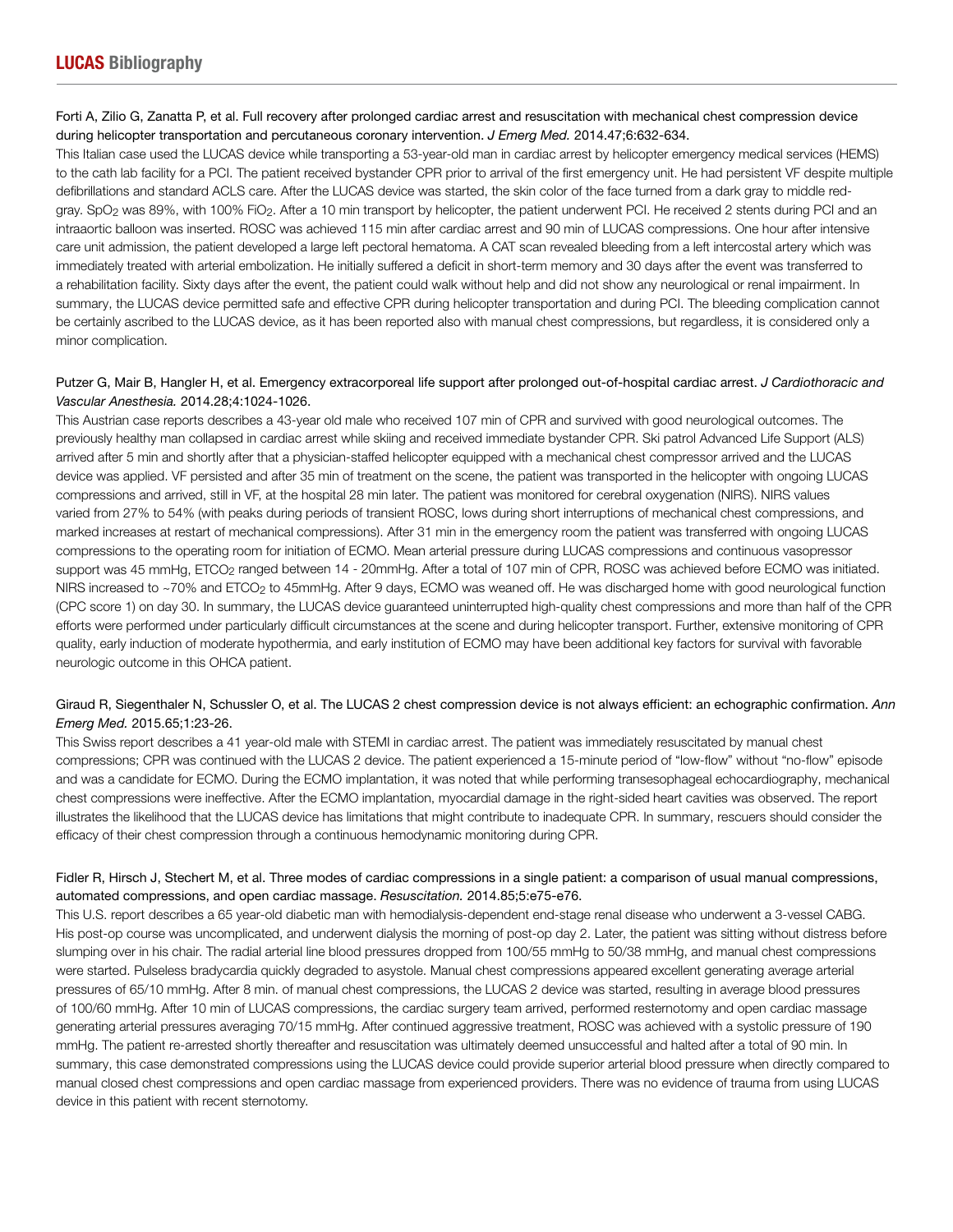## Michalski T, Gottardi R, Dünser M. Extensive soft tissue trauma due to prolonged cardiopulmonary resuscitation using an automated chest compression (ACC) device. *Emerg Med J.* 2014;31:431.

This Swiss report describes a middle-aged patient with chronic depression found floating face-down in a mountain river. She was seen the last approximately 20 min before she had most likely ingested an unknown amount of benzodiazepines in a suicidal intention. At rescue, she was comatose but had a bradycardic palpable pulse. During helicopter transport, she developed VF. Due to adverse weather conditions, the patient could not be taken directly to the university hospital for extracorporeal rewarming but had to be admitted to a secondary care hospital where CPR was continued using an automated chest compression (ACC) device. When ground transport was possible, the patient was transferred to the university hospital where cardiopulmonary bypass was prepared. By this time CPR had been going on for 5 h and 20 min. At admission, ECG rhythm showed asystole and potassium levels had risen to 10.5 mmol/L, indicating severe hypoxic cell damage with minimum chances of survival. At this point resuscitation was stopped. Although the ACC device had been repositioned several times during resuscitation, it caused extensive skin and subcutaneous tissue trauma. In summary, extremely long periods of CPR with an ACC device may be associated with trauma to the skin and subcutaneous tissue.

### Platenkamp M, Otterspoor L. Complications of mechanical chest compression devices. *Neth Heart J.* 2014;22:404-407.

This Dutch case report describes a 77 year-old woman who was found on the street where she appeared to be unconscious, suffering from head injury and had no detectable pulse. Chest compressions were initiated by bystanders until the ambulance arrived. PEA was observed and the LUCAS device was applied to deliver chest compressions. She was difficult to intubate. Patient regained ROSC and was transported to the hospital where she was noted to have a swollen and firm abdomen. Chest X-ray revealed massive subdiapharmatic free air. Emergent laparotomy was performed; a few holes in the stomach indicated blowout injury. There was no injury to the liver, spleen, or intestines. She had multiple post-op complications for several days and finally died. The combination of difficult ventilation causing gastric air insufflations and the vigorous LUCAS device compressions most probably led to the injury described. In summary, risk of complications from CPR (manual and mechanical) never outweighs the benefit of potential ROSC. Any patient who regains ROSC should be monitored carefully for CPR-related injuries.

## Pietsch U, Lischke V, Pietsch C, et al. Mechanical chest compressions in an avalanche victim with cardiac arrest: an option for extreme mountain rescue operations. *Wilderness & Environmental Medicine.* 2014.25;2:190-193.

This Swiss case report describes a successfully performed resuscitation of an avalanche victim. Because of the remote location and the absence of mobile phone reception, the helicopter emergency medical service (HEMS) crew arrived on scene about 60 min after the avalanche. The LUCAS 2 device was applied in approximately 45 sec to ensure continuous chest compressions during the technically difficult rescue from the steep incline and the transport into the hovering helicopter. On admission to the hospital, the patient was in asystole, with dilated, nonresponsive pupils and an esophageal temperature of 24 C. After establishing cardiopulmonary bypass, the patient was successfully warmed and ROSC was obtained. Unfortunately, brain death in the patient was confirmed and he died. In summary, this case report shows mechanical compression devices can contribute to a significant increase in adequately performed CPR. The LUCAS device was easy to apply and could minimize hands-off time compared with the experience of previous similar cases in which manual CPR was performed.

## Veien K, Terkelsen C, Ilkjær L. Kombinationen af hjertestop og cerberla infarkt behandlet med ekstrakoporal cirkulation (English title: A combination of cardiac arrest and cerebral haemorrhage treated with extracorporeal membrane oxygenation). *Ugeskr Læger.* 2014;176: V10120607:72-7.

This Danish case report describes a 46-year-old, healthy woman with sudden hemiplegia and nausea resulting in OHCA during transport to the hospital in which the LUCAS 2 device was used for compressions. A CAT scan ruled out cerebral hemorrhage, and an ECG showed inferior myocardial infarction. During emergent PCI the patient had another cardiac arrest. Despite revascularization she was very unstable and received 20 shocks for VF. In the cath lab, the patient was connected to ECMO with ongoing compressions from the LUCAS 2 device. After two months of hospitalization, the patient was able to walk and had minor cognitive impairment. In summary, this very unstable patient underwent PCI and ECMO with ongoing compressions provided by the LUCAS device. This may not have been possible with only manual compressions.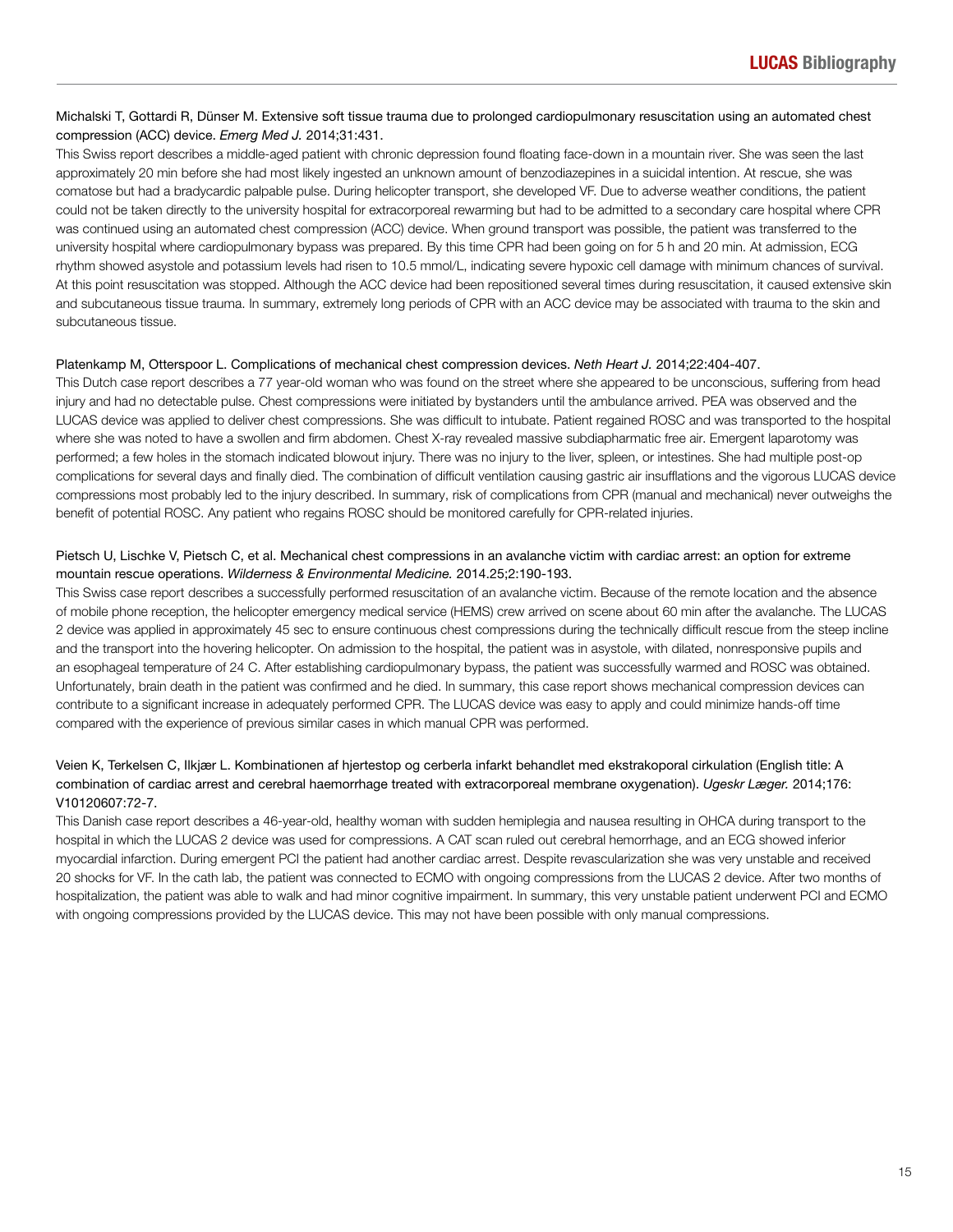### Libungan B, Dworeck C, Omerovic E. Successful percutaneous coronary intervention during cardiac arrest with use of an automated chest compression device: a case report. *Therapeutics and Clinical Risk Management.* 2014;10:255-257.

This Swedish case report describes a 50 year-old man with STEMI who was transported directly to the cath lab where he developed refractory VT/VF. The LUCAS device was applied and intraarterial systolic pressures rose to 110 mmHg. An external transvenous pacemaker was inserted during LUCAS compressions, but VF persisted. During 40 min of mechanical compressions, an occluded right coronary artery was identified and treated with a stent. Sinus rhythm was restored and the LUCAS device was discontinued. Intraaortic balloon pump (IABP) was inserted, and therapeutic hypothermia initiated. On day 2 the patient was without any neurological disability, no clinical suspicion of rib or sternal fractures and no unusual extent of musculoskeletal chest pain. He was discharged home and at follow up a few months later the patient was asymptomatic with good neurological outcome (CPC 1). The LUCAS device made it possible for staff to concentrate on other treatment elements rather than solely on performing CPR and permitted acceptable coronary imaging without risking high radiation exposure to the cath lab staff. In conclusion, electrical storm in this case was managed with full neurological and cardiac recovery by giving efficient CPR using the LUCAS device and treating the underlying pathology, namely, acute coronary occlusion. Treatment with ECMO was a considered possibility but was abandoned due to good hemodynamic response with help of the LUCAS device and IABP.

## Psaltis P, Meredith I, Ahmar W. Survival with good neurological outcome in a patient with prolonged ischemic cardiac arrest - utility of automated chest compression systems in the cardiac catheterization laboratory. *Catheterization and Cardiovascular Interventions. 2014;84(6):987-991.*

This Australian case report describes a 41 year-old woman with OHCA caused by acute STEMI who was admitted directly to the cath lab for PCI within 75 min of initial onset of chest pain. She re-fibrillated on the cath lab table. Manual CPR was started immediately but the she remained in VF despite aggressive ALS treatment, including 12 shocks. The LUCAS 2 device was applied while the team proceeded with the PCI and stented an occluded LAD. The patient was defibrillated a further three times before finally reverting to stable sinus rhythm with ROSC. In total this patient survived after 52 mins of manual CPR and then mechanical CPR during simultaneous PCI. Transthoracic echocardiography showed severe left ventricular dysfunction (ejection fraction 25–30%), while ECG showed near complete resolution of ST-segment elevation. The patient received therapeutic hypothermia in ICU and was discharged home in a week (EF = 65%). She was doing well 4 months later. The current case has prompted cath lab staff to prepare the LUCAS 2 device before positioning high risk patients on the table, such as those who have already required resuscitative measures prior to their arrival. In summary, the LUCAS device was fundamental in allowing the provision of sustained and effective chest compressions during PCI, without compromising the safety of the staff or prohibitively obstructing the angiographic imaging field.

## Zimmermann S, Rohde D, Marwan M, et al. Complete recovery after out-of-hospital cardiac arrest with prolonged (59 min) mechanical cardiopulmonary resuscitation, mild therapeutic hypothermia and complex percutaneous coronary intervention for ST-elevation myocardial infarction. *Heart & Lung*. 2014;43(1):62-65.

This German case report describes a 68 year-old man with OHCA due to a STEMI. He received bystander CPR by 2 nurses, and was unsuccessfully treated by ALS providers before he was transported to hospital with ongoing CPR using the LUCAS device. He was without ROSC for 59 mins. He finally achieved ROSC and was taken to the cath lab where he underwent PCI and received 3 stents and was treated with therapeutic hypothermia for 24 hours. He was eventually transferred to a neurological rehab facility for 3 weeks and then went home. Three months later he was completely recovered without neurological deficits. In summary, even a patient with prolonged resuscitation has a chance at survival with good neurological outcome when there is effective chain of survival in action. In geographic areas with long transportation distances, the use of the mechanical chest compression seems to be warranted to avoid a reduction in the quality of CPR due to decreasing performance of EMS personnel.

## Ali A, Hothi S, Cox D. Coronary intervention on a moving target: a case report and procedural considerations. *J Invasive Cardiol.* 2013;25(8):E178-E179.

This UK reports a case of OHCA in a 60 year-old man due to STEMI who was transferred to the hospital with ongoing manual CPR due to intractable VF. At hospital arrival compressions were switched to the LUCAS device. The mechanical compressions were so effective that despite VF, the patient could open his eyes and squeeze hands on command. He was sedated, intubated, and taken to the cath lab. Arterial pressure was 64/26 mm Hg in VF with ongoing LUCAS compressions. Although arterial access was difficult due to device-induced motion and weak arterial pulses, PCI succeeded in stenting the LAD. IABP was inserted, and the patient received therapeutic hypothermia for 24 hours. He was discharged home without neurological deficit with an EF of 45% despite 79 mins without ROSC. In summary, this may be the first published case of successful use of the LUCAS device for treating OHCA with ongoing VF and successful PCI rather than cardiac arrest occurring in the cath lab.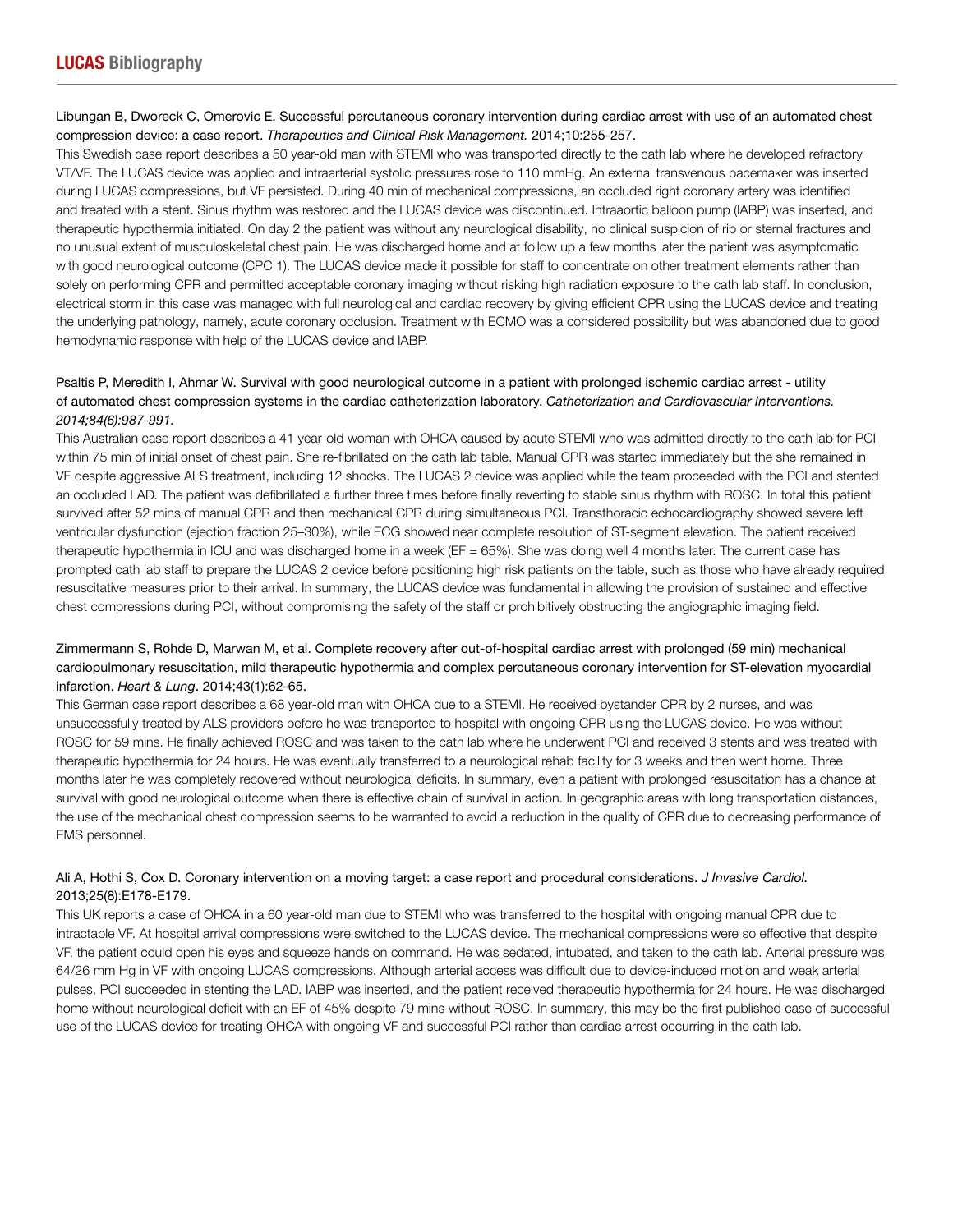## Park C, Roffi M, Bendjelid K, et al. Percutaneous noncoronary interventions during continuous mechanical chest compression with the LUCAS-2 device. *Am J Emerg Med.* 2013;31(2):456.e1-456.e3.

This Swiss report describes 2 patients with cardiac arrest where the use of the LUCAS device occurred during non-coronary interventions. Patient 1: an 84-year-old man who had hip surgery was found in cardiac arrest (PEA). After several min of standard CPR, ROSC was achieved but patient remained hemodynamically unstable. Emergent echo confirmed a massive pulmonary embolism. While the patient underwent pulmonary angiography he suffered another arrest. Compressions with the LUCAS device were started while the rheolytic thrombectomy system was readied. Mechanical pulmonary thrombectomy was performed rapidly without interruption of CPR. The patient regained ROSC but died 2 days later from multi-organ failure. Patient 2: a 75-year-old male with severe aortic stenosis was transferred to the cath lab for a rescue PCI after failed fibrinolysis for an extensive STEMI. He developed PEA and CPR was started with the LUCAS device while the PCI was completed. The patient was LUCASdependent so an urgent aortic balloon valvuloplasty was successfully performed with ongoing mechanical compressions. Despite all these successfully attempted interventions, the patient died after 56 min of CPR. In summary, this is the first reported cases suggesting the application of the LUCAS-2 device in the cath lab may be also expanded to patients undergoing non-coronary interventions.

## Jensen P, Andersen C, Nissen H. Transcatheter aortic valve implantation in a patient with circulatory collapse, using the LUCAS® chest compression system. *Catheter Cardiovasc Interv*. 2013;81(6):1084-1086.

This Danish report describes a case of Transcatheter Aortic Valve Implantation (TAVI) using the LUCAS device in an elderly high risk patient with severe aortic stenosis and heart failure. This patient developed severe aortic regurgitation following predilatation of the native aortic valve and automated cardiopulmonary resuscitation (A-CPR) was initiated. The procedure was performed under ongoing A-CPR for a total of 28 min. The patient was transferred to the intensive care unit and to a step down unit the following day. At follow-up 30 days later, she showed no signs of neurologic or cardiac damage. In summary, this case report shows it is possible to perform the TAVI procedure under ongoing A-CPR and that A-CPR, judged by invasive blood pressures, was capable of maintaining a satisfactory perfusion pressure even with a damaged aortic valve.

## Tranberg T, Vagner N, Christensen A, et al. Acute pulmonary embolism and cardiac arrest treated with thrombolysis and an automatic chest compression device. [Article in Danish]. *Ugeskr Laeger.* 2013;175(36):2043-2044. (No English translation available.)

## Trivedi K, Borovnik-Lesjak V, Raúl J, et al. LUCAS 2 device, compression depth, and the 2010 cardiopulmonary resuscitation guidelines. *Am J Emerg Med.* 2013;31(7):1154.e1-1154.e2.

This U.S. report describes 2 cases in which the LUCAS device failed to generate physiological surrogates of blood flow (i.e., end-tidal carbon dioxide tension and aortic blood pressure) at levels indicative of effective chest compressions. Case 1: A 65-year-old male experienced cardiac arrest after developing septic shock. CPR was initiated with a LUCAS 2 device measuring depth with an accelerometer attached to a ZOLL defibrillator (NOTE: According to the LUCAS instructions for use, nothing is to be placed under the pressure pad). The resulting PETCO<sub>2</sub> (7 mmHg) and aortic systolic pressure (87 mmHg) generated were considered suboptimal. Compressions were switched to manual technique enabling delivery of deeper compressions which resulted in higher PETCO<sub>2</sub> (12 mmHg) and higher aortic systolic pressure (124 mmHg). Despite vigorous resuscitation efforts lasting 33 min, cardiac activity could not be restored. Case 2: A 19-year-old male without significant past medical history collapsed while exercising. CPR was started by bystanders and continued by paramedics without ROSC. Patient was transferred to the emergency department with ongoing manual chest compressions. The patient arrived approximately 25 min after the onset of cardiac arrest. CPR in the emergency department was continued using a LUCAS 2 device. While on the LUCAS 2 device, PETCO<sub>2</sub> was undetectable, prompting removal of the ETT and insertion of a new tube suspecting misplacement at some point. The new ETT again failed to yield detectable PETCO<sub>2</sub> despite visualization of passage through the vocal cords. The effort was switched to manual resulting in deeper compressions with detectable PETCO<sub>2</sub> (8 mmHg). Despite vigorous resuscitation efforts that lasted 63 min, cardiac activity could not be restored. In summary, the authors suggest the manufacturer of the LUCAS 2 device consider incorporating capability for increasing compression depth by the trained and knowledgeable rescuer and encourage rescuers to use physiological measurements to guide resuscitation.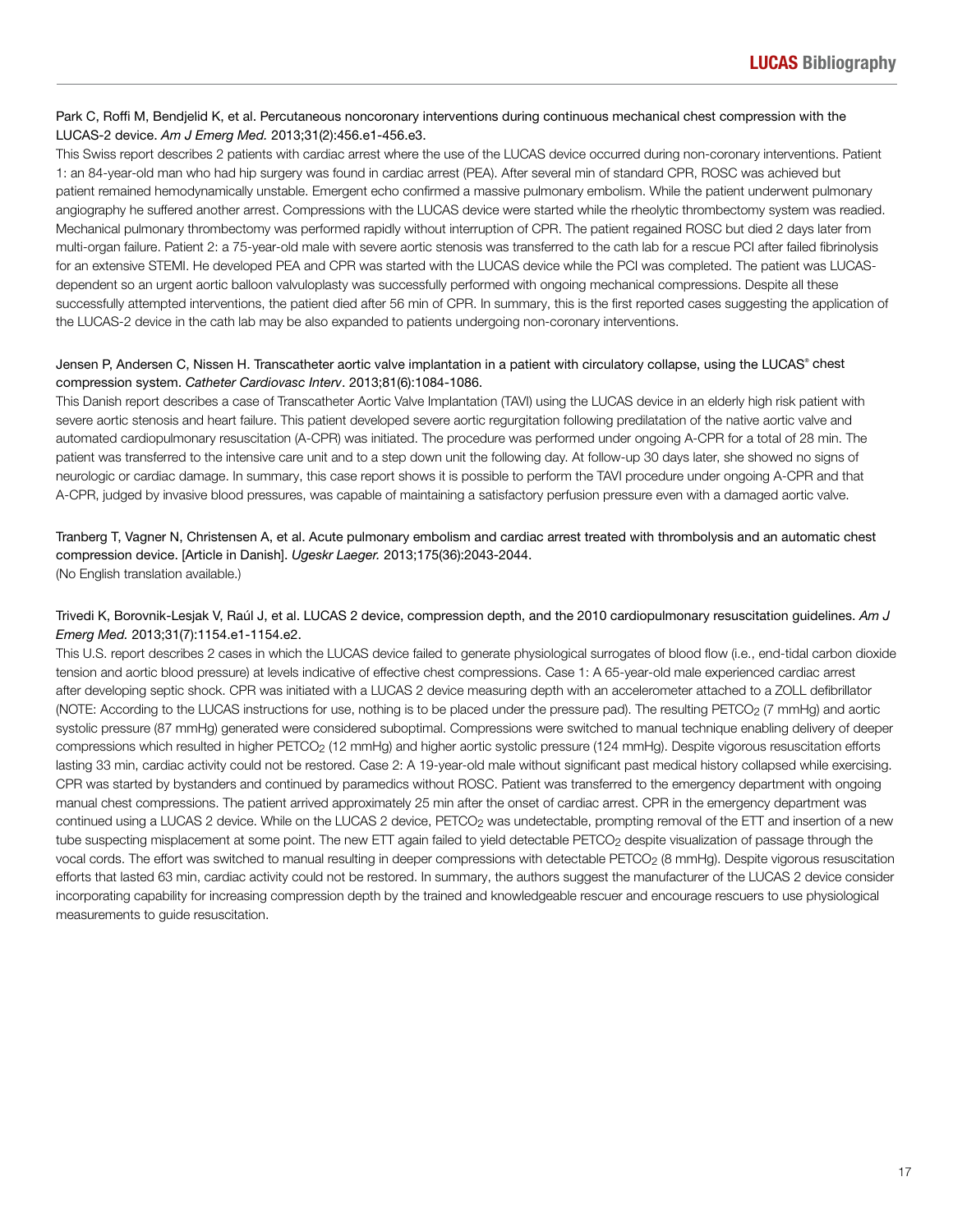## Protasiewicz M, Szymkiewicz P, Sciborski K, et al. Cardiac arrest during percutaneous coronary intervention in a patient 'resistant' to clopidogrel - successful 50-minute mechanical chest compression. *Postep Kardiol Inter.* 2013;9(4):394-396.

This Polish case report describes a 72 year-old woman undergoing PCI complicated by cardiac arrest (PEA) due to a coronary thrombus that developed with prolonged manipulations. Manual compressions were started then the LUCAS device was applied. The whole PCI lasted over 50 min during which the ongoing LUCAS device was continuously used. After the procedure she regained ROSC and was transferred to ICU the patient with a blood pressure of 160/80 mm Hg and heart rate 110/min. She was later discharged with slightly improved ejection fraction and no neurological deficits. In summary, the management of cardiac arrest during PCI presents a substantial challenge and effective CPR with continuous chest compressions is the primary method of circulatory support. The LUCAS device can accomplish this.

## Tambe S, Rasmussen V, Modrau I. Continuous mechanical chest compression using the LUCAS-2 device as a bridge to emergency aortic valve surgery. *J Cardiothoracic and Vascular Anesthesia.* 2012;26(5):e50-e52.

This Danish case report describes a 44 year-old woman diagnosed with infective endocarditis who was transported to a tertiary-level hospital for further treatment. On arrival she developed cardiac arrest (asystole). Manual CPR was started immediately. After 10 min of ACLS treatment, the LUCAS 2 device was applied. She obtained ROSC with sinus rhythm within 4 min. The decision was made to replace her aortic valve. She was transferred to the operating room with ongoing LUCAS compressions. Extracorporeal circulation (ECC) was initiated and the LUCAS device was stopped. Although she had a complicated post-operative course, she eventually had a full recovery and was discharged. In summary, compressions with the LUCAS device allowed transport in the hospital for further procedures until ECC was established. She likely would never have made it to the operating room without the assistance of mechanical compressions.

### Dembeck A, Sonntag J, Liechti B, Becker M. Reanimation in alpinem Gelände – der etwas andere Einsatz (Resuscitation in the alpine terrain – a slightly different ambulance mission - Article in German language and abstract in English). *Notfall Rettungsmed*. 2012;15:51-57.

This is a Swiss alpine case report on a 70 yr. old man who had acute chest pain and dyspnea while walking in the alps at a 2000 m altitude. The thick mist made it impossible for the rescue helicopter to fly, and a rescue team had to walk and search for the patient, in snowy ground, and wet, cold weather. After more than 2 hours, the rescue team found the man alive but cold and exhausted. After 40 minutes of transporting the patient in the steep alpine terrain, partly using ropeway, the man went into cardiac arrest. A defibrillator and the LUCAS 2 device was brought and applied to the patient. After 30 minutes of resuscitation with LUCAS 2 and seven defibrillations, the patient achieved ROSC. The transportation of the patient down the alps continued two more hours until the rescue ambulance was reached and the patient could be taken to the hospital. The now hypothermic patient had a successful PCI of the occluded coronary arteries that had caused the arrest. The patient was discharged without any neurological deficits after 11 days and is now hiking in the alps again. This case report contains many interesting photos of the challenging resuscitation and is the first publication on the LUCAS device use in the alpine environment.

#### Chenaitia H, Fournier M, Brun J, et al. Association of mechanical chest compression and prehospital thrombolysis. *Am J Emerg Med*. 2011 Jun 22. [Epub ahead of print].

This is a prehospital case report on a 54-yr. old woman who had chest pain and dyspnea and went into PEA during prehospital physical examination by the mobile ICU team. Massive pulmonary embolism was suspected and prehospital thrombolysis was initiated during mechanical chest compressions with the LUCAS 2 device\*. After 75 minutes of effective chest compressions the patient achieved ROSC. The patient regained consciousness the next day at the ICU, and three weeks later she was sent home in good neurological condition (CPC score 1). The authors discuss that prolonged CPR may lead to mechanical fragmentation of the pulmonary emboli, which enhances the effect of the thrombolysis.

\* the LUCAS 2 device is not mentioned in publication, but was confirmed by Dr. Chenaitia.

Rudolph S, Barnung S. Case Report: Survival after drowning with cardiac arrest and mild hypothermia. *ISRN Cardiology*. 2011; ID 895625. This is a Danish case report on a 45 year-old patient who had a cardiac arrest after winter-swimming in icy water and got lost and trapped under the ice. After 20 minutes he was brought up and in asystole. He had 70 minutes of manual CPR on the scene and during transportation, followed by 40 minutes of LUCAS 2 CPR in the hospital, and then the initiation of ECLS (extracorporeal life-support). After 80 minutes on ECLS he regained a spontaneous pulse. The patient was kept in hypothermia and rewarmed after 24 hours. He woke up at day 21 with only smaller deficits and has continued to make progress. The authors discuss the difficulties in judging when a submersion and hypothermic patient is futile based on temperature, and that every link in the chain of survival is key for outcomes.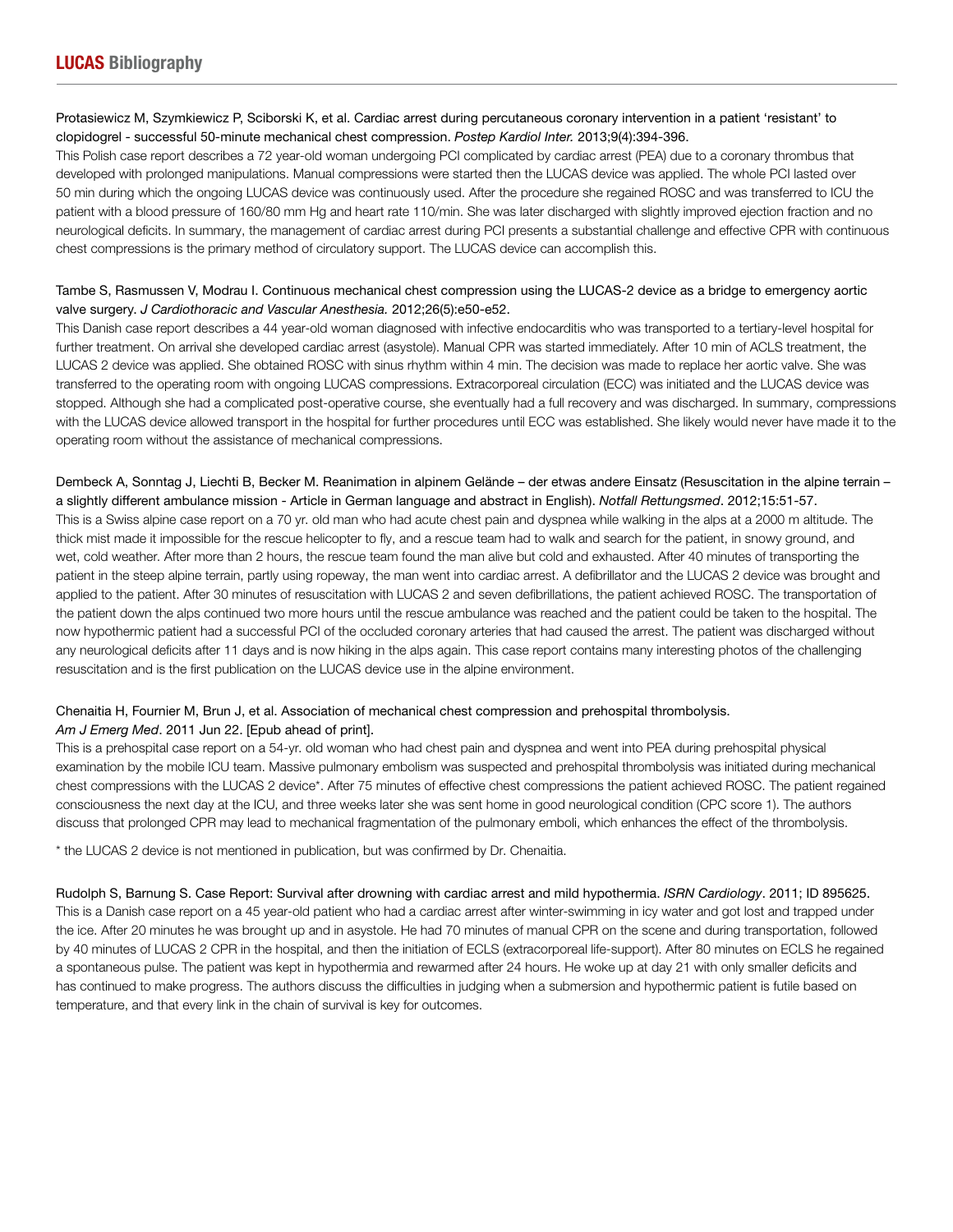## Gottignies P, Devriendt J, Ngoc E, et al. Thrombolysis associated with LUCAS (Lund University Cardiopulmonary Assist System) as treatment of valve thrombosis resulting in cardiac arrest. *Am J Emerg Med*. 2011; 29:476.e3-5.

This is a Belgian case report on a 57-year-old patient who arrived in the ED in respiratory distress due to a prosthetic mitral valve thrombosis, which proceded to a cardiac arrest. Rescue thrombolysis during ongoing LUCAS 1(V1) CPR was initiated and improvement seen after 15 minutes. Patient was discharged from hospital on day 13. The authors speculated that the combination of LUCAS CPR with thrombolysis could have hastened the valve mobility and reduced the arrest time.

## Kyrval H, Ahmad K. Automatic mechanical chest compression during helicopter transportation. (Article in Danish, Abstract in English.) *Ugeskr Laeger*. 2010;172:3190-3191.

This is a Danish case of a drowned, hypothermic trauma patient. After falling from a 25 meter high bridge into 2°C water, she was rescued lifeless 17 minutes later. Advanced life support was initiated. During transport by a rescue helicopter, chest compressions were effectively provided by the LUCAS device 1(V1). Upon arrival to a trauma centre approx. 60 minutes later, extracorporal circulation was set up during LUCAS CPR and the patient was rewarmed during 9.5 hours. She was eventually discharged to her home with minor loss of cerebral function. The authors commented that the LUCAS device provided effective compressions during helicopter transport, something that is difficult to achieve manually.

## Greisen J, Golbækdal K, Mathiassen O, et al. Prolonged mechanical cardiopulmonary resuscitation. (Article in Danish and abstract in English). *Ugeskr Laeger*. 2010;172:3191-3192.

This is a case-report from Denmark on a male patient who was admitted after 55 minutes of out-of-hospital manual CPR which was followed by 45 minutes of in-hospital CPR with the LUCAS 2 device. The patient had an angiography during LUCAS CPR, showing no signs of coronary artery disease. During LUCAS CPR the systolic blood pressure was measured to 100 mmHg, and the patient woke up during ongoing CPR and had to be sedated. Cardiac arrest was found to be due to severe electrolyte disorders with plasma potassium: 2.0 mmol/L and ionized calcium: 0.87 mmol/L. The electrolyte balances were corrected during pacing and anti-arrhythmic therapies. The patient was later discharged without neurological deficits. The authors commented that the LUCAS device increased vital signs, freed up resources and allowed for other lifesaving procedures like catheter insertion without compromising on CPR quality, and that angiography/plasty was accomplished despite CPR and cardiac arrest. They concluded that adequate mechanical massage during CPR may improve survival.

## Prause G, Archan S, Gemes G, et al. Tight control of effectiveness of cardiac massage with invasive blood pressure monitoring during cardiopulmonary resuscitation. *Am J Emerg Med*. 2010;746.e5-6.

This is a case report from Graz, Austria, where a 69-year-old prehospital refractory VF patient successfully was saved with manual CPR on the scene and during helicopter transportation, and then LUCAS 1 (V1) device during a lifesaving PCI procedure. The effectiveness of manual CPR was monitored with invasive blood pressure measurement by an arterial line and motivated the rescuers to continue. At 60 minutes, the patient was still in VF and showing signs of life and the decision was taken to fly him to the hospital to do a PCI. During 28 minutes of coronary intervention with help of LUCAS CPR, the right artery was successfully treated and ROSC achieved; in total 1 hour and 57 minutes after the cardiovascular collapse. The patient was discharged 2 weeks later without any neurological deficit. The authors conclude that this case illustrates the chance of survival for a patient with out-of-hospital cardiac arrest and prolonged CPR and that the "no transport during CPR" paradigm may need to be revised.

## Lassnig E, Maurer E, Nömeyer R,et al. Osborn waves and incessant ventricular fibrillation during therapeutic hypothermia. *Resuscitation*. 2010;81:500-501.

This is a case report from Austria on a 33-year-old ROSC patient who goes into incessant VF during therapeutic hypothermia in the hospital. The LUCAS device (model unknown, probably LUCAS 1 (V1), is used for 60 minutes and the patient is saved without any neurological deficits. The authors discussed a potential linkage between the Brugada syndrome and a risk for incessant arrhythmia during mild hypothermia.

## Matevossian E, Doll D, Säckl J, et al. Prolonged closed cardiac massage using LUCAS device in out-of-hospital cardiac arrest with prolonged transport time. *Open Access Emerg Med*. 2009;1:1-4. www.Dovepress.com

This German case report describes a 44-year-old patient who – approximately 15 min after the onset of clinical death due to VF– received CPR; initially manual followed by LUCAS 1(V1) compressions. After 90 min of CPR and seven defibrillations ROSC was achieved. After a 16-day period of hospital convalescence followed by rehabilitation, the patient was able to return home with no evidence of health impairment. The authors conclude that the LUCAS device contributed to a favorable outcome in the context of prolonged out-of-hospital cardiopulmonary resuscitation.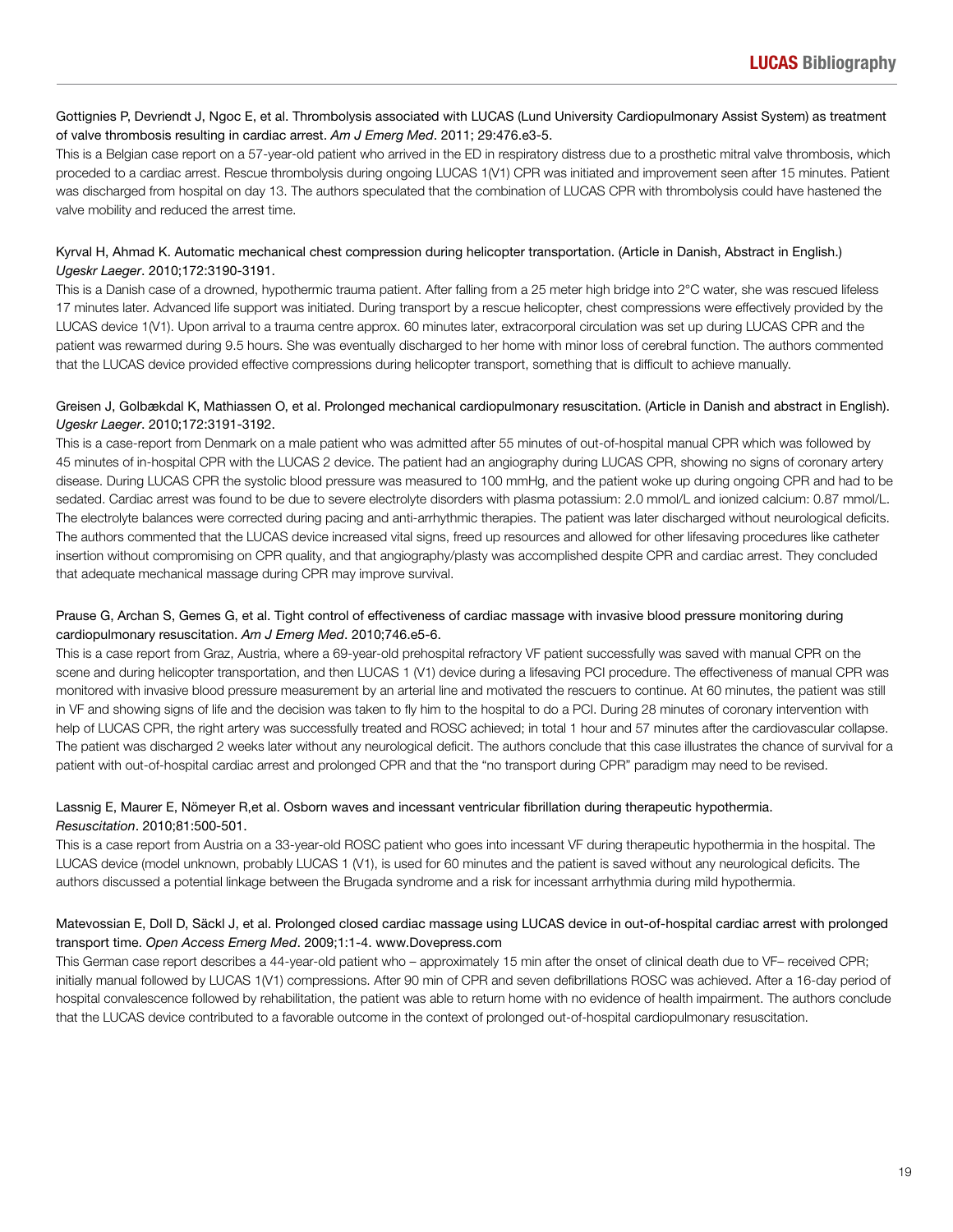## Riemann U, Münz S, Maier J, et al. P06: Life-threatening accidental hypothermia in a 55 year old patient (translated from German language: Lebensbedrohliche akzidentelle Hypothermie bei einer 55jährigen Patientin). *Intensivmedizin und Notfallmedizin*. 2009; 46:261-262.

This is a German case report of a 55-year-old patient who was found in the snow with accidental hypothermia and refractory VF. After transportation into the hospital, LUCAS CPR was started. Lab tests showed among others an alcohol level of 2.8 promille (0.28%), and the patient had a temperature of 20.1°C. A triple rewarming therapy was initiated. After 3 hrs and 15 min of resuscitation with LUCAS CPR, the patient had reached 23.6°C and was successfully defibrillated and a stable ROSC was achieved. Within 11 hours after arrival to the hospital the patient was warmed up to 33 °C and was kept in this therapeutic hypothermia for 24 hours. After 22 days the patient was discharged from the hospital back home without any neurological deficits. The authors concluded that "Nobody is dead unless warm and dead!" and that also prolonged resuscitations can lead to full patient recovery.

## Weise M, Lützner J. Heineck J. P14: Thrombolysis therapy at fulminant pulmonary embolism and a high risk of bleeding – what therapy makes sense? (translated from German language: Lysetherapie bei fulminanter Lungenembolie und hohem Blutungsrisiko – sinnvolle Therapieentscheidung?) *Intensivmedizin und Notfallmedizin*. 2009;46: 264:P14.

This is a German case report on an 83-year-old patient with cardiac arrest due to fulminant pulmonary embolism after a hip surgery. Thombolysis is given, and due to shock, the patient is resuscitated using the LUCAS device for 45 minutes. After thrombolytic therapy a hemorrhagic shock occurred, but with help of fibrinogen preparations the patient is stabilized and survives and is discharged from hospital. The authors concluded that fulminant pulmonary embolism in combination with a considerably increased risk of bleeding is a medical challenge. Besides the operational/ interventional thrombectomy, the only alternative in principle is the thrombolytic therapy.

## Friberg H, Rundgren M. Submersion, accidental hypothermia and cardiac arrest, mechanical chest compressions as a bridge to final treatment: a case report. *Scand J Trauma, Resusc Emerg Med*. 2009;17:7.

This is a case report of an accident in Sweden where three young men were trapped in their car under water at the bottom of a canal and brought up after 21 minutes but in cardiac arrest. The only survivor got early and uninterrupted LUCAS 1(V1) chest compressions, which might have made the difference as a bridge to final treatment in the hospital. The authors concluded that a mechanical chest compression device facilitated chest compressions during transportation and may be beneficial as a bridge to final treatment in the hospital.

## Hödl R, Maier R, Stoschitzky, et al. A case of complicated transcatheter aortic valve implantation (TAVI). *Journal für Kardiologie*. 2009;16:189. Abstract 167. (Austrian Journal of Cardiology: available at www.kup.at/kup/pdf/7899.pdf)

This is an Austrian cath lab case report of a 82-year-old patient who was treated for a severe aortic valve stenosis with balloon valvuloplasty. When the balloon was deflated the patient developed hemodynamic shock. Manual CPR was started, followed by application of LUCAS 1(V1). The coronary arteries were open, but aortic root angiogram revealed severe aortic valve regurgitation as a functional cause of the cardiac arrest. An aortic valve prosthesis was inserted during ongoing CPR. After 20 minutes of cardiac arrest and a successful insertion of the new valve, the patient obtained ROSC. The patient was discharged from ICU after five days with excellent valve prosthesis function and recovered completely without any sequelae. The authors concluded that severe complications may occur during TAVIs and therefore a mechanical chest compression device should be available to improve both quality of chest compressions and patients' clinical outcome.

## Schäfer K, Flemming K. Resuscitation with LUCAS – a case report. (Translated from German language Reanimationsbehandlung mittels LUCAS – ein Fallbericht.) *Clin Res Cardiol*. 2007:96(Suppl 1)P961.

This is a case reported from Dresden, Germany. The cardiac arrest patient was found in the hospital stairways. The patient was defibrillated but stable ROSC was not achieved due to refractory VF. The ECG revealed ST-elevation and the patient was transported with ongoing LUCAS compressions to the cath lab. The right coronary artery was stented during LUCAS 1(V1) CPR, the coronary blood flow restored and ROSC achieved. Despite 60 minutes of LUCAS CPR and several parameters indicating a poor prognosis, the patient was fully recovered with very good neurological status and left the hospital after two weeks. The authors concluded that LUCAS CPR enabled a fast intervention of an occluded coronary artery and allowed for a shortening of the door-to-balloon time.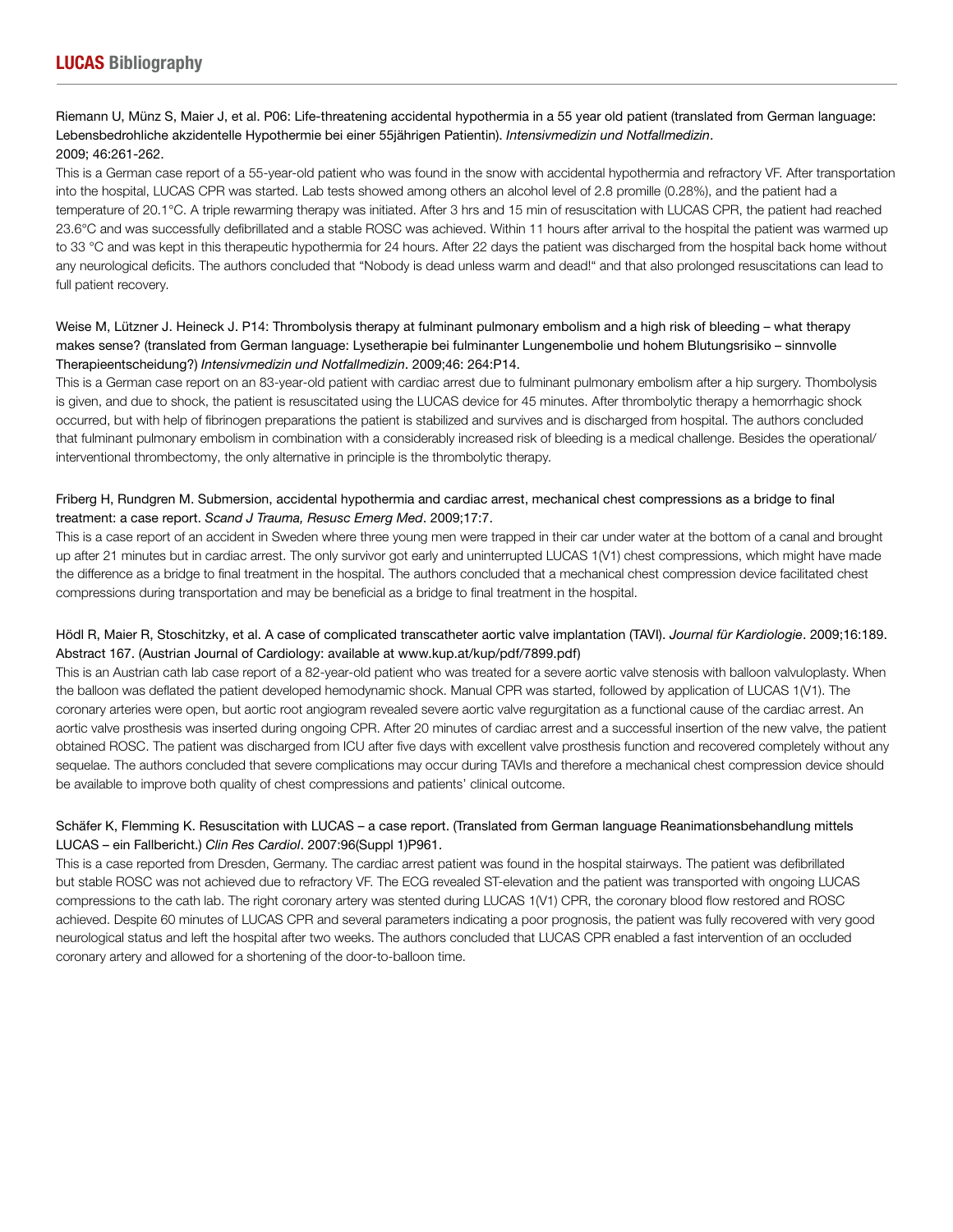## Agostoni P, Cornelis K, Vermeersch P. Successful percutaneous treatment of an intraprocedural left main stent thrombosis with the support of an automatic mechanical chest compression device. *Int J Cardiol*. 2008;124:e19-e21.

This case study describes a PCI procedure on a patient who suddenly goes into cardiac arrest on the cath lab table in Belgium. The patient was initially successfully stented with a drug-eluting stent in one of the large coronary arteries (LAD). However, after five minutes the patient suddenly experienced hemodynamic collapse. Manual CPR was provided and a control angiogram showed a total occlusion of the stented artery. LUCAS 1(V1) CPR was initiated and the blood pressure rose to 90/40 mmHg while more medication was given and the patient was intubated. During ongoing LUCAS CPR, during which the patient had episodes of VF, PEA and asystole, the coronary artery flow was restored by ballooning and stenting. A temporary pacemaker and an intra-aortic balloon pump were placed, and the patient hemodynamically stabilized and moved to the intensive care unit. After progressive improvement she was discharged back to the referral hospital in stable conditions.

The authors discussed the urgent need for CPR is difficult to handle in the cath lab due to the C-arm around the patient and the height of the table. Furthermore PCI can be done during efficient manual CPR due to hindrance and high radiation exposure for the personnel performing CPR. This case shows that a PCI procedure can be carried out successfully during ongoing LUCAS compressions, which provides an efficient circulatory pulsatile support (as shown by the pressure curves recorded for both manual and LUCAS CPR in this case) without the need for additional staff involved in basic life support.

## Vatsgar T, Ingebrigtsen O, Fjosea L, et al. Cardiac arrest and resuscitation with an automatic mechanical chest compression device (LUCAS) due to anaphylaxis of a woman receiving caesarean section because of pre-eclampsia. *Resuscitation*. 2006;68:155-159.

This case report from Norway is the first to describe the use of LUCAS 1(V1) during resuscitation from cardiac arrest (PEA) caused by anaphylactic shock. A 30-year-old woman received a caesarean section of her 24 week baby because of pre-eclampsia. During the procedure and due to preoperation medication she fell into an anaphylactic shock. Manual CPR and then LUCAS CPR was provided for a total of 50 minutes as a bridge to ROSC. The patient and baby survived without any complications or sequelae at one month follow up. During manual chest compressions, it was impossible to measure any intra-arterial blood pressure. When LUCAS chest compressions were started, a pressure of 115/75 mmHg was measured in the femoral artery. The authors discussed that by replacing manual CPR with the LUCAS device, elements of fatigue and hands-off intervals were eliminated and a more consistent blood flow could be provided to the heart and brain. CPR in anaphylactic cases may have to be continued for a long time. Mechanical CPR can provide organ perfusion until more sophisticated support is available. Victims of anaphylaxis with circulatory arrest should be seen as potentially resuscitable with a prospect of full recovery if prolonged manual and mechanical CPR, epinephrine and infusion of isotonic solutions are delivered.

## Wik L, Kiil S. Use of an automatic chest compression device (LUCAS) as a bridge to establishing cardiopulmonary bypass for a patient with hypothermic cardiac arrest. *Resuscitation*. 2005;66:391-394.

In Norway, a man was found frozen to the ground. Manual CPR was given during transport to the hospital. At the hospital, the patient had an isoelectric ECG and received 1.5 h of LUCAS 1(V1) chest compressions until cardiopulmonary bypass was established. Rapid re-warming followed during which VF was converted to a pulse-generating cardiac rhythm. The patient survived with good physical and mental recovery. Mechanical chest compression may be indicated in both hypothermia and intoxication-related cardiac arrest. Cardiopulmonary bypass may be the best method for rapid rewarming and preservation of circulation, but it is not available in all hospitals.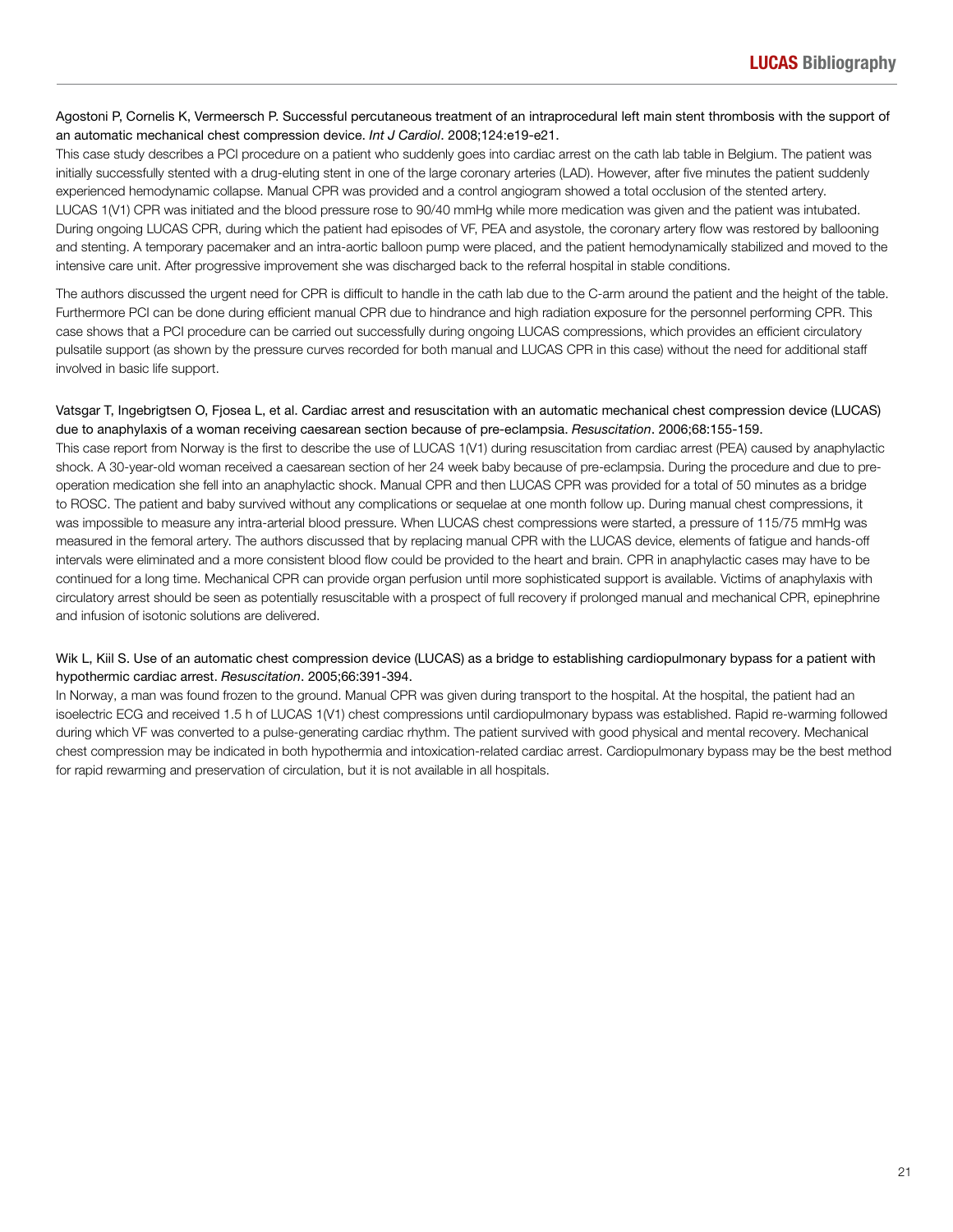## Safety Trials

## Studies with Control Group

## Baumeister R, Held U, Thali M, et al. Forensic imaging findings by post-mortem computed tomography after manual versus mechanical chest compression. *J Forensic Radiology and Imaging.* 2015;3(3):167-173.

This Swiss retrospective study included 44 cases that had CPR before death. One group ( $n = 20$ ) had manual CPR and the other group ( $n = 24$ ) had compressions using the LUCAS device. All bodies underwent post mortem computed tomography. The main traumatic findings associated with CPR were reported, and a statistical evaluation was performed. Rib fractures were the most frequent injury in both groups. A mean of 10.4 rib fractures/case was observed in the LUCAS device group, and 10.4 fractures/case was observed in the manual group (p = 0.999). Subcutaneous pre-sternal hematomas were described in 63% (15/24) patients in the LUCAS device group and 30% (6/20) in the manual group. The frequency of sternal factures was similar in both groups. A few trauma injuries to internal organs (i.e., retrosternal, perihepatic, and retroperitoneal hematomas and lung contusion) were recorded in both groups. In summary, the LUCAS 2 device has a greater association with subcutaneous pre-sternal hematomas than standard CPR. There is no further significant difference in the incidence of injuries between mechanical and manual chest compression.

## Lardi C, Egger C, Larribau R, et al. Traumatic injuries after mechanical cardiopulmonary resuscitation (LUCAS 2): a forensic autopsy study. *Intl J Legal Med.* 2015;129(5):1035-1042.

This Swiss retrospective study analyzed consecutive autopsy reports in two patient groups undergoing medicolegal autopsies from 2011 to 2013 after unsuccessful CPR, focusing on traumatic injuries. The study group was comprised of 26 LUCAS cases, while 32 cases were included in the manual control group. The duration of CPR performed by the LUCAS 2 device was longer than manual CPR in control cases (study group: mean duration 51.5 min; controls 29.4 min;  $p = 0.004$ ). Anterior chest lesions (from bruises to abrasions) were described in 69% (18/26) of patients in the LUCAS 2 group and 19% (6/32) of the control group. A mean of 6.6 rib fractures/case was observed in the LUCAS 2 group vs. 3.1 in the control group (p = 0.007). Rib fractures were less frequently observed in younger patients. The frequency of sternal factures was similar in both groups. A few trauma injuries to internal organs (mainly cardiac, pulmonary and hepatic bruises), and some petechiae (study 46 %; control 41 %; p = 0.79) were recorded in both groups. Typical round concentric skin lesions were observed in LUCAS device cases. In summary, LUCAS 2 device is associated with more rib fractures than standard CPR. No life-threatening injuries were reported. Petechiae were common findings.

## Kralj E, Podbregar M, Kejžar N, et al. Frequency and number of resuscitation related rib and sternum fractures are higher than generally considered. *Resuscitation.* 2015;93:136-141.

This Slovenian study analyzed CPR-related skeletal chest injuries (SCI) in 2148 patients who had autopsies from 2004–2013, specifically looking at age and gender as differentiators. Chest compressions caused injuries in 86% of males and 91% of females; sternum fractures occurred in 59% of males and 79% of females, rib fractures in 77% of males and 85% of females and sternocostal separations in 33% of males and 12% of females. The average number of all SCI per person was the same in males and females (10.95 vs. 10.96). No adverse effects of the use of the LUCAS device (N: 134) were found. In summary, the percentage of patients injured and the number of SCI increased with age. Changes in resuscitation guidelines (increased compression rate and depth) were also identified as a factor contributing to the incidence and number of SCI.

## Koster R, Beenen L, van der Boom E, et al. Safety and possible damage from mechanical chest compression during resuscitation. Abstracts/ AHA/RESS 2014. Abstract 12.

This Dutch publication reports on the results of two simultaneous randomized controlled trials investigating possible serious or life-threatening damage caused by mechanical chest compression devices; AutoPulse compressions (N: 116) vs. manual control (N: 132) and LUCAS compressions (N:122) vs. manual control (N: 131). The control groups consisted of manual chest compressions with corrective depth and rate feedback from a sternal transducer. Hypothesis: Mechanical chest compressions compared to manual control do not increase serious or life threatening visceral resuscitation related damage by >10%. Patients < 18 years old with in-hospital or out-of-hospital cardiac arrest arriving with manual CPR at the emergency department were included; trauma patients <18 years old were excluded. Postmortem CT and/or autopsy were done in 116 of the cases in the AutoPulse study and in 121 of the patients in the LUCAS study. Clinical outcome was assessed in 109 patients in the AutoPulse study and 107 patients of the LUCAS study. Outcome analysis was possible in 453 of 501 (90.4%) of included patients. Mean compression depth of manual CPR was 47 mm as measured by the sternal accelerometer. Serious or life-threatening visceral resuscitation-related damage was seen in 12/104 AutoPulse patients (11.5%) and 8/121 study controls (6.6%) and in 8/108 LUCAS patients (7.4%) and 9/120 L study controls (7.5%). Serious rib and sternal damage was observed in 47 AutoPulse patients (45%) and 51 controls (42%) and in 43 LUCAS patients (40%) and 50 controls (42%). In summary, the LUCAS device did not cause significantly more serious or life threatening visceral damage than manual chest compressions. For the AutoPulse device, the non-inferiority hypothesis was not accepted and significantly more serious or lifethreatening visceral damage than manual chest compressions could not be excluded.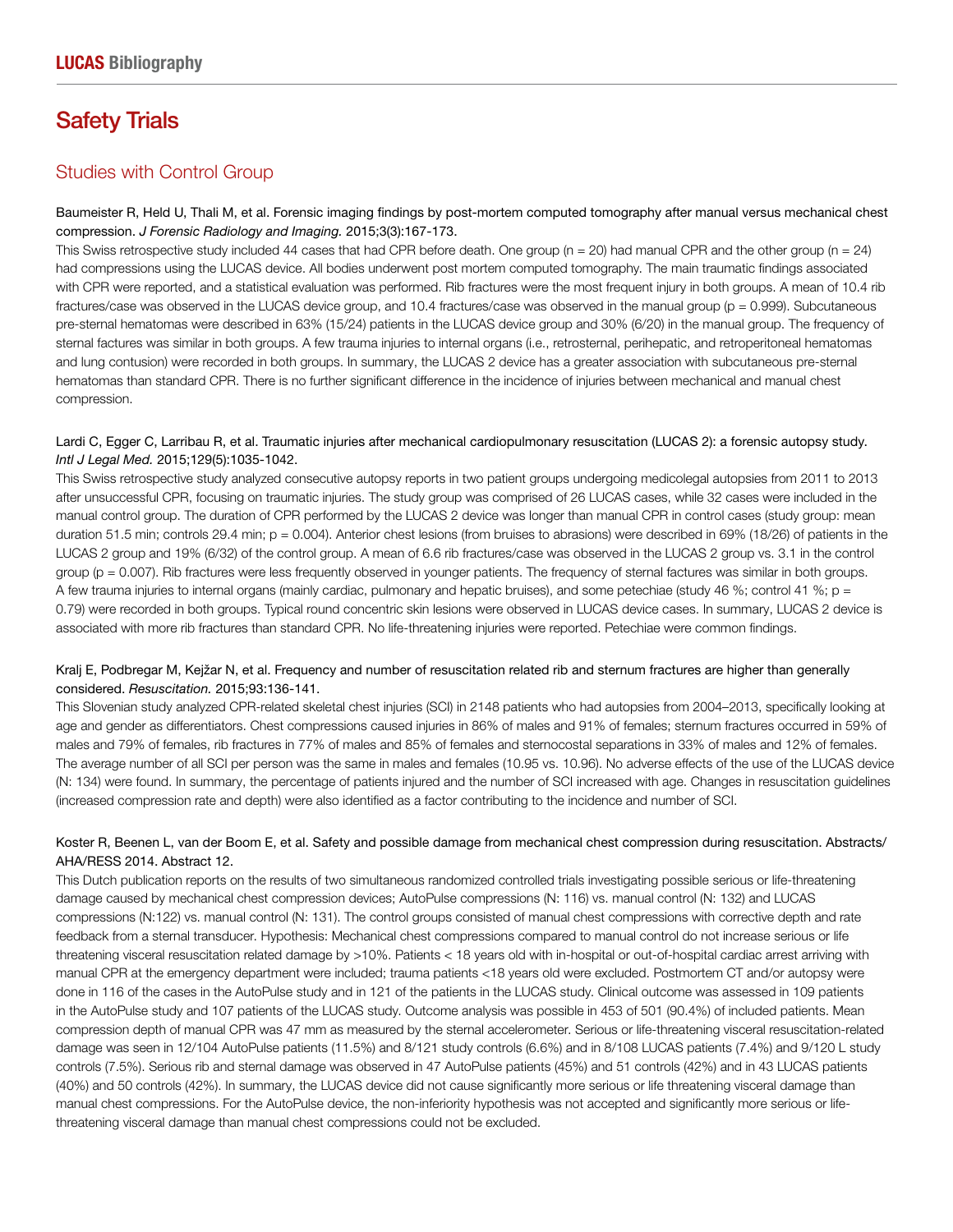### Smekal D, Lindgren E, Sandler H, et al. CPR-related injuries after manual or mechanical chest compressions with the LUCAS device: a multicentre study of victims after unsuccessful resuscitation. *Resuscitation.* 2014;85(12):1708-1712.

This Swedish autopsy study evaluated injuries after mechanical and manual CPR. Non-survivors from OHCA (n = 222), treated according to the randomized LINC trial protocol (139 LUCAS compressions, 83 manual CPR), were included. At least one rib fracture was found in 78.8% of the patients treated with the LUCAS device vs 64.6% (p = 0.02) of the manually treated, however, in these patients, the median number of rib fractures were similar (6 with the LUCAS device, 7 with manual CPR). There were no difference in sternal fractures; 58.3% with the LUCAS device and 54.2% with manual CPR (0 = 0.56). A thorough analysis of the different injuries by a forensic expert suggested that no CPR-related injury was considered to be the cause of death or life-threatening. Some findings (large tamponades due to myocardial infarcts or aortic dissections, liver injuries) were considered to be part of the primary cause of death and not caused by CPR. None of the cardiac injuries was found in the right side of the heart and there was no cardiac injury with penetration throughout both the pericardium and myocardium. In summary, in patients with unsuccessful CPR OHCA, rib fractures were more frequent after LUCAS compressions but there was no difference in the incidence of sternal fractures. No CPR injury was deemed fatal by the pathologist.

## Fontanals J, Carretero M, Arguis M, et al. Lung injury secondary to resuscitation using mechanical external chest compression devices (LUCAS vs AUTOPULSE). Histopathology study: 13AP2-4. *European J Anaesthesiology.* 2010;27(47):191.

This Spanish experimental animal study compared two chest compression (LUCAS and AutoPulse) devices to assess differences in the lung injury produced. Twenty-four pigs were randomized into two groups (LUCAS and AutoPulse).VF was induced. After 5 min of cardiac arrest without treatment, CPR was started. ECG, IAP (carotid artery), Swan-Ganz catheter (CVP, PAPm, CPP, CO, CI, SVR, PVR) and the CPP were measured during the resuscitation period (before VF and after 5, 15, 30 and 45 min of resuscitation) in the supine position. After the resuscitation time (45 min), a lung biopsy via was obtained and histological study was performed. The hemodynamic data showed no statistical difference in MAP comparing both methods. The CO media along time was = 0.636 mmHg in the LUCAS group, and 0.399 mmHg in the AutoPulse group. There was statistical significant difference (p<0.05) in the cardiac output generated being higher using the LUCAS device versus AutoPulse device. The findings observed in all samples studied were a heterogeneous interstitial infiltrate and vascular congestion that is similarly found in ventilator associated lung injury. There were no differences between the two devices. In two samples interstitial emphysema similar to barotrauma injury in young people (both in AutoPulse group) was seen. In one sample, bone marrow embolism was found, probably secondary to sternal fractures (LUCAS group). In summary, the two chest compression devices generate comparable MAP. The LUCAS device generated higher cardiac output than AutoPulse device. No differences in lung injury were observed.

### Menzies D, Barton D, Nolan N. Does the LUCAS device increase injury during CPR? *Resuscitation*. 2010; 81S:S20,AS076. Abstract.

This Irish study compared postmortem findings on patients receiving manual CPR in combination with LUCAS 1(V1) CPR (N: 40) at the Emergency Department in one hospital with the findings from patients receiving manual CPR alone (N:39) in the Emergency Department in another hospital. Rib fractures were present in 13/40 (32.5%) patients in the LUCAS group and 19/39 (48.7%) in the manual group (p = 0.142). Sternal fractures were present in 9/40 (22.5%) patients in the LUCAS group and 16/39 (41%) in the manual group (p = 0.144). The mean number of rib fractures was 1.84 in the LUCAS group and 3.21 in the manual group (p = 0.096). The authors concluded that they could not identify a significant variation in trauma with the use of the LUCAS device compared to manual CPR. This author presented interim data from the same study at the ERC congress in 2008. Menzies D, Barton D, Darcy C, Nolan N. Does the LUCAS device increase trauma during CPR? Resuscitation. 2008;77S:S13, AS-034.

## Truhlar A, Hejna P, Zabka L, et al. Injuries caused by the AutoPulse® and the LUCAS II resuscitation systems compared to manual chest compressions. *Resuscitation.* 2010;81S:S62, AP110.

This Czech prospective study compared injuries caused by the AutoPulse (ZOLL), LUCAS 2 and manual CPR in both survivors and non-survivors of out-of-hospital cardiac arrest (OHCA). The survivors underwent physical examination and a thoracic X-ray, non-survivors were autopsied. CPR was attempted in thirty patients: A-CPR 8, L-CPR 11, and M-CPR 11. Injuries were observed in 7/8 (87.5%) in A-CPR, 8/11 (72.7%) in L-CPR, and  $3/11$  (27.3%) in M-CPR group (P = 0.02). Sternal fractures were present in  $3/8$ ,  $4/11$ , and  $1/11$  (P = 0.33), multiple rib fractures ( $\geq$ 3) in  $4/8$ ,  $6/11$ , and  $2/11$  (P = 0.25), and mediastinal haematomas in 5/8,  $2/11$ , and  $0/11$  patients (P = 0.003). Pericardial effusions (2 pts.) and adventitial aortic haematomas (4 pts.) were observed in A-CPR group only (P = 0.06 and 0.002). There were 1/8 (12.5%), 1/11 (9.1%), and 4/11 (36.4%) patients discharged from hospital  $[CPC 1-2]$   $(P = 0.33)$ . Preliminary results of this study are limited by its size and prior BLS (90.0%) whose complications are difficult to separate from device associated injuries.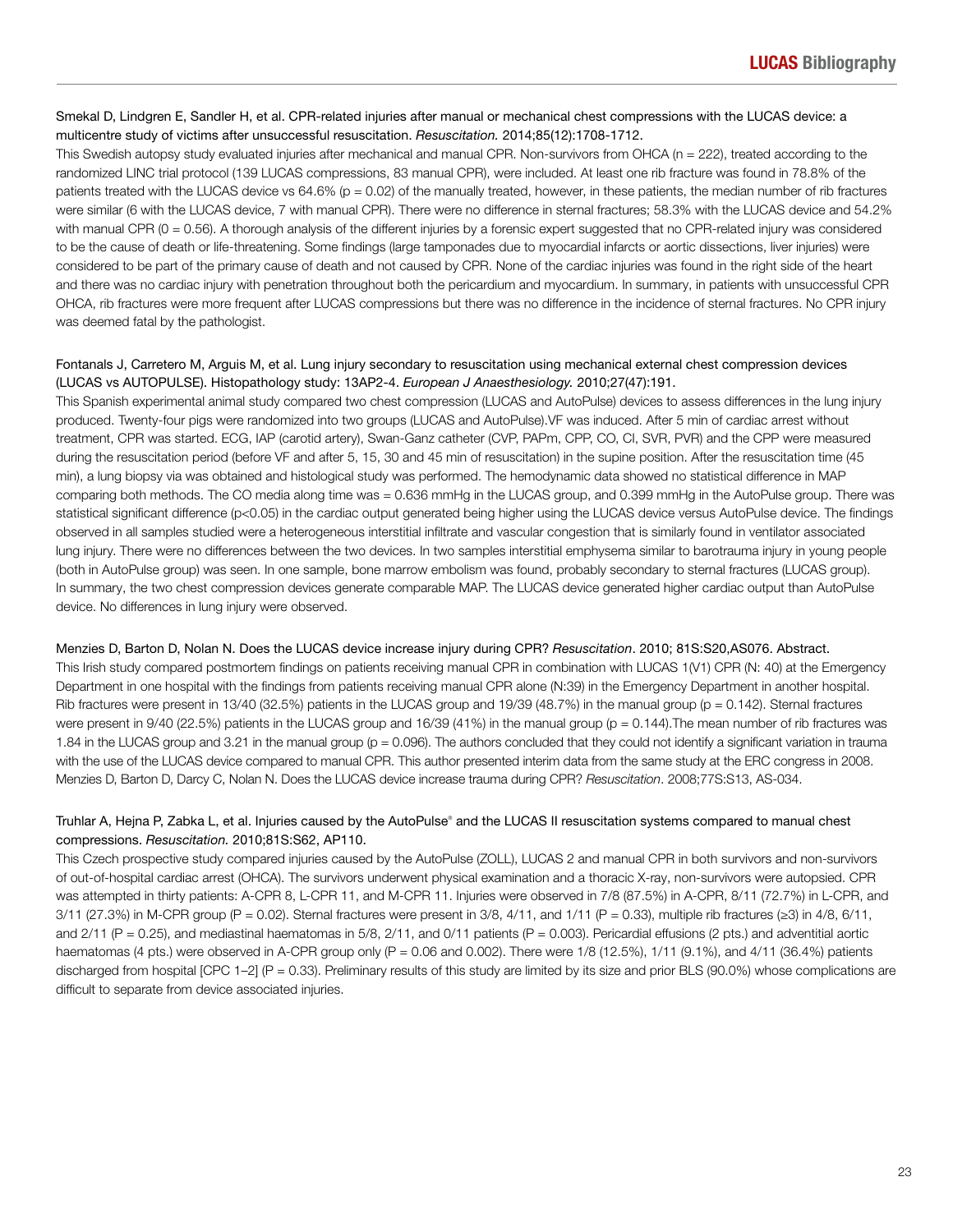Smekal D, Johansson J, Huzevka T, et al. No difference in autopsy detected injuries in cardiac arrest patients treated with manual chest compressions compared with mechanical compressions with the LUCAS device – a pilot study. *Resuscitation*. 2009;80:1104-1107. This is a Swedish prospective, controlled autopsy study on 85 patients not surviving cardiac arrest. The majority of patients were prehospital cardiac arrest patients randomized to either LUCAS 1(V1) CPR (N: 38) or manual CPR (N: 47). All patients got a few minutes of manual CPR before randomization. Autopsy showed no injuries at all in 42.1% of the patients in the LUCAS group and 55.3% in the manual CPR group (n.s.,  $p = 0.28$ ). The incidence and type of injuries from CPR were not significantly different between the two groups and none of the CPR-related injuries were considered to be life-threatening. Multiple rib fractures (more than three) were present in 17/38 (44.7%) of the patients in the LUCAS group and 13/47 (27.7%) in the manual group (n.s., p = 0.12). Sternal fractures were present in 29.0% in the LUCAS group compared to 21.3% in the manual group (n.s,  $p = 0.46$ ). The authors concluded that LUCAS seemed to be associated with the same incidence and variety of injuries as manual CPR.

## Patient Series

Boland L, Satterlee P, Hokanson J, et al. Chest compression injuries detected via routine post-arrest care in patients who survive to admission after out-of-hospital cardiac arrest. *Prehosp Emerg Care.* 2015;19(1):23-30.

This U.S. retrospective, observational study of consecutive OHCA patients (N:235), admitted alive to the emergency room between January 2009 and May 2012, characterized compression injuries detected via routine post-arrest care (117 survived to discharge; 118 died during hospitalization). In 44% (104/235) of the cases the LUCAS device was used in conjunction with manual CPR. Injuries were identified in 31 patients (13%), the most common being rib fracture (9%) and intrathoracic hemorrhage (3%). Among survivors, the mean length of stay was not statistically significantly different between those with injuries (13.5 days) and those without (10.8 days;  $p = 0.23$ ). Crude injury prevalence was higher in those who died prior to discharge, had received compressions for >10 min and underwent computer tomography (CT) imaging, but did not differ by bystander compressions or use of mechanical compression. After multivariable adjustment, only compression time > 10 min and CT imaging during hospitalization were positively associated with detected injury. In summary, in patients who survived OHCA to admission, documented compression injury was associated with longer duration of compressions and use of CT post-arrest. Compression-induced injuries detected via routine postarrest care are likely to be largely insignificant in terms of length of recovery.

## Kůdela M, Grossova I, Strejc P. Traumatic changes of intrathoracic organs due to external mechanical cardiopulmonary resuscitation. Case reports. [Article in Czech]. *Soud Lek.* 2013;58(3):42-44.

This Czech report describes 4 autopsy cases where the LUCAS ( $n = 3$ ) and AutoPulse ( $n = 1$ ) devices were used prior to death. Traumatic changes commonly described in various studies (skin abrasions on the chest, multiple rib fractures, fracture of the sternum and hematoma in the mediastinum or pericardium) were found in all cases. Abdominal organ injuries in connection with mechanical compressions were not present. In addition to these usual traumatic injuries of intrathoracic organs, contusions of the heart and contusions and laceration of the lungs were observed. Rupture of the right common carotid artery intima was found in one case associated with prolonged AutoPulse compressions. In one LUCAS device case presenting as sudden cardiac arrest, contusion of the myocardium due to the device was found though the cause of death was massive thrombotic embolism to pulmonary arteries. In summary, injuries in all cases were similar in the relatively prolonged resuscitation with mechanic compression devices.

## Mateos Rodríguez A, Navalpotro Pascual J, Peinado Vallejo F, et al. Lung injuries secondary to mechanical chest compressions. *Resuscitation.*  2012;83(10):e203.

This is a Spanish study investigating lung injuries secondary to mechanical chest compressions (both LUCAS and AutoPulse is used in this organization) in 33 patients who were potential organ donors. Chest X-ray and bronchoscopy were used as method. The average mechanical CPR time was 136 min ±16 min. The few injuries that were found and are described in the article were considered mild in all cases and not life-threatening if ROSC would have occurred. All lungs except three lungs with bronchial aspiration were considered to be possible to use for transplantation purposes. The authors concluded that mechanical chest compression devices can be used safely without concern about the feasibility of the donor organ.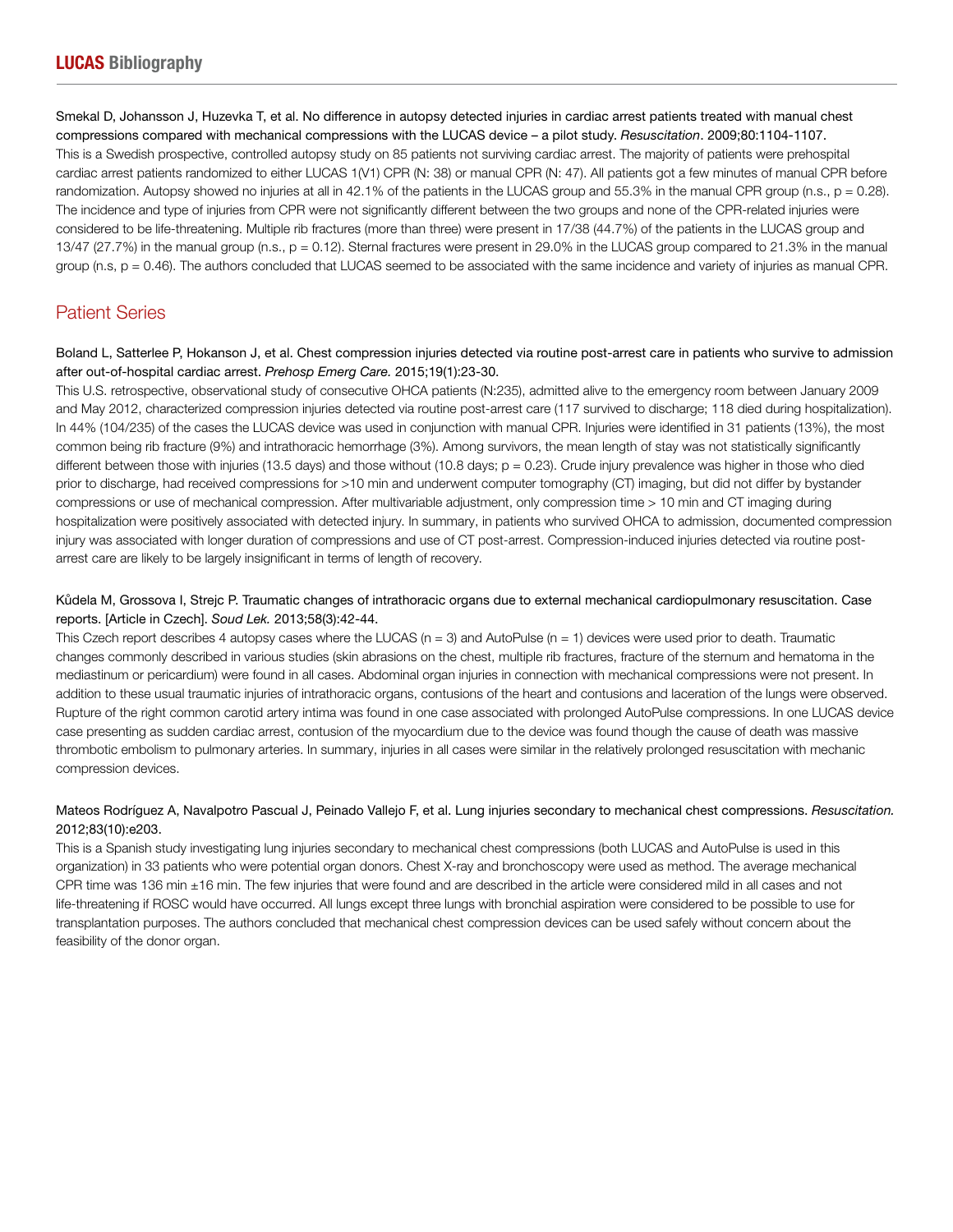## Oberladstaetter D, Braun P, Freund M, et al. Autopsy is more sensitive than computed tomography in detection of LUCAS-CPR related nondislocated chest fractures. *Resuscitation*. 2012; 83:e89-e90.

This is an Austrian prospective, blinded study comparing computer tomography (CT) and autopsy findings with the purpose to determine the frequency of thorax injuries after one minute of LUCAS 1(V1) CPR on 13 fresh, female corpses for whom autopsy was planned. Exclusion: trauma, surgery, CPR or lack of consent. One minute of LUCAS CPR was given on each corpse. Autopsy showed that 9/13 had sternum fractures and 10/13 had rib fractures. All fractures were classified as minor and non-dislocated. No lesions of the inner organs could be detected. None of the lesions were visible in a CT scan. The authors compare the results with previous studies on the manual ACD CardioPump®, and speculate that the LUCAS device caused less injuries due to a better positioning and a refined active decompression technique. The authors concluded that one minute of LUCAS CPR caused only minor lesions and non-dislocated fractures on sternum and ribs in fresh, female cadavers. They also concluded that autopsy was more sensitive to detect chest fractures compared to CT.

## Englund E, Silfverstolpe J, Halvarsson B. Injuries after cardiopulmonary resuscitation: A comparison between LUCAS mechanical CPR and standard CPR. *Resuscitation*. 2008;77S: S13, AS-036. Abstract.

This is an analysis of injuries found at autopsy of 200 LUCAS 1(V1) non-survivors and on 21 manual CPR non-survivors in Lund, Sweden. Sternal fractures were found in 65% of the LUCAS cases and in 28% of the manual CPR cases. Rib fractures were found in 92.5% of the LUCAS cases and 52% of the CPR cases. Hemothorax and liver capsule rifts were also seen in the LUCAS group. In non-survivors of cardiac arrest injuries found at autopsy were more common following LUCAS CPR when compared to standard CPR.

## Bonnemeier H, Gerling I, Barantke M, et al. Necropsy findings of non-survivors of CPR after mechanical and conventional chest compression. ERC congress 2008. (Poster 470 on file at Physio-Control.)

This is a German autopsy study on 64 consecutive non-survivors of cardiac arrest, of which 57 received manual CPR and 7 received manual as well as LUCAS 1(V1) CPR (from 15 minutes up to 80 minutes). 85% of the patients had rib fractures, 19% had sternum fractures, 44% had minor tissue injuries and 23% had insignificant hematomas (<50ml). There were no life-threatening CPR-related injuries. There was a trend to less injury following LUCAS CPR: 43% (3 pts.) had rib fractures, no sternal fractures were found, 29% (2 pts.) had tissue injuries and 29% (2 pts.) had hematomas. The authors concluded that mechanical compressions did not cause more serious complications than manual CPR. They also concluded that the LUCAS device was safe, feasible and when correctly used and applied, it may assist in significantly improving the care and outcome of cardiac arrest patients.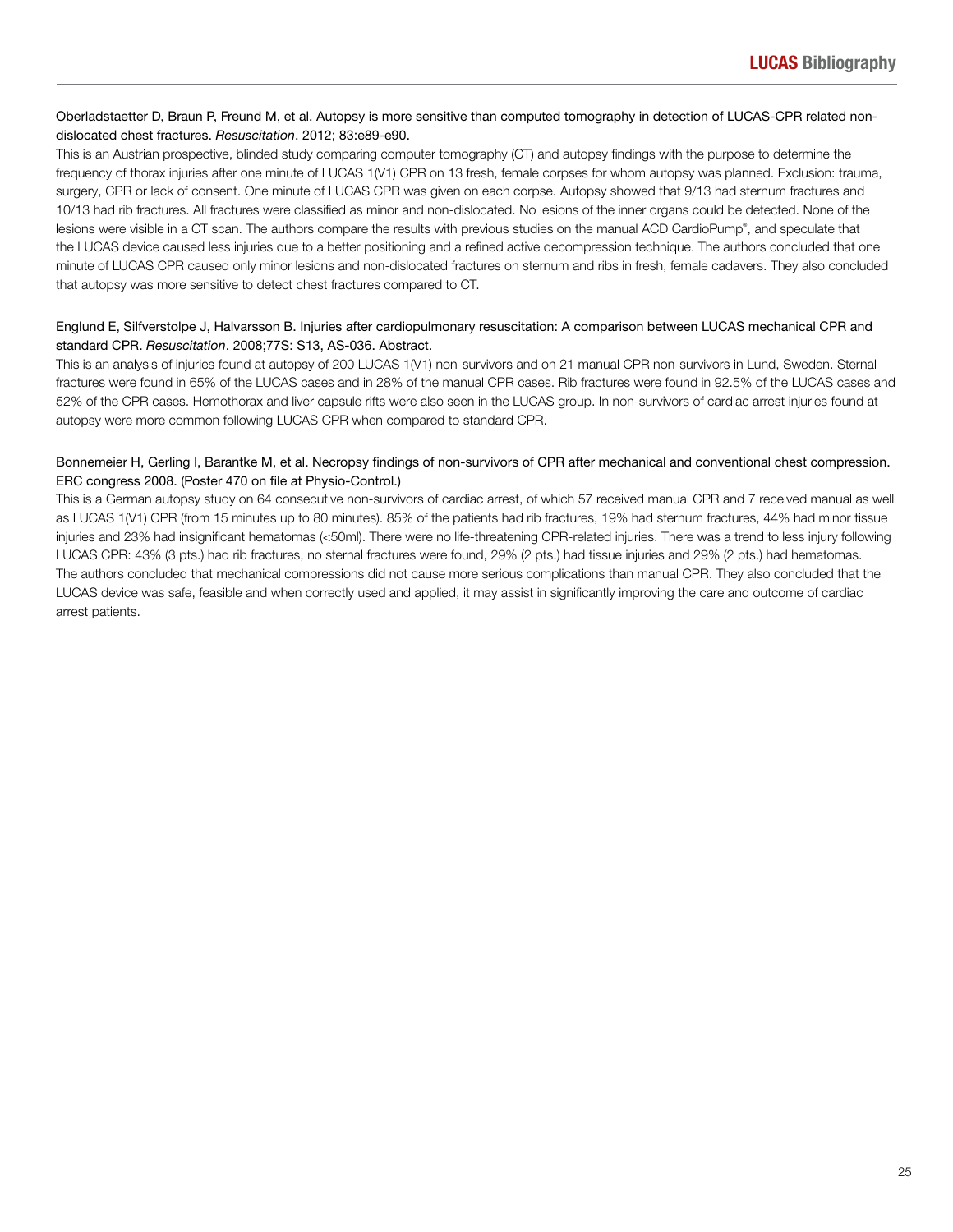## Organ Donation Studies

## Trials with Control Group

Mateos A, Navalpotro J, Andres A, et al. Mechanical CPR devices in donors after cardiac death. *Resuscitation.* 2014;85:S88. Abstract AP171. This Spanish study compared long-term outcomes of transplanted organs from 200 donors who were treated with mechanical vs. manual compressions during attempted resuscitation. Age, gender, arrival times to scene and hospital arrival times are similar in both groups. In the manual group the average number of kidneys was 1.51 (SD 0.83) kidney donor while the mechanical group was 1.20 (SD 0.93) resulting in a statistically significant difference (95% 0.3–0.1 t = 0.04). Creatinine values at one year in the right kidney were higher in the manual group (2.01 vs. 1.79). Creatinine values at one year in the left kidney were lower in the manual group (1.77 vs. 1.93). Forty-one livers were transplanted with a one-year survival of 29 recipients (70%) of which 20 donors had mechanical compression. Fourteen lung donors received mechanical compressions in 16 (88%) of recipients that survived 18 years. In summary, mechanical compression devices seems to lower the kidney function after transplant but the evaluation of these and other long term transplants is similar to donors who had manual compression.

## Palma P, Ruiz A, Carmona F, et al. How LUCAS® device affects kidney transplant rate in a "donors after circulatory death" program. *Resuscitation.* 2013;84:S73. AP160.

This Spanish prospective analytic study looked at variables associated with potential kidney donors in a "donor after circulatory death program" (DACDP) from January 2002 to December 2011.

Studied variables were: donors' age, sex, body mass index (BMI) and presence of cardio-circulatory risk factors (CCRF), total out-of-hospital CPR time (OHCPR), kidney transplantation and use of the LUCAS device. Sixty percent (97/160) potential donors met the study criteria. Mean age was 47.8 years, male gender was 91.8% (89), mean BMI was 27.1 kg/m2, and mean OHCPR was 60.3 min. CCRF was seen in 48.5% of all patients. The LUCAS device was used in 52.6% (51) of patients. A total of 74% (144/194) of kidneys were transplanted. The LUCAS device was associated with a 13 % increase of the transplant rate ( $p = 0.039$ ). Lower mean age and BMI were also associated with an increase of the transplant rate ( $p =$ 0.004 and 0.001). No other significant statistical association was observed but a trend in lower OHCPR mean (p = 0.145). After adjusting LUCAS effect by donors' age and BMI, OHCPR and their first order interactions in a logistic regression model, the use of the LUCAS device increases the transplantation odds by 1.9. In summary, the use of the LUCAS device increases the number of transplanted kidneys when used in a DACDP.

## Mateos-Rodriguez A, Navalpotro-Pascual J, Andres-Belmonte A. Donor after cardiac death kidney graft under mechanical cardiac compression evolution. *Resuscitation.* 2013;84(9):e117.

This Spanish study assessed medium-term renal function of 50 kidney grafts obtained from non-heart beating donors (NHBD) who had mechanical chest compression devices (MMC) used vs. those who didn't. The mean age was significantly younger in the non-MCC group (35 yrs. vs 49 yrs.; p = 0.04). MMC device was not used in 20 patients; 15 patients were treated by with the LUCAS device and 12 with the AutoPulse device (data from the remaining 3 patients were not available).The average time from call to arrival onto the scene was 13 min 35 sec in the non-MCC group and 11 min 19 sec in the MCC group. No significant difference was found in the time of arrival at hospital between the groups (76 min 34 sec for non-MCC group and 83 min 20 sec for MMC).The creatinine level was slightly higher at 6 months (1.30 mg/dl vs. 1.97 mg/dl) and 12 months (1.34 mg/dl vs.1.88 mg/dl) in the MCC group, but no significant difference between both groups was found. In summary, many variables play a role in the NHBD, but the use of MCC devices does not produce significant changes in renal function and, therefore, kidney grafts are perfectly valid for organ preservation in this procedure.

## Mateos-Rodriguez A, Navalpotro-Mateos-Rodriguez A, Navalpotro-Pascual J, et al. Research Paper: Out-hospital donors after cardiac death in Madrid, Spain: A 5-year review. *Australasian Emerg Nurs J.* 2012;15:164-169.

This is a Spanish retrospective, descriptive study of 214 out-of-hospital cardiac arrest patients that failed to respond to resuscitation and were considered or included the organ donation program. Mechanical chest compression devices, both LUCAS and the AutoPulse (ZOLL), were introduced during the time period and used for transportation during compressions of the organ donors in 85 cases (39% of the total group). The number of organs per donor was found significantly lower in the mechanical chest compression group compared to the manual group (2.1 organs or tissues per donor vs. 2.5 organs in the non-compressor group). The authors discuss that there are several other factors that could explain this result, and that the devices improve the chest compression quality and provision during the code.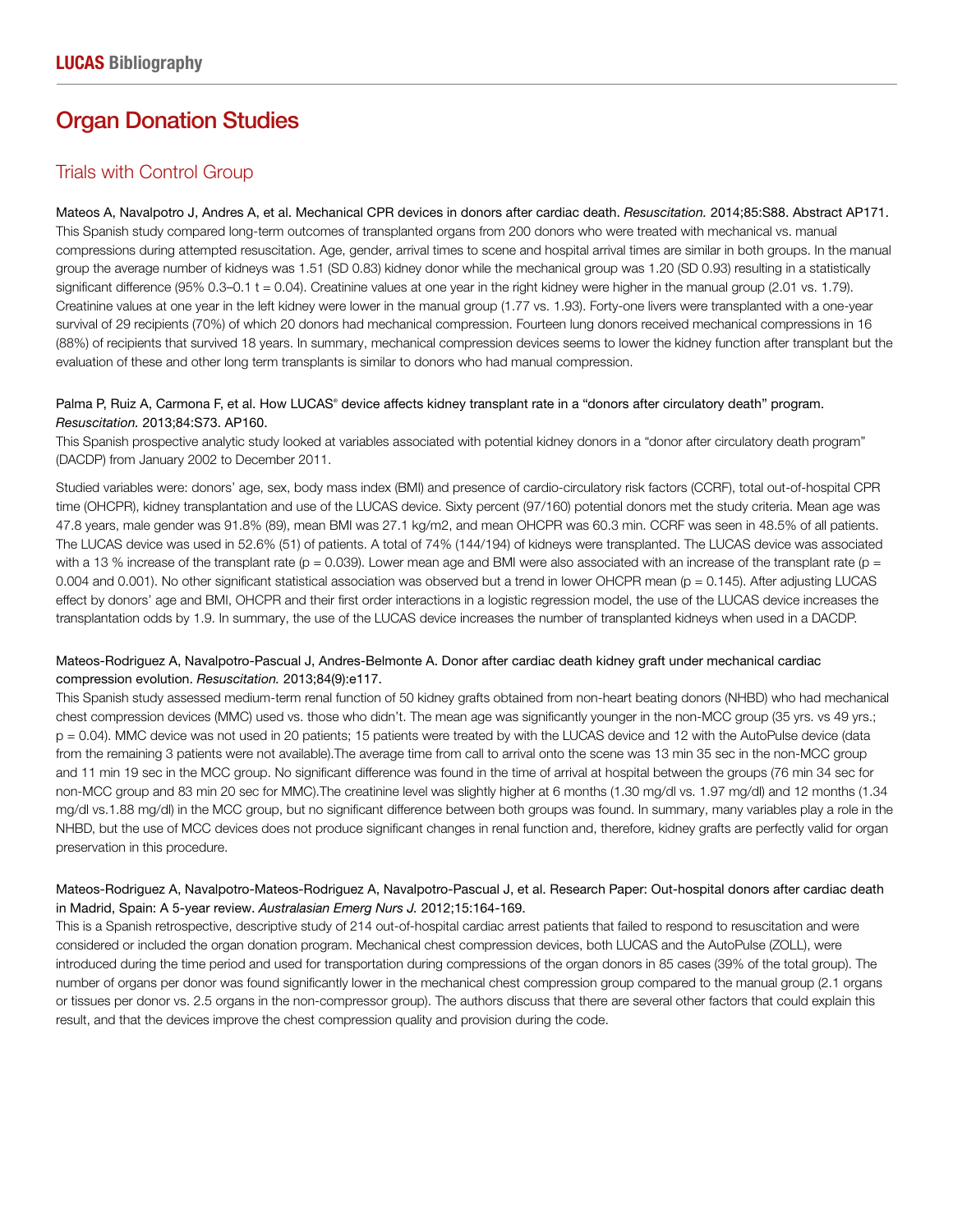## Carmona F, Ruiz A, Palma P, et al. Use of the LUCAS mechanical chest compression device in an asystolic organ donation program: effect on kidney perfusion and organ procurement and transplantation rate. *Emergencias.* 2012;24:366-371.

This is a retrospective and prospective comparative study from January 2006 to January 2010 on LUCAS 1(V1) (N: 91) vs. manual chest compressions (N: 112) during transportation of potential organ donors (N total: 203) after cardiac death in Barcelona, Spain. 37.4% (34/91) in the LUCAS group and 33.0% (37/112) in the manual group became real donors. The use of the LUCAS device was associated with a significant decrease in rejected kidneys due to poor perfusion (32.9% decrease, 95% CI, 3.8% to 56.6%) (P = .026). Despite a significantly longer average prehospital CPR time in the LUCAS group compared to manual group, there was a trend of increased number of organs procured and transplanted in the LUCAS group. The authors concluded that the LUCAS device was at least as effective as manual CPR.

## Mateos-Rodriguez A, Pardillos-Ferrer L, Navalpotro-Pascual J, et al. Short communication: Kidney transplant function using organs from nonheart-beating donors maintained by mechanical chest compressions. *Resuscitation*. 2010;81:904-907.

This Spanish retrospective, observational study investigated if mechanical CPR in non-heart beating donors would give a lower failure rate of transplanted kidneys in recipients of organs, compared to manual CPR. Both AutoPulse and LUCAS 1(V1) were used in the mechanical group. No significant difference could be found. Note: three patients achieved successful ROSC in the mechanical chest compression group after initiation of the non-heart beating donor protocol, one of whom had good neurological recovery.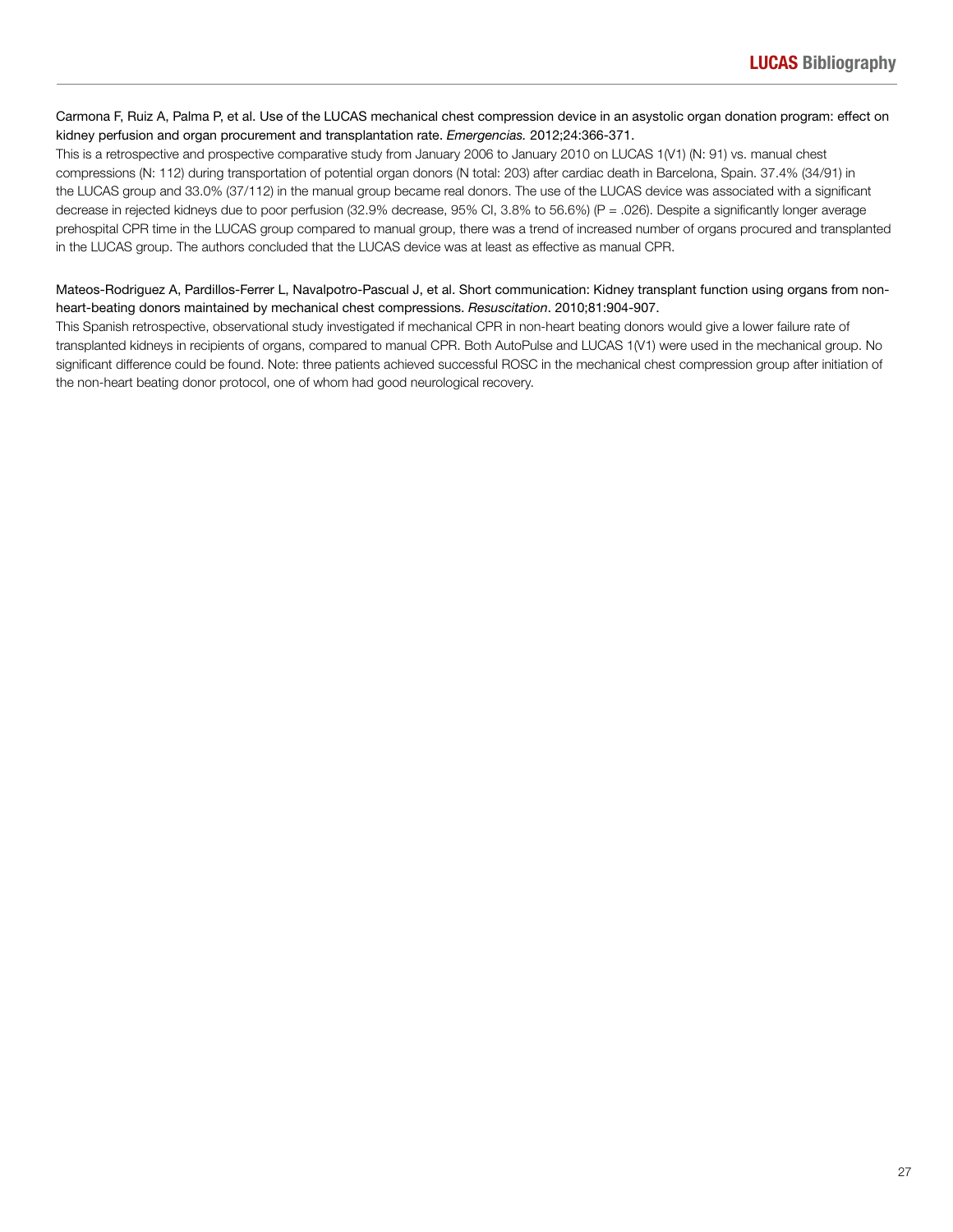## Experimental Data

In additionto these experimental studies evaluating different aspects of the efficacy and safety of the LUCAS device, there is a wide range of experimental study publications where the LUCAS device has been used to provide standardized chest compressions while evaluating and comparing other resuscitation therapies. These studies are not included in this overview.

Casado M, Fontanals J, Arguis M, et al. Reanimacion con cardiocompresores: comparacion de los efectos hemodinamicos entre LUCAS y AutoPulse en un modelo porcino. (English title: Resucitation with the LUCAS and AutoPulse automated chest compression devices: comparison of hemodynamic variables in a porcine model. *Emergencias.* 2014;26(6):459-463.

This Spanish experimental study aimed to compare the LUCAS and AutoPulse devices. Hemodynamic variables and end-tidal carbon dioxide (ETCO2) were recorded in 24 pigs during a period of resuscitation in supine position. Results: Significantly higher cardiac output and ETCO2 (P < .001) were found in the LUCAS group on follow-up. The analysis showed no significant differences in mean arterial pressure (P = .121) or coronary perfusion pressure (P = .690) between groups. In summary LUCAS and AutoPulse devices were both effective in generating and maintaining adequate cardiac output and coronary perfusion pressure. The present study suggests that the LUCAS device may be superior to the AutoPulse device when comparing cardiac output and ETCO<sub>2</sub> values generated during cardiopulmonary resuscitation; however, no differences in coronary perfusion pressure were found.

## Debaty G, Segal N, Matsuura T, et al. Hemodynamic improvement of a LUCAS 2 automated device by addition of an impedance threshold device in a pig model of cardiac arrest. *Resuscitation.* 2014;85(12):1704-1707.

This U.S. animal study of 10 pigs tested the hypothesis that the addition of an Impedance Threshold Device (ITD) on LUCAS CPR would enhance cerebral and coronary perfusion pressures. After 4 min of untreated ventricular fibrillation, 4 min of LUCAS CPR + an active ITD or LUCAS CPR + a sham ITD was initiated and followed by another 4 min of the alternative method of CPR. Decompression phase airway pressure was significantly lower with LUCAS + active ITD versus LUCAS + sham ITD (−5.3 vs. −0.5; p < 0.001). LUCAS + active ITD treatment resulted in significantly improved hemodynamics versus LUCAS + sham ITD: ETCO2, 35 vs. 29 mmHg (p = 0.015); systolic BP, 99 vs. 93 mmHg (p = 0.050); diastolic BP, 24 vs. 19 mmHg ( $p = 0.006$ ); coronary perfusion pressure, 29 vs. 26 mmHg ( $p = 0.004$ ) and cerebral perfusion pressure, 24 vs. 21 mmHg ( $p = 0.006$ ) 0.028). In summary, in pigs undergoing LUCAS CPR the addition of the active ITD significantly reduced intrathoracic pressure and increased vital organ perfusion pressures.

## Reynolds J, Salcido D, Sundermann M, et al. Extracorporeal life support during cardiac arrest resuscitation in a porcine model of ventricular fibrillation. *J Extra-corporeal Technology.* 2013;45(1):33-39.

This U.S. experimental study explored ischemia duration, CPR duration, and physiologic variables in 8 pigs to predict which animals would obtain ROSC after a period of VF with ECMO. After 8 (n = 4) or 15 min (n = 4) of VF, animals received 30, 40, 50, or 60 min of CPR and then drugs after 5 min of CPR. After conventional resuscitation, animals were reperfused with ECMO. ECMO flow rate was 3 L/min ≤ 2 hours and then 1.5 L/min ≤ 2 hours before weaning. Animals were defibrillated (150 J biphasic) ≥ 15 min ECMO. All 8-min VF animals were successfully resuscitated and had ROSC. Mean arterial pressure (MAP) was higher at the beginning (27.0 vs. 15.0 mmHg; p = .03) and end (31.3 vs. 11.5 mmHg; p = .03) of CPR in animals successfully resuscitated. Coronary perfusion pressure was higher at the beginning of CPR (11.9 vs. 3.3; p = .01) and the end of CPR (18.5 vs. .9; p = .03) among animals with ROSC. Amplitude spectrum area (AMSA) was superior at the end of CPR (–2.0 vs. –5.0; p = .04) in animals successfully resuscitated. In summary, in a porcine OHCA model, MAP and coronary perfusion pressure at the beginning and end of CPR were higher in animals successfully resuscitated. AMSA was superior at the end of CPR in animals successfully resuscitated.

## Wagner H, Madsen Hardig B, Steen S, et al. Evaluation of coronary blood flow velocity during cardiac arrest with circulation maintained through mechanical chest compressions in a porcine model. *BMC Cardiovasc Disord*. 2011;11:73.

This experimental study from Sweden studied the correlation between peak coronary flow velocity (APV) as measured by Doppler, and the coronary perfusion pressure (CPP) during LUCAS 2 chest compressions. 11 pigs got VF induced during one minute and then 20 minutes of LUCAS chest compressions before first defibrillation. No epinephrine was administered before the first defibrillation. 9/11 pigs achieved ROSC. There was a significant correlation between CPP and APV during LUCAS compressions. APV was equal or higher with LUCAS compressions compared to baseline (normal flow) before VF was induced in the pigs. CPP was maintained at greater than 20 mmHg during LUCAS compressions. The authors concluded the LUCAS device can sustain and reestablish coronary blood flow in non-diseased coronary arteries during cardiac arrest. They also noted that this is in line with the more subjective visual coronary artery flow (TIMI III) that has previously been documented for the LUCAS device during extensive periods of resuscitations in humans.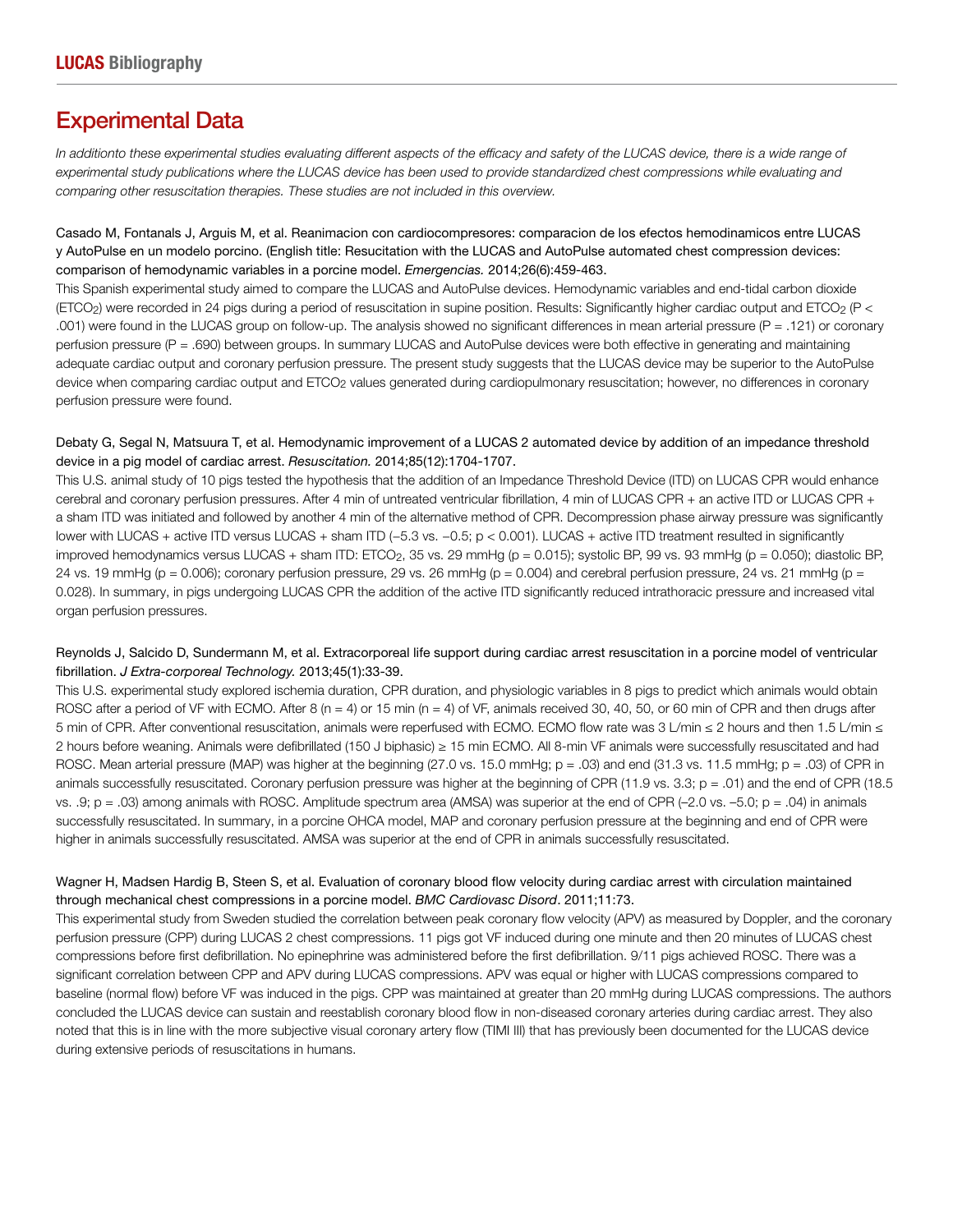## Menegazzi J, Salcido D, Housler G, et al. Feasibility of initiating extracorporeal life support during mechanical chest compression CPR: A porcine pilot study. *Resuscitation*. 2012;83:130-133.

This study from Pittsburgh, PA, evaluates the feasibility of installing a portable cardio-pulmonary bypass (CPB) circuit during LUCAS 1(V2) compressions in five pigs. After 8 minutes of VF, the LUCAS device was started and five minutes later the installation of the CPB was initiated. After a total of 17-30 minutes of LUCAS CPR, the CPB was successfully installed in all five animals and took over circulation support and continued until ECG indicated a shockable rhythm. First rescue shocks were given at 22, 32, 35, 44, and 65 minutes respectively. It was necessary to briefly discontinue chest compressions only during the most delicate part of inserting the catheters into the vessels. Only the 65-minute animal did not attain ROSC. The authors conclude that mechanical chest compression may be a suitable therapeutic bridge to the installation of CPB and does not interfere with CPB catheter placement

## Xhantos T, Pantazopoulos I, Roumelioti H, et al. A comparison of autopsy detected injuries in a porcine model of cardiac arrest treated with either manual or mechanical chest compressions. *Eur J Emerg Med*. 2011;18:108-110.

This is a Greek retrospective, experimental autopsy study that compared complications after ~16 min CPR with manual technique vs. LUCAS 1(V1), in pigs (N: 53). There were significantly fewer injuries in the LUCAS group compared to the manual group (p = 0.004). The manual CPR was performed by qualified rescuers alternating every 2 min and according to guidelines. The authors conclude that the LUCAS device minimized the resuscitation-related trauma compared to manual CPR in this swine study.

## Liao Q, Sjöberg T, Paskevicius A, et al. Manual versus mechanical cardiopulmonary resuscitation. An experimental study in pigs. *BMC Cardiovas Disord*. 2010;10:53. (open access: www.biomedcentral.com/1471-2261/10/53).

This Swedish experimental study on 16 pigs evaluated the LUCAS 1(V2) (N:8) compared to manual CPR (N:8) according to guidelines 2005 provided by 16 trained paramedics, who took turns every two minutes and had a metronome to help keep an accurate rate. After 5 minutes of induced VF, CPR was provided during 20 minutes, then defibrillation was given. LUCAS CPR resulted in improved hemodynamics and ROSC vs. manual CPR (CPP 20 mmHg vs. 5 mmHg (P<0.01), EtCO<sub>2</sub> 3.4 kPa (25.5 mmHg) vs. 2.2 kPa (16.5 mmHg), ROSC 8/8 vs. 3/8 pigs) There were also less rib fractures with LUCAS vs. manual CPR. The authors concluded that the LUCAS device was significantly more efficient and gave less injury than manual CPR in this porcine model.

## Fontanals J, Carretero M, Arguis M, et al. Lung injury secondary to resuscitation using mechanical external chest compression devices (LUCAS vs. AutoPulse). Histopathology study: 13AP2-4. *Eur J of Anaesthesiol*. 2010;47:191. (open access; http://journals.lww.com/ ejanaesthesiology/Fulltext/2010/06121/Lung\_injury\_secondary\_to\_resuscitation\_using.611.aspx)

This Spanish experimental study on 24 pigs compared the LUCAS 1(V1) and AutoPulse (ZOLL) chest compression systems with regards to cardiac output (CO) and lung injury. There were no statistical difference in MAP comparing both methods, but there was statistical significant difference (p <0.05) in the CO generated being higher using LUCAS versus AutoPulse (0.636 ±0.061 mmHg vs. 0.399 ±0.038 mmHg). They did not find any differences between the two different chest compression devices with regards to lung injury.

## Carretero M, Fontanals J, Agusti M, et al. Monitoring in resuscitation: Comparison of cardiac output measurement between pulmonary artery catheter and NICO. *Resuscitation*. 2010;81:404-409.

This Spanish experimental study on 24 pigs evaluated the accuracy of the non-invasive NICO® Cardiopulmonary Management System to assess the cardiac output, compared to invasive thermodilution. Even if not designed to compare LUCAS 1(V1) and AutoPulse, it utilized both methods for CPR to ensure that the different mechanisms of compression did not interfere with the measurement of cardiac output. The cardiac output figures were consistently higher for the LUCAS device.

Response by Halperin H, Paradis N, noted that a porcine-specific model of AutoPulse has to be used to appropriately evaluate load-distributing band (LDB) CPR in animals, and therefore the data in this study should not be misinterpreted to reflect the hemodynamics of AutoPulse in humans. Resuscitation. 2010 Sep;81(9):1216

## Matsuura T, McKnite S, Metzger A, et al. An impedance threshold compression-decompression combined with an automated active compression decompression CPR device (LUCAS) improves the chances for survival in pigs in cardiac arrest. *Circulation*. 2008;118:S1449-S1450.

This study made in Minneapolis, MN,U.S., evaluates the efficacy and safety of an active vs. a non-active (sham) impedance threshold device (ITD) (ResQPod, Adv. Circulatory Systems Inc.) on pigs who all received LUCAS 1(V1) CPR. There were no differences in hemodynamic values with or without the active ITD. The endotracheal pressure was significantly higher with the active ITD (active ITD = -2.0  $\pm$ 0.5 vs. sham ITD = -0.2  $\pm$ 0.5, P <0.01) than the non-active ITD. ROSC was achieved with fewer shocks in the active ITD group. These positive findings and lack of any adverse outcomes as shown in autopsy support the safety and efficacy of combining ITD with the LUCAS device.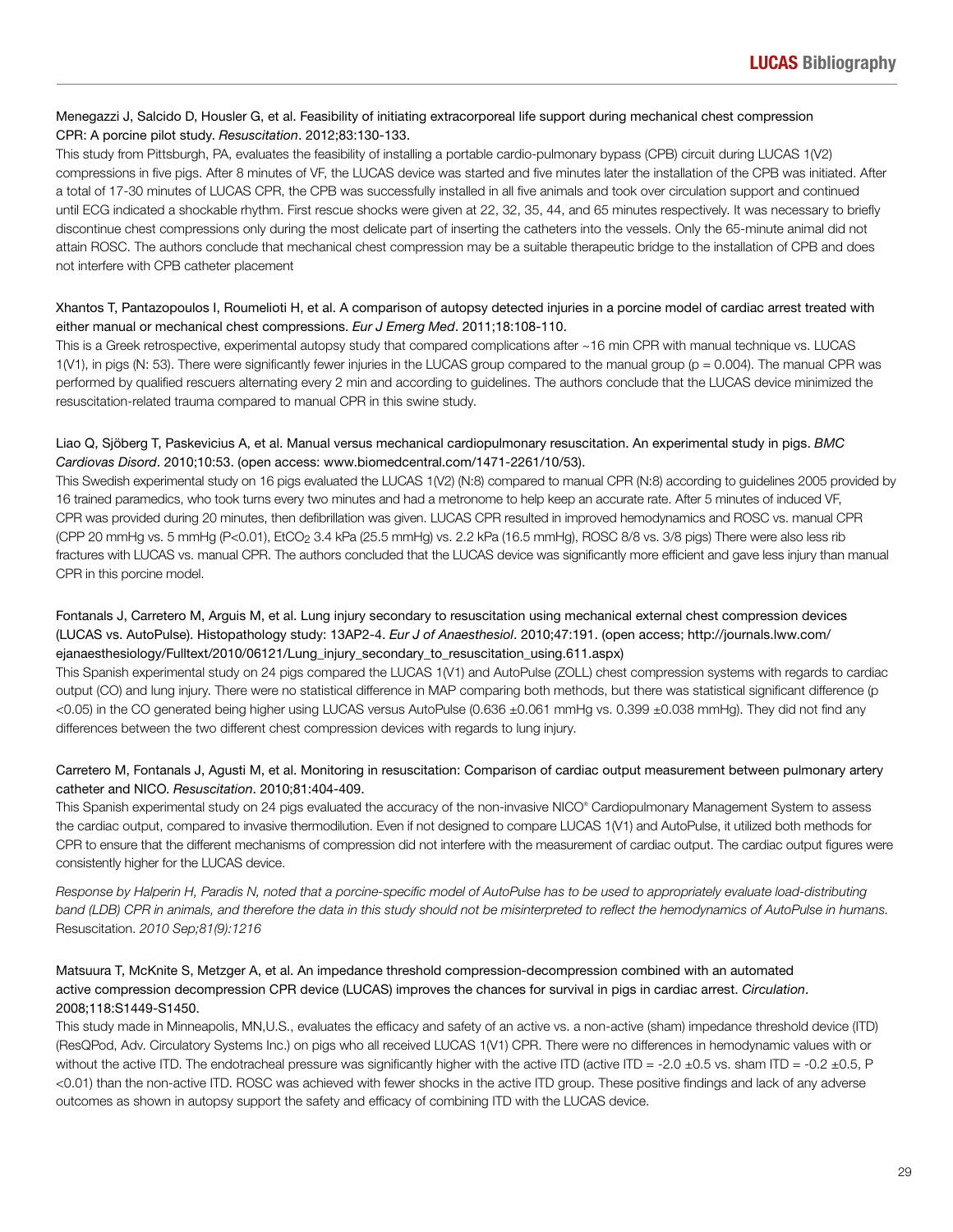## Walcott P, Melnick S, Banville I, et al. Pauses for defibrillation not necessary during mechanical chest compressions during prehospital cardiac arrest. *Circulation*. 2007;116:II386. Abstract 1811.

This study made in Birmingham, AL, U.S., on pigs (N: 6) showed that randomly timed shocks delivered during ongoing compressions had a similar defibrillation threshold as shocks during a 3-5 s pause. The defibrillation threshold varied with shock timing with respect to the different LUCAS 1(V1) compression phases. The authors concluded that shocks can be delivered during ongoing LUCAS compressions without compromising efficacy, removing the need for potentially detrimental pauses in compressions.

## Ristagno G, Tang W, Wang H, et al. Comparison between mechanical active chest compression/decompression and standard mechanical chest compression. *Circulation*. 2007;116:II929-II930. Abstract 31.

This study from Weil Institute in California,U.S., on (39 kg) pigs (N: 10) compared LUCAS 1(V1) with Thumper (Michigan Instruments, U.S.) after 5 min VF followed by 5 min of CPR. The LUCAS device created significantly higher blood flow compared to Thumper, a higher negative intrathoracic pressure in the decompression phase, a higher coronary perfusion pressure (31 mmHg vs. 19 mmHg), a higher EtCO<sub>2</sub> (28.6 mmHg vs. 22.5 mmHg) as well as an increased carotid artery blood flow (84.3 mL/min vs. 70 mL/min). Thumper caused significantly more broken ribs.

## Rubertsson S, Karlsten R. Increased cortical cerebral blood flow with LUCAS, a new device for mechanical chest compressions compared to standard external compressions during experimental cardiopulmonary resuscitation. *Resuscitation*. 2005;65:357-363.

In this Swedish study, the LUCAS device 1(V1) was evaluated against a standardised manual CPR device in pigs (N: 14) with the aim to measure and compare the cerebral flow. The standardised manual CPR device was set regarding depth (5 cm) and frequency (100/min) similarly to LUCAS, but had no suction cup (i.e. no assisted recoil) and a less controlled duty-cycle. LUCAS created a significantly higher cortical cerebral flow (65% of the baseline/normal value) vs. the standard manual CPR (40% of the baseline/normal value). Flow of over 50% of baseline/normal flow could result in return of consciousness and awareness during CPR. End-tidal CO<sub>2</sub> values were significantly higher during LUCAS compressions. End-tidal CO<sub>2</sub> values are known to correlate well to cardiac output during CPR.

## Steen S, Liao Q, Pierre L, Paskevicius A, et al. The critical importance of minimal delay between chest compressions and subsequent defibrillations: a haemodynamic explanation. *Resuscitation*. 2003;58:249-258.

This Swedish study examined the pathophysiology of fibrillating hearts in pigs (N: 18). During the first 3 min of VF the arterial blood was transported to the venous circulation, with the consequence that the left ventricle emptied and the right ventricle became greatly distended. After about 5 minutes, the blood pressures on the arterial and venous side reached equilibrium, resulting in zero coronary perfusion pressure and no carotid flow. It took 10 s of LUCAS 1(V1) compressions to regain acceptable flow in the carotid artery, however, it took one minute to bring back a negative CPP to zero, and a further half minute to bring it up to adequate levels (greater than or equal to15 mmHg). Adequate heart massage before and during defibrillation greatly improved the likelihood of return of spontaneous circulation.

## Steen S, Liao Q, Pierre L, et al. Evaluation of LUCAS, a new device for automatic mechanical chest compression and active decompression for cardiopulmonary resuscitation. *Resuscitation*. 2002;55:289-299.

This Swedish first publication on LUCAS 1(V1) evaluated LUCAS CPR vs. manual CPR in four different pig models (total N:100). The LUCAS device provided significantly better circulation to the brain and heart and more ROSC compared to manual CPR; increased coronary perfusion pressure (CPP; 17 mmHg vs. 10 mmHg), higher cardiac output (0.9 l/min vs. 0.5 l/min) higher carotid artery blood flow (58 ml/min vs. 32 ml/min) and more ROSC (83% vs. 0%). LUCAS square-shaped compressions created a higher pressure and flow than the peak-shaped manual ones in an artificial thorax model. The publication contains a pilot study of the first 20 human LUCAS cases, highlighting a lifesaving case. The authors concluded that the LUCAS device was easy to use and apply and appreciated by staff for freeing resources and facilitating rescue. The device fit on stretchers, worked well within ambulances, and defibrillation was possible during ongoing compressions.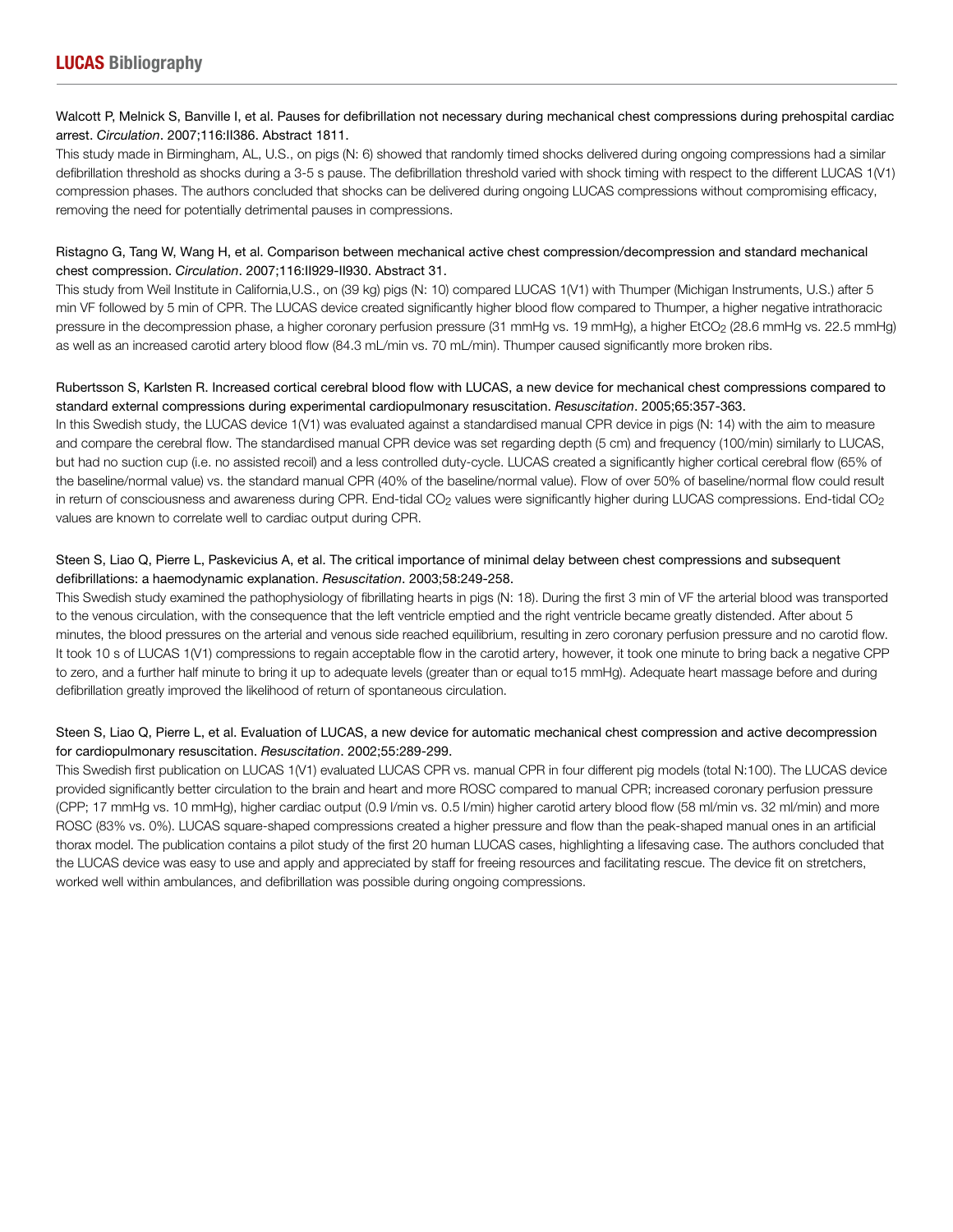## Manikin Studies

Rehatschek G, Muench M, Schenk I, et al. Mechanical LUCAS resuscitation is effective, reduces physical worklosad and improves mental performance of helicopter emergency teams. *Minerva Anesthesiologica.* 2015; Advance online publication. Online ISSN 1827-1596. In this German study 12 EMS teams performed manual or LUCAS CPR in random order on a manikin during simulated helicopter flights. Various components of CPR were measured. EMS member heart rate was monitored as a surrogate of physical workload. Cognitive performance was evaluated shortly after each flight by a questionnaire and a memory test about medical and extraneous items presented to the teams during the flights. Overall times of chest compressions were similar. LUCAS-CPR compression rate was lower than manual CPR (101.7/min vs 113.3/min) and compressions were deeper (3.9 cm vs 3.7 cm) P<0.01, respectively. Heart rates of the EMS staff were increased after manual as compared to mechanical CPR (100.1 vs. 80.4, P<0.01). Results of the questionnaire (93.6% vs. 87% correct answers, P<0.01) and memory test (22.4 % vs. 11.3 %, P<0.02) were significantly better after LUCAS resuscitation. Dosing of drugs, application intervals and rate of correct handling of drugs and defibrillation were not different between LUCAS and manual CPR. In summary, LUCAS CPR improved the efficacy of chest compressions, was physically less demanding and provided enhanced cognitive performance of the EMS team when compared to manual CPR during simulated helicopter flights.

Gittinger S, Grand J, Nichol G, et al. Impact of an automated chest compression device on team communication during simulated cardiac arrest resuscitations - a pilot study. Abstract 15955. Presented at ReSuscitation Science Symposium (ReSS), November 8, 2015. This U.S. study assessed the impact of the LUCAS device on team communication and adherence to ACLS algorithms during a simulated CA resuscitation. Resuscitation teams (n = 12) were randomly assigned to manual compressions (control) or LUCAS (intervention) during a simulated CA consisting of Phase 1, pre-arrest (Baseline), and Phase 2, ventricular fibrillation phase (Arrest). Phase 1 metrics included total team communication statements and 10 patient care actions. Phase 2 communication was measured as number of statements related to (a) CPR coordination, (b) compression performance, and (c) diagnosis. Phase 2 patient care metrics included (a) adherence to ACLS algorithm and (b) quality of compressions. In Phase 1 there was no difference in either communication or patient care outcomes. In Phase 2, teams in the intervention group  $(n = 6)$  made more frequent statements focused on diagnosis  $(p = 0.01)$  and fewer directed toward CPR coordination  $(p = 0.1)$  and compression performance ( $p = 0.02$ ). Teams using the the LUCAS device had a 22.8% decrease in delivery of poor quality chest compressions ( $p = 0.08$ ) and fewer deviations in medication administration ( $p = 0.02$ ) as compared to in the control group ( $n = 6$ ). In summary, use of an automated compression device was associated with an increase in team communication focused on diagnosis and improved adherence to ACLS algorithms. While not all outcomes reached statistical significance, the large effect sizes demonstrate practical significance.

### Gassler H, Kummerle S, Ventzke M, et al. Mechanical chest compression: an alternative in helicopter emergency medical services? *Internal and Emergency Medicine*. 2015;10(6):715-720.

This German study compared manual chest compression with the LUCAS 2, AutoPulse and animax mono devices in a rescue-helicopter-based scenario comprised of the installation of each device, transport and loading phases, as well as a 10-min phase inside the helicopter (type BK 117). Practicability and compression quality were measured. All mechanical devices could be used readily in a BK 117 helicopter. The LUCAS device group was the only one that fulfilled all recommendations of the ERC (frequency 102 min, compression depth 54 mm, hands-off time 2.5 %). Performing adequate manual chest compression was barely possible (fraction of correct compressions 21 %). In all four groups, the total handsoff time was <10 %. In summary, performing manual compressions during rescue-helicopter transport is barely possible, and only of poor quality. If rescuers are experienced, mechanical compression devices could be good alternatives in this situation. The LUCAS 2 device complied with all recommendations of ERC guidelines, and all three tested devices worked consistently during the entire scenario.

## Szarpak L, Karczewska K, Evrin T, et al. Comparison of intubation through the McGrath MAC, GlideScope, AirTraq, and Miller Laryngoscope by paramedics during child CPR: a randomized crossover manikin trial. *Am J Emerg Med.* 2015;33(7):946-950.

This Polish study compared success rate and time to intubation of 4 video laryngoscopes in pediatric manikin-simulated CPR using 102 paramedics who had no prior video laryngoscopy experience. After a standardized 45 minute audiovisual lecture, the paramedics participated in a practical demonstration using the PediaSIM CPR manikin designed to be an accurate representation of a 6-year-old child. CPR was performed using LUCAS 2 mechanical compression device. Afterward, paramedics were instructed to perform ETI using 4 intubation devices (McGRATH MAC, GlideScope, AirTraq, and Miller Laryngoscope Blade [Miller]) in a randomized sequence. The mean time to intubation was 30.7, 28.6, 24.1, and 39.3 sec, respectively; and the success rate was 100% vs 100% vs 100% vs 77.5%, respectively. In summary, child endotracheal intubation performed by paramedics during uninterrupted chest compression often has a low success rate. In contrast, the McGRATH, GlideScope, and AirTraq devices are fast, safe and easy to use. This manikin study suggests inexperienced medical staff might benefit from using video laryngoscopy devices for child emergency airway management.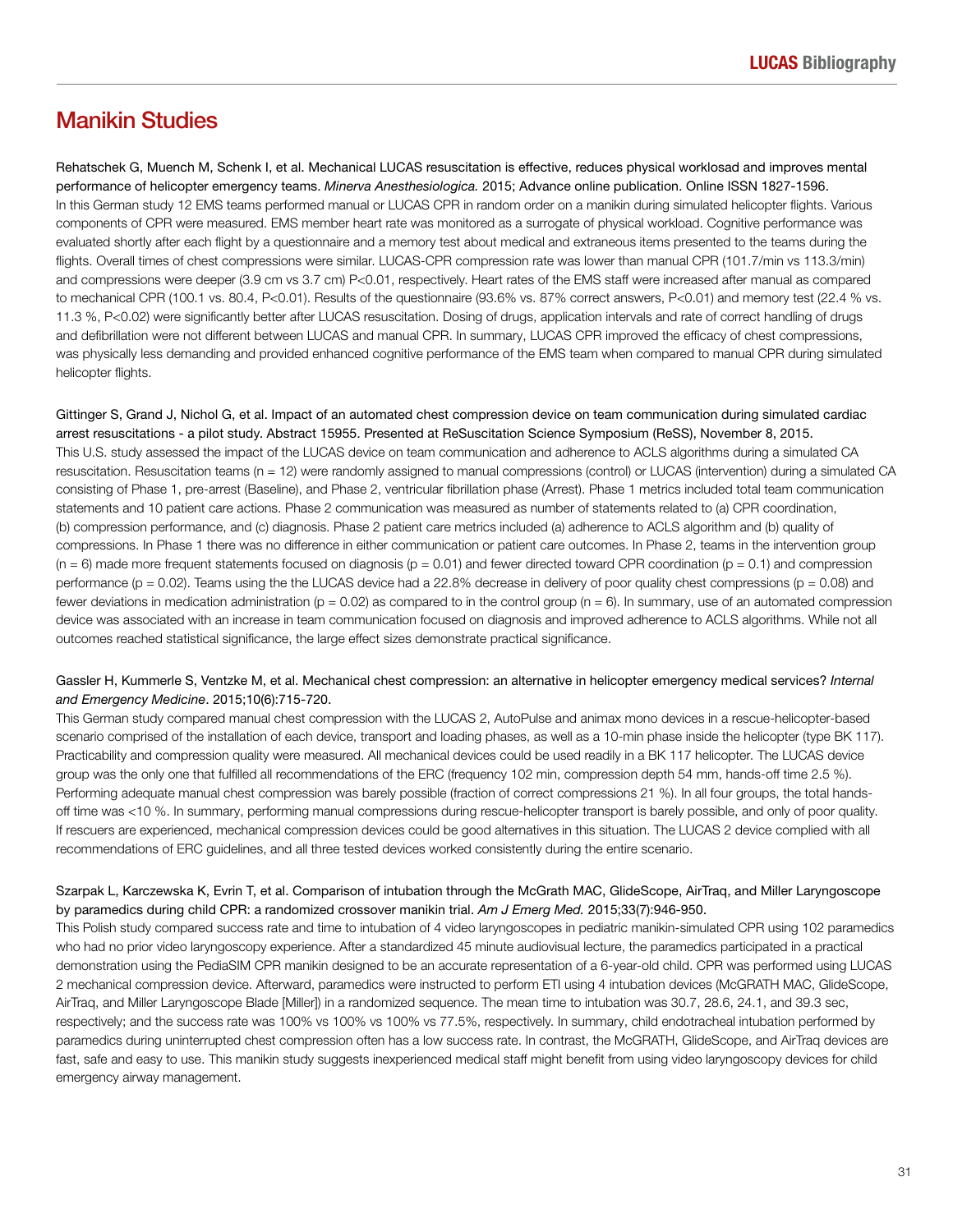### Winkler B, Hartig F, DuCanto J, et al. Helicopter-based in-water resuscitation with chest compressions: a pilot study. *Emerg Med J.*  2015;32:7 553-558.

This German study evaluated a novel helicopter-based ALS rescue concept with in-water ventilation and chest compressions. CPR and vascular access were performed in a self-inflating Heliboat platform in an indoor wave pool using the Fastrach intubating laryngeal mask, the Oxylator resuscitator, the LUCAS device and EZ-IO intraosseous power drill. Time requirement and physical exertion on a Visual Analogue Scale (VAS) were compared between a procedure without waves and with moderate swell. Measurement of the elapsed time of the various stages of the procedure did not reveal significant differences between calm water and swell: Ventilation was initiated after 02:48 vs. 03:02 and chest compression after 04:20 vs. 04:18 min; the intraosseous cannulization was completed after 05:59 vs. 06:30 min after a simulated jump off the helicopter. The attachment of the LUCAS device to the manikin and the intraosseous cannulization was rated significantly more demanding on the VAS during swell conditions. In summary, CPR appears to be possible when performed in a rescue platform with special equipment. This novel strategy appears to enable the rescuers to initiate CPR in an appropriate length of time and with an acceptable amount of physical exertion for the divers.

## Barcala-Furelos R, Abelairas-Gomez C, Romo-Perez V, et al. Influence of automatic compression device and water rescue equipment in quality lifesaving and cardiopulmonary. *Resuscitation. Hong Kong J Emerg Med.* 2014;21(5):291-299.

This Spanish study analyzed how rescue equipment and automatic compression devices influenced CPR after a water rescue on the beach, using a group of 65 lifeguards (51 men and 14 women). The lifeguards carried out a 5 minute CPR pretest then, were randomly divided into two groups. Both groups performed a water rescue, and immediately afterwards 5 min of CPR. One group did not have any additional rescue material, while the other used flippers and a rescue tube to swim and performed CPR using the LUCAS device. Use of the LUCAS device improved the number of correct chest compressions during CPR after a water rescue (manual: 283; LUCAS: 352; p = 0.042). There was no significant difference in the correct breathing (p = 0.758). During water rescue, lifeguards equipped with flippers and rescue tube were faster (227 s) than lifeguards without additional equipment (271 s, p = 0.003). In summary, the use of flippers and rescue tube improved the rescue time. CPR quality when the lifeguard was exerted worsened significantly, but the use of LUCAS device improved the quality of chest compressions. This was not the case with the ventilations, these being of poor quality in both groups.

## Palacios-Aguilar J, Bores-Cerezal A, Navarro-Paton R. The automatic compression devices: An alternative to improve the quality of chest compressions. *Resuscitation.* 2013;84S:S26. AP046.

This Spanish study analyzed use of an automatic compression device on the quality of chest compressions after a water rescue using 20 lifeguards. Two tests were performed: the first test consisted of 5 min of CPR (rested), and then the participants were divided into two groups. In the second test, one group performed a water rescue (50m running – 75m swimming – 75m dragging manikin) and 5 min of manual CPR and the other group did CPR with the LUCAS device. CPR data were recorded with the Laerdal ResusciAnnie Manikin. There were differences in the percentage of correct chest compressions. Lifeguards achieved 71.1% of correct compressions in rested conditions. After water rescue, the percentage decreased to 62.4% (p < 0.001) but, increased with the use of the LUCAS device to 91.3% (p < 0.001). In summary, fatigue caused by water rescue decreases the quality of chest compressions. In this study, the use of the LUCAS device improved the quality of chest compressions.

## Caruana E, Gauss T, Josseaume J, et al. Hands-up to set up two different mechanical chest compression devices. *Ann Emerg Med.*  2013;62(4):S143. Abstract 397.

This French study compared the time necessary to setup and start the AutoPulse and LUCAS devices using EMTs trained in the use of these devices. The test sequence consisted of manual CPR, interruption of CPR, application of the device on the manikin and startup of the device. This sequence was timed from the interruption of CPR to the first mechanical CPR ("hands-up" time). For both devices, a batch of 3 EMTs performed the sequence 4 times, resulting in 12 measures. Hands-up time was 19[13-26] sec for application of the AutoPulse device and 12[12-14] for the LUCAS device (p = 0.03). In summary, the results of the present evaluation showed the setup of the LUCAS takes less time than the AutoPulse device and with a tighter IQR appears more predictable. In the absence of data on efficacy, this experimental study suggests that the use of the LUCAS device is associated with a fewer interruptions of CP during CPR.

## Ventzke M, Gassler H, Lampl L, et al. Cardio pump reloaded: in-hospital resuscitation during transport. *Internal and Emergency Medicine.*  2013;8(7):621-626.

This German study compared the Animax Mono (AM), AutoPulse (AP) and LUCAS 2 (L2) devices with manual chest compression using a manikin during transport from a fifth floor ward to the cardiac catheterization laboratory in the basement. Chest compressions were interrupted for 10.7 sec to set up the AM, 15.3 sec for the L2 and 23.5 sec for the AP. The use of a mechanical device reduced transport times from 144.5 sec when manual compressions were underway, to 126.8, 111.1 and 98.5 sec with AM, L2 and AP, respectively (p = 0.05). Transfer to the laboratory gurney required little or no interruption in compressions with L2 (0.8 s) and AP (no interruption), compared with 10.3 sec with AP and 3.3 sec for manual compressions. Manual compression frequency was 124 min, compared with 100.4 min for AM, 99.9 min for L2 and 79.7 min for AP. Compression depth did not change during transport in any group. Devices maintain the same compression depth, but fell short of current guidelines, as did manual compressions. Some interruptions occurred while the devices were set up. In summary mechanical compression devices are suitable for use during transport, but are not clearly superior to manual compressions.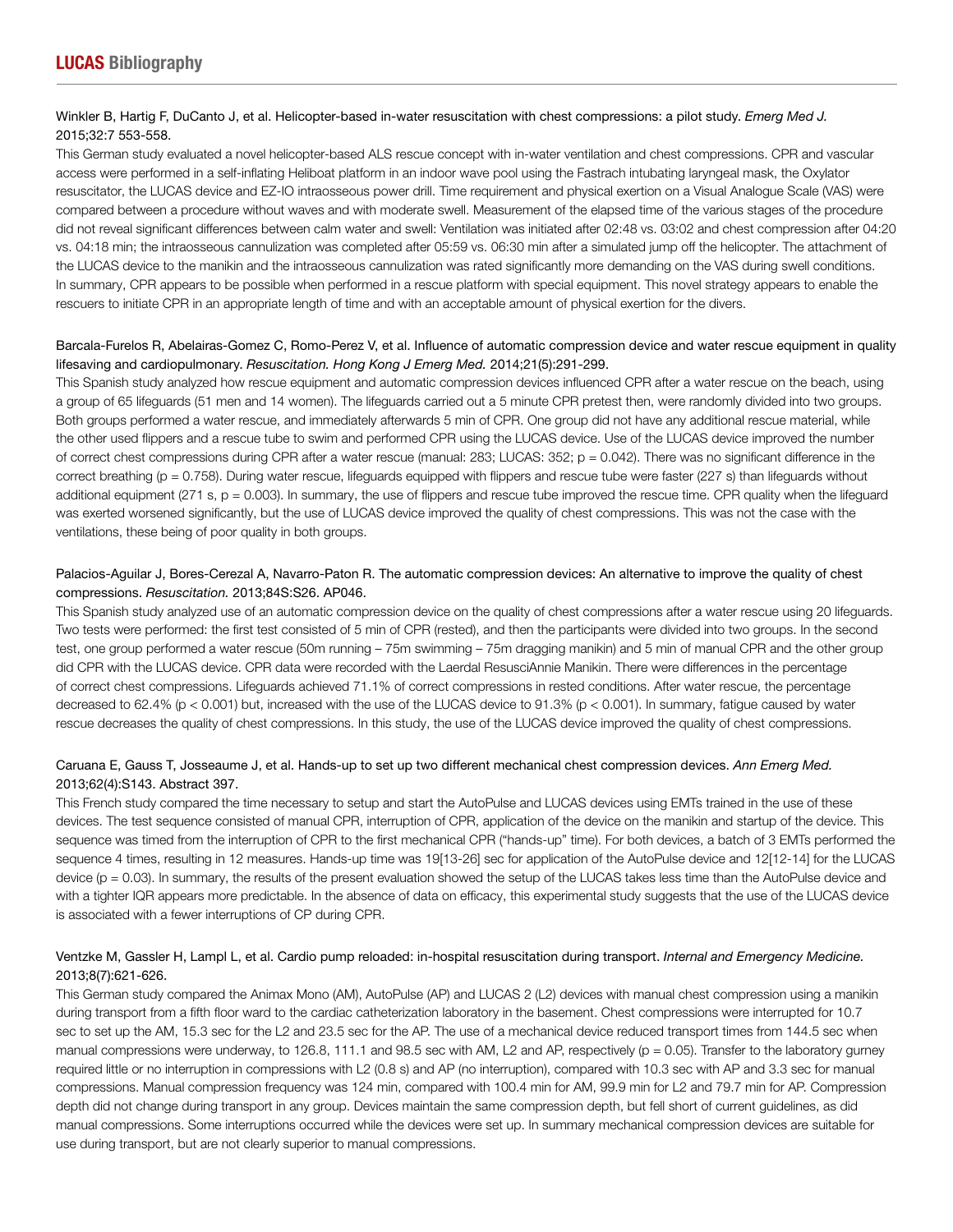#### Abelairas-Gomez C, Barcala-Furelos R, Garcia-Soidan J, et al. The use of automatic compression device on the cardiopulmonary resuscitation by lifeguards. *European Journal of Human Movement*. 2012;29:17-28.

This Spanish study analyzed how auxiliary rescue material and the mechanical compression devices influence CPR using of a group of 78 lifeguards (50 men and 28 women). An initial test was performed which consisted in the execution of 5 min of CPR. The sample was divided in two groups. Each group performed a second test; water rescue and subsequent 5 min of CPR. One group performed the rescue without material and manual CPR. The other one, the water rescue with flippers and rescue tube and the CPR the LUCAS device. The use of the LUCAS device improved the amount of correct compressions ( $p < 0.001$ ). There was no significant difference in the correct breathing ( $p = 0.56$ ). During the water rescue men were faster when compared to women (p < 0.001). When the rescuers are equipped with flippers and a rescue tube, gender is not as significant (p = 0.26). In summary, rescue materials are a key to reduce the time to water rescue, and the LUCAS device to improve CPR quality.

## Figgis D, Carlin B, O'Donnell C, et al. Paramedic perceptions of mechanical chest compression devices for use in adult out-of-hospital cardiac arrest. *Resuscitation.* 2012;83:e78. AP143.

This Irish study investigated paramedic perceptions of mechanical chest compression (m-CPR) devices for use in the prehospital environment. The ZOLL AutoPulse® , Michigan Instruments' Model 1008 Life-Stat® and Physio-Control LUCAS 2 devices were evaluated. Following standardized video instruction on device assembly and application, personnel initiated m-CPR on a manikin simulating OHCA. Assembly time was recorded and a questionnaire was administered to ascertain paramedic opinions on the overall experience with each device. Of the 25 participants 40% had no prior experience with m-CPR devices. Mean device assembly times were: 77 sec with LUCAS 2, AutoPulse 82 sec and Life-Stat 168 s. LUCAS 2 was rated highest on user comfort, portability, ease of assembly and ease of positioning. However, 36% of subjects required assistance with set-up of the LUCAS 2 than the Life-Stat (24%) and AutoPulse (20%). Sixty-eight percent of participants felt the AutoPulse would cause the least emotional distress to family members witnessing the resuscitation. Overall, 68% ranked their first preference for the LUCAS 2 in comparison to 20% for the AutoPulse and 12% for the Life-Stat. In summary, the LUCAS 2 was the m-CPR device preferred by these personnel for use in the prehospital setting. Although there is insufficient evidence for improved outcomes with m-CPR in OHCA patients, use of m-CPR is becoming more widespread, therefore the opinion of the paramedics who will ultimately be using these devices in the field is an important consideration.

## Putzer G, Braun P, Zimmerman A, et al. LUCAS compared to manual cardiopulmonary resuscitation is more effective during helicopter rescue—a prospective, randomized, cross-over manikin study. *Am J of Emerg Med*. 2013;31(2): 384-389.

This Austrian prospective, randomized, crossover study compared the LUCAS device and manual chest compressions in a simulated CPR scenario during helicopter rescue. ALS certified paramedics (n = 25) were enrolled and given 30 mins of training on both LUCAS and manual CPR. Every candidate then performed the same scenario twice, once with the LUCAS device and once using manual CPR. The primary outcome measure was the percentage of correct chest compressions relative to total chest compressions. When compared to manual chest compressions, the LUCAS device compressions were correct more frequently (99% vs 59% P < .001) and had correct depth (99% vs 79%, P < .001), pressure point (100% vs 79%, P < .001) and pressure release (100% vs 97%, P = .001) more often. Hands-off time was shorter with the LUCAS device than in the manual group (46 vs 130 seconds, P = .001). Time until first defibrillation was longer in the LUCAS group (112 vs 49 seconds, P < .001). In summary, compressions using the LUCAS device compared to manual chest compressions increased CPR quality and reduced hands-off time, but prolonged the time interval to the first defibrillation during this simulated cardiac arrest scenario in helicopter rescue.

## Rodriguez Venegas J, Carmona Jimenez F, Nieto Cenzual A, et al. Effect of a mechanical chest compression (LUCAS®) over hands off and good quality chest compression time. *Resuscitation.* 2012;83:e24–e123. AP141.

This Spanish study analyzed whether the use of a mechanical chest compressor improved the "hands off" and high quality of chest compressions time during resuscitation. ALS teams composed of a doctor, nurse and emergency technician (N = 12) of the Barcelona city EMS performed an 8-min persistent VF mannequin simulation resuscitation scenario, first with the LUCAS device and then without it. The simulations were video recorded and the objective times were timed later. The "hands off" mean time was 86 sec during manual resuscitation compared to 82 sec during LUCAS resuscitation (p = 0.683). Good quality chest compressions mean time was 131 sec during manual resuscitation compared to 362 sec (SD = 62 sec) using LUCAS resuscitation (p < 0.001). In summary, the use of the LUCAS device did not improve the "hands off" time over manual resuscitation. However, the LUCAS device significantly improved chest compressions quality time over manual resuscitation. Good quality chest compression time during manual resuscitation conducted by experienced rescuers was poor.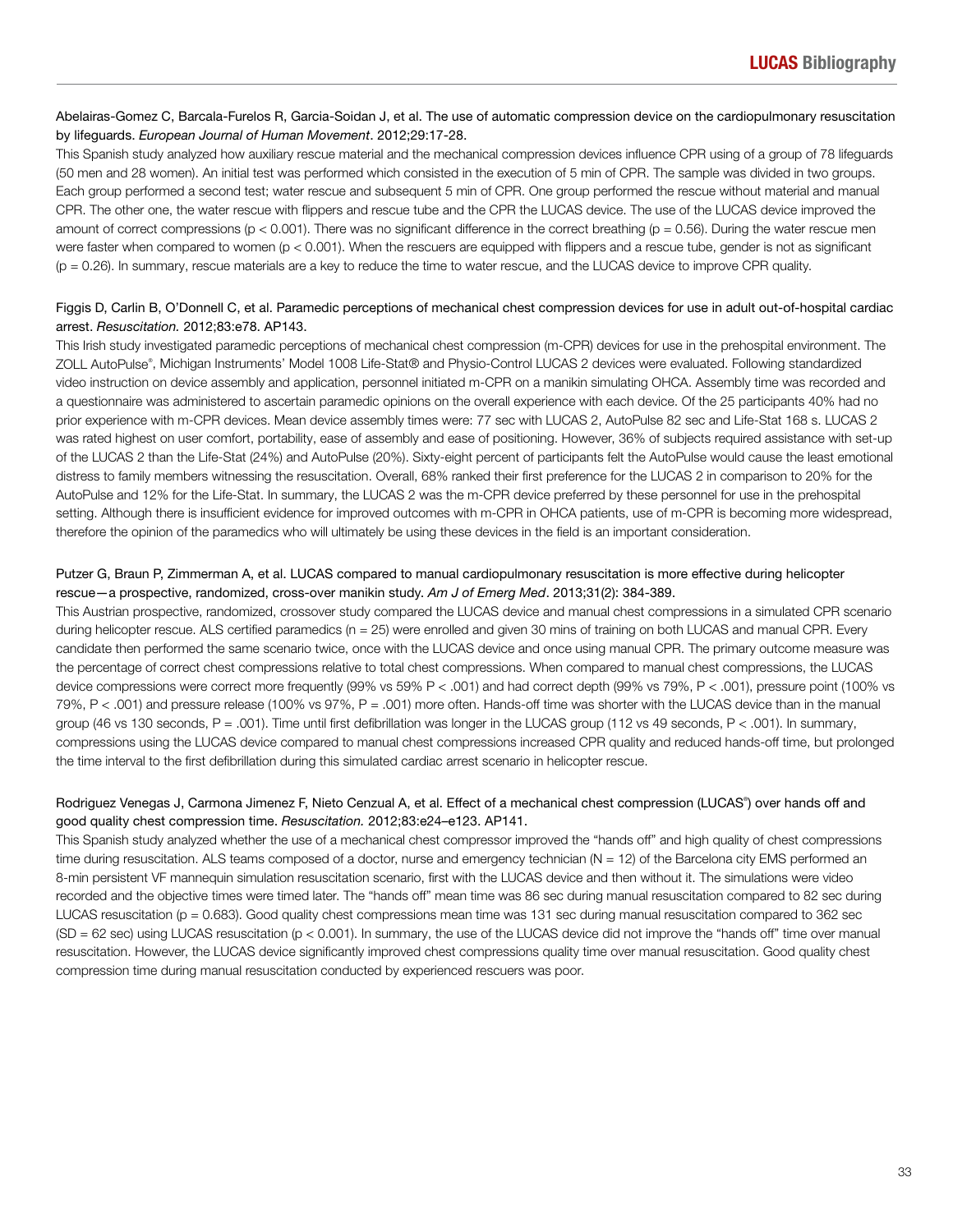## Fox J, Fiechter R, Gerstl P, et al. Mechanical versus manual chest compression CPR underground ambulance transport conditions. *Acute Cardiac Care.* 2013;15(1):1–6.

This Swiss manikin study simulated an eight-minute cardiac resuscitation scenario during ambulance transport. Teams consisting of two rescuers experienced in manual CPR and the use of the LUCAS device were compared. Mean manual compression rate was within the recommended range (103/min), mean compression depth was closely below the recommended compression depth of > 5 cm (49.7 mm). Only 67% of all manual compressions were classified as correct (defined as sternal compression depth > 5 cm). In contrast, the LUCAS device showed a constant and reliable CPR performance (99.96% correctly applied chest compressions within the device programmed parameters,  $P = 0.0162$ ) with almost no variance between the different sequences. In summary, the LUCAS device represents a reliable alternative to manual CPR in a moving ambulance vehicle during emergency evacuation. Furthermore, it requires less human resources and is safer for the EMS personnel.

## Gassler H, Ventzke M, Lampl L, et al. Transport with ongoing resuscitation: a comparison between manual and mechanical compression. *Emerg Med J.* 2013;30(7):589-92.

This German manikin study compared manual chest compressions (CC) with compressions using the LUCAS (L), AutoPulse (AP) and animax mono (AM) devices during transport. Measurements were obtained in a standard ambulance vehicle during transport on a predefined track. Transport duration differed strongly, mainly in the manual group, because the speed had to be reduced in the turns to avoid injuries to the paramedics. Mean CC rate in the manual group (117/min) and in the AM group (115/min) were significantly higher than in the L group (100/min,  $p = 0.02$ ) and the AP group (80/min, p<0.01). The compression depth was 44 mm in the manual group, 38 mm in the L group, and 51 mm in the AM group. A reason for the difference in the L group is the small diameter of the Ambu M MegaCode System in comparison with human patients. AP uses semicircular compressions of the chest and not ventral pressure. The quality of manual CC decreased considerably during braking or change maneuvers during driving while the mechanical devices continued to work constantly. In summary, mechanical compression devices may be a good alternative to manual compression during patient transport because they increase the safety of the rescuer and patient.

## Blomberg H, Gedeborg R, Berglund L, Karlsten R, Johansson J. Poor chest compression quality with mechanical compressions in simulated cardiopulmonary resuscitation: a randomized, cross-over manikin study. *Resuscitation*. 2011;82:1332-1337.

This is a Swedish study measuring the time to first defibrillation and the no flow time prior to the first defibrillation comparing manual chest compressions with LUCAS 2 chest compressions in a manikin set up. 21 prehospital teams, consisting of 2 rescuers in each, and who had used the LUCAS device in their routine practice, were randomized to two identical 10 minute long CPR scenarios with or without the aid of LUCAS. The study showed there were no differences between LUCAS vs. manual CPR in time to first defibrillation (182 s vs. 178 s, p = 0.56) or hands-off time before the first defibrillation (79 s vs. 73 s, p = 0.04) – showing that the LUCAS device could be applied quickly without causing detrimental interruptions to chest compressions. There was also no difference in the hands-off fraction during the whole scenario (30% vs. 33%). The authors noted, however, that only 58% of the LUCAS compressions were meeting guidelines depth (defined as >38mm according to G2005) whereas the manual CPR met guidelines depth in 88% of the compressions. The LUCAS compressions were found shallow (median 3.8 cm) compared to manual compressions (median 4.7 cm). The authors suggest the poor depth results from the LUCAS device were due to the users' failure to recognize and correct a malposition of the device and that this might counteract a potential benefit of mechanical chest compressions.

Response by Physio-Control/Jolife AB emphasized that the depth measurements by the manikin used in this study were flawed, and that the depth measurement error was more pronounced in the LUCAS group due to the curved LUCAS back plate causing a gap to the manikin's flat back and making the manikin flex downwards during each LUCAS compression. Nilsson A, Chapman FW, *Resuscitation.* 2012:Apr;83(4):e97.

## Münch M, Rehatscheck G, Strohm M, et al. Resuscitation in Rescue Helicopter (RTH) – the feasibility and efficacy of a mechanical CPR device in an RTH simulator. (Translated from German language.) *Intenziv und Notfallmedizin*. 2010:4;295.

This is a German study on the quality of manual vs. mechanical CPR during a simulated 20 minutes long flight in a rescue helicopter with a resuscitation event. 13 teams with 2 people in each were randomized to a defined 14 min long resuscitation scenario with or without the LUCAS 2 device. The compression pauses was less with LUCAS (120±60 sec) compared to manual (176±80 sec). The authors conclude that the use of the LUCAS 2 device was possible in an EC 135 helicopter and its use resulted in guidelines compliant compressions measured as depth, frequency, pauses, share of effective compressions, compared to conventional manual chest compressions.

## Wyss C, Fox J, Franzeck F, et al. Mechanical versus manual chest compression during CPR in a cardiac catherisation settting. *Cardiovascular Medicine*. 2010;13:92-96. (http://www.cardiovascular-medicine.ch/pdf/2010/2010-03/2010-03-005.PDF)

This is a Swiss study on the quality of ten minutes of chest compressions provided manually by a three experienced resuscitators (rotating every minute) compared to compressions provided by LUCAS 1(V2) and by LUCAS 2. The test was done on a manikin in a cath lab set up. The quality was significantly higher with the two LUCAS devices compared to manual CPR. 98% of the LUCAS compressions had a correct depth versus 70% of the manual compressions (p<0.01). Of the manual compressions 8% were too deep and 21% too shallow. The hands-off time due to application of the LUCAS device was on average 10 seconds (9-11 seconds) whereas the hands-off time due to change of rescuers was on average 9 seconds (8-12 seconds). The frequency was similar in all groups but showed lower variation with LUCAS (99-102/min) vs. manual CPR (88-121/min).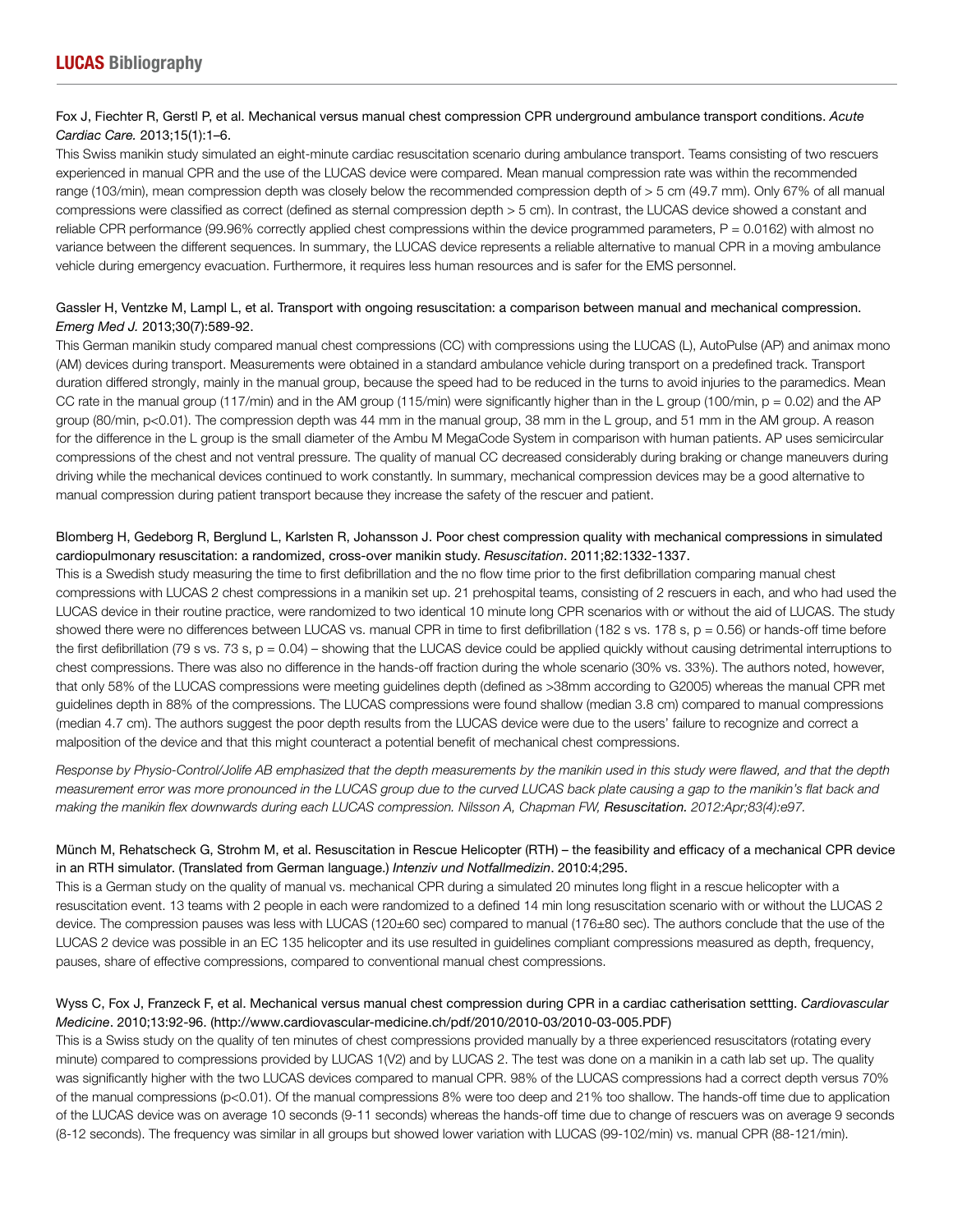## Review Articles And Miscellaneous Articles

## Olaussen A, Shepherd M, Nehme Z, et al. Return of consciousness during ongoing cardiopulmonary resuscitation: a systematic review. *Resuscitation.* 2015;86:44-48.

This Australian systematic review identified cases where CPR-induced consciousness is mentioned in the literature and explored its management options. The search yielded 1997 unique records, of which 50 abstracts were reviewed. Nine reports, describing 10 patients, were relevant. Six of the patients had CPR performed by mechanical devices; three of these patients were sedated. Four patients arrested in the out-of-hospital setting and six arrested in hospital. There were four survivors. Varying levels of consciousness were described in all reports, including purposeful arm movements, verbal communication and resuscitation interference. Management strategies directed at consciousness were offered to six patients and included both physical and chemical restraints. In summary, CPR-induced consciousness was infrequently reported in the medical literature, and varied in management. Given the increasing use of mechanical CPR, guidelines to identify and manage consciousness during CPR are required.

#### Ong M, Anantharaman V. Out-of-hospital cardiac arrest: manual or mechanical CPR? *The Lancet.* 2015;385(9972):920-922.

This commentary from Singapore offers views on the PARAMEDIC Trial and the complexities of large-scale resuscitation trials. One of the comments made by the authors is that the absence of quality implementation measures in the PARAMEDIC study, such as data on delays in application of the device or CPR interruptions, makes it difficult to refute the hypothesis that the outcomes noted are possibly more an effect of the quality of implementation rather than the therapy in question. The authors discuss that EMS services should aim to provide the best quality of CPR possible and that safety concerns for unrestrained crew using manual CPR in a moving ambulance are real. Mechanical CPR allows crews to be safely belted up and is a logical choice from the safety perspective.

## Ong M, Shin S, Sung S, et al. Recommendations on ambulance cardiopulmonary resuscitation in basic life support systems. *Prehosp Emerg Care*. 2013;(4):491-500.

In many Asian countries with BLS systems, patients experiencing OHCA are routinely transported in ambulances in which CPR is performed. This report makes recommendations on best practices for CPR during ambulance transport in BLS systems. Several critical issues for the safe performance and high-quality of CPR during ambulance transport were agreed upon. The main recommendations are as follows: (1) the EMS crew should stay and treat for more than 3–4 cycles of CPR at the scene; (2) advanced airways should be established prior to transport; (3) online medical control for termination of resuscitation should be considered; (4) seat belts for improving provider safety should be implemented; and (5) mechanical CPR can be considered as an alternative to manual CPR. In summary, consensus suggests the usefulness of mechanical CPR in patients during ambulance transport. These devices can also be used as a second-tier method when high-quality manual CPR is provided initially by a first responder. Mechanical devices can constitute a useful alternative to manual CPR, in terms of safety for the ambulance crew.

## Brugger H, Durrer B, Elsensohn F, et al. Resuscitation of avalanche victims: evidence-based guidelines of the international commission for mountain emergency medicine (ICAR MEDCOM). *Resuscitation.* 2013;84(5):539-546.

Recommendations for transport and treatment decisions of hypothermic patients including avalanche victims have been recently developed by the International Commission for Mountain Emergency Medicine (ICAR MEDCOM). Although there are many topics, two recommendations are regarding CPR and transportation. CPR: In severely hypothermic patients respirations and pulse may be indistinct. Recommendations: Check carefully for vital signs and ECG activity for up to 1 min (Class IIb, LOE C). Initiate CPR if signs of life are absent at standard BLS rates (Class IIa, LOE B). Patients with cardiac instability or in cardiac arrest (with a patent airway) should be transported with uninterrupted CPR to an ECMO/CPB rewarming centre. If resuscitation is successful or termination of CPR criteria is not met victims should be transported to the nearest hospital, preferably one with intensive care services (Class IIa, LOE C). Mechanical chest compression devices and therapeutic hypothermia may be considered for prolonged transports (Class IIb, LOE B). In summary, hypothermic patients who are in cardiac arrest should be transported with uninterrupted CPR…the LUCAS device can provide uninterrupted compressions.

## Rubertsson S, Silfverstolpe J, Rehn L, et al. The Study Protocol for the LINC (LUCAS in Cardiac Arrest) Study: a study comparing conventional adult out-of-hospital cardiopulmonary resuscitation with a concept with mechanical chest compressions and simultaneous defibrillation. *Scandinavian Journal of Trauma, Resuscitation and Emergency Medicine*. 2013,21:5.

This article describes the design and protocol of the randomized, controlled, multicentre LINC study. The LINC study is designed to include 2,500 prehospital cardiac arrest patients and to compare a manual CPR algorithm according to 2005 guidelines to the LINC algorithm (using the LUCAS device, defibrillation during ongoing compressions as well as providing the first shock without any prior analysis of initial cardiac rhythm). The primary outcome is 4-hour survival, and secondary endpoints include 6-month survival, neurological outcome and a safety analysis.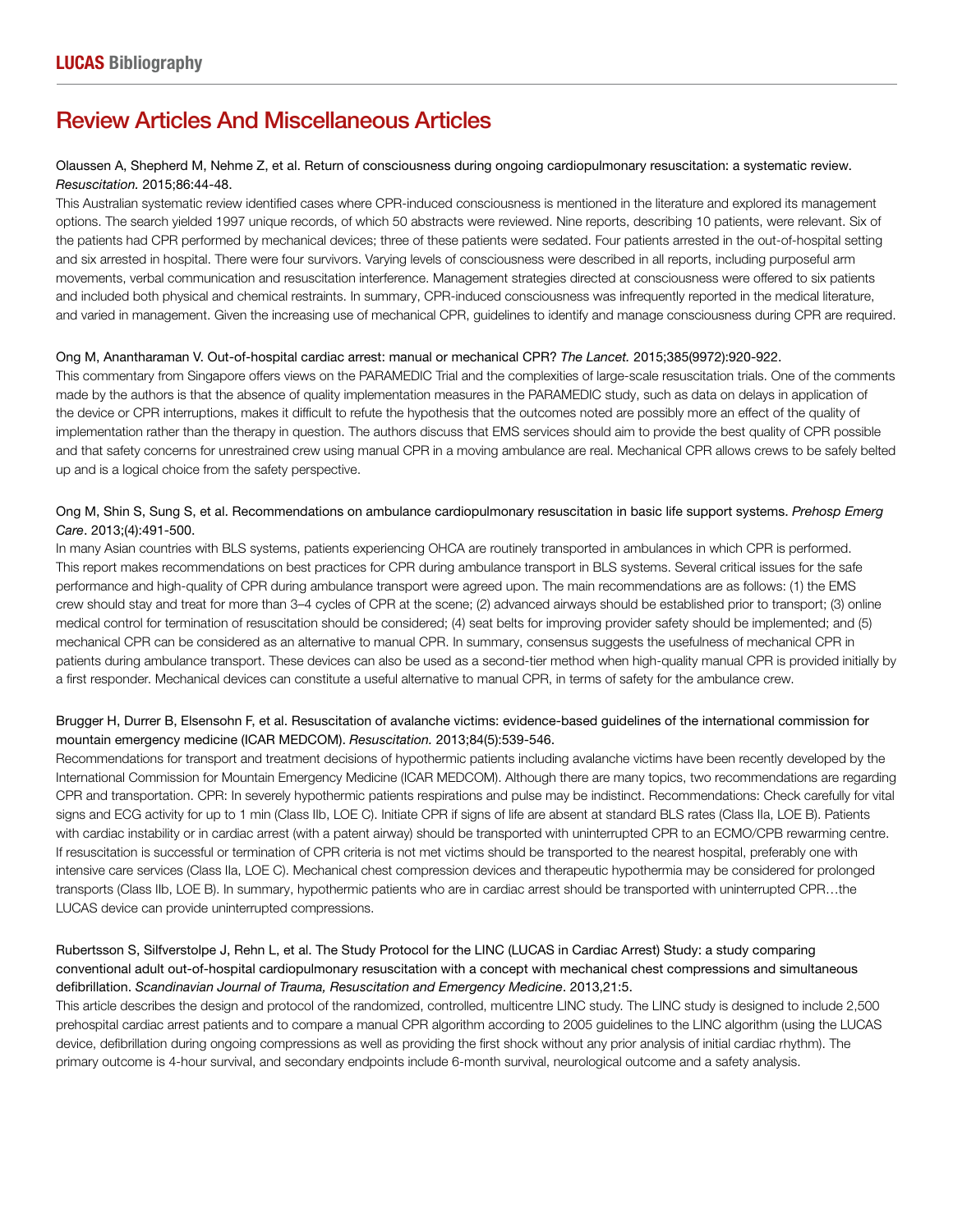## **Dissertations**

Beesems S. Doctoral thesis: Quality and outcome of cardiopulmonary resuscitation. Amsterdam University, Amsterdam, the Netherlands, 2015. http://hdl.handle.net/11245/1.484928

Wagner H. Doctoral thesis: Clinical and experimental insights into the use of mechanical chest compressions during prolonged resuscitation in the coronary catheterization laboratory. Lund University, Lund, Sweden, 2015. http://www.lunduniversity.lu.se/lup/publication/5323084

Blomberg H. Doctoral thesis: Influence of The education and Training of Prehospital Medical Crews on Measures of Performance and Patient Outcomes. Uppsala Univerisity, Uppsala, Sweden, 2013. http://uu.diva-portal.org/smash/record.jsf?pid = diva2%3A601321&dswid = -9295

Smekal D. Doctoral thesis: Safety with Mechanical Chest Compressions in CPR - Clinical studies with the LUCAS™ device Uppsala Univerisity, Uppsala, Sweden, 2013. http://uu.diva-portal.org/smash/record.jsf?searchId = 1&pid = diva2:63936

Liao Q. Doctoral thesis: Safety with Mechanical Chest Compressions in CPR - Clinical studies with the LUCAS™ device Lund University, Lund, Sweden, 2011. http://www.lu.se/lup/publication/1883004

Axelsson C. Doctoral thesis. Safety with Mechanical Chest Compressions in CPR - Clinical studies with the LUCAS™ device. Göteborgs Universitet, Göteborg, Sweden, 2010. http://gupea.ub.gu.se/handle/2077/23078

Jaschkowitz T. Doctoral thesis: Kontrastmittelgestützte Notfall-Computertomographie unter Reanimationsbedingungen mit. Medizinischen Fakultät der Ludwig-Maximilians-Universität zu München, Germany, 2008. https://edoc.ub.unimuenchen.de/9415/1/Jaschkowitz\_Thomas\_H.pdf.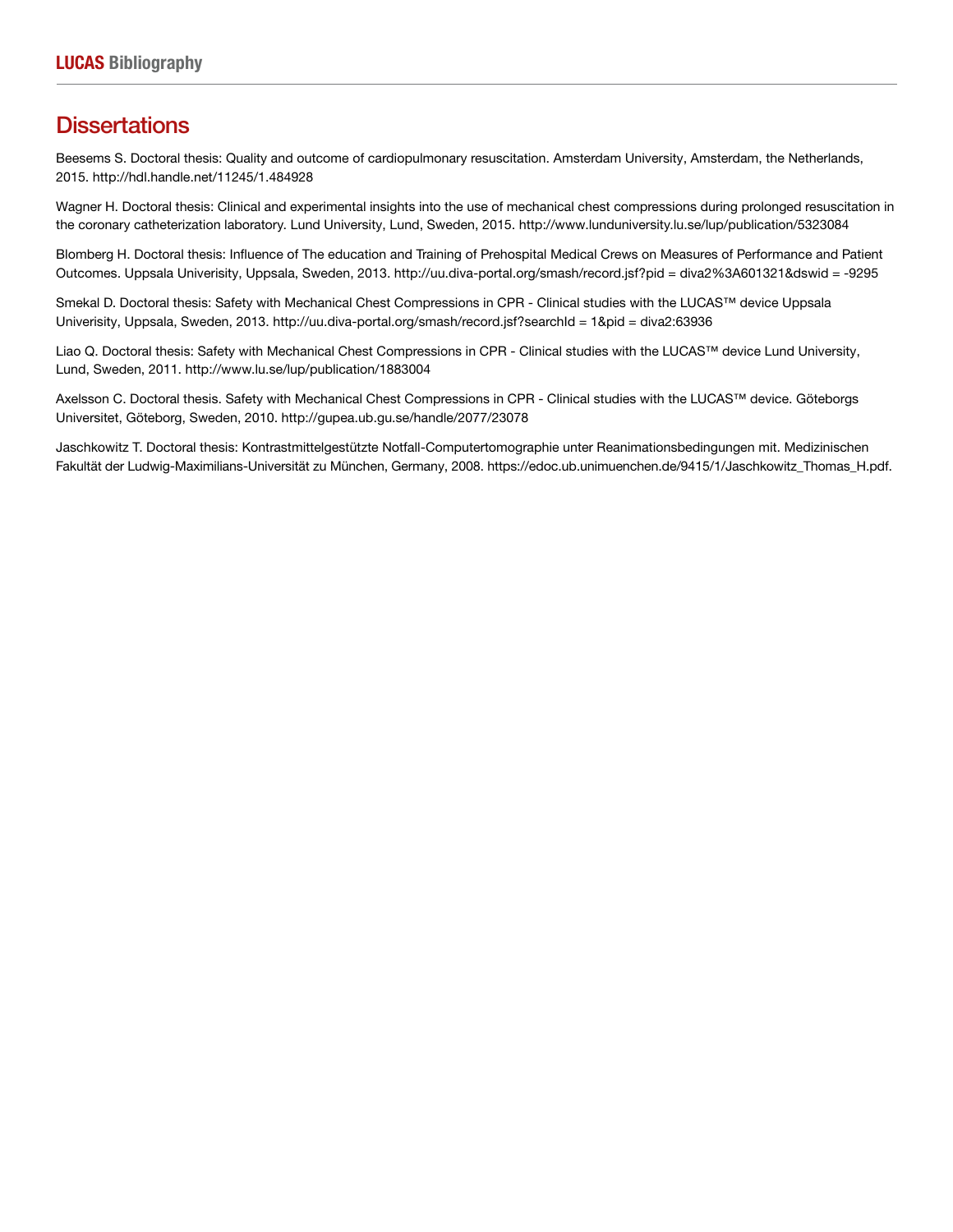There are different generations (i.e., versions) of the LUCAS Chest Compression System. The first generation was driven by compressed air, whereas the later generations are driven by battery. Although all LUCAS versions are similar in most respects and deliver chest compressions according to the AHA and ERC guidelines, they differ somewhat in mechanical design and usability. The differences need to be considered when extrapolating clinical and animal data from the different versions.

This document aims at providing an at-a-glance overview of research presented on the LUCAS Chest Compression System. The studies have been selected and summarized by Physio-Control, and although summarized with the best of intentions and believed to be correct, please always read the referenced publication for original and comprehensive information.

## Abbreviations

| ALS-Advanced Life Support               | IHCA-in-hospital cardiac arrest                  |
|-----------------------------------------|--------------------------------------------------|
| AMI-acute myocardial infarction         | LAD-left anterior descending coronary artery     |
| BLS-Basic Life Support                  | LMA-left main coronary artery                    |
| CA-cardiac arrest                       | MAP-mean arterial pressure                       |
| CPB-cardiopulmonary bypass              | OHCA-out-of-hospital cardiac arrest              |
| CPC-cerebral performance scale          | PCI-percutaneous cardiac intervention            |
| CPR-cardiopulmonary resuscitation       | PEA-pulseless electrical activity                |
| ECLS-extraorporeal life support         | RCA-right coronary artery                        |
| ECMO-extracorporeal membrane oxygenator | ROSC-return of spontaneous circulation           |
| EMS-emergency medical services          | STEMI-ST segment elevation myocardial infarction |
| GCS-Glasgow coma score                  | VF-ventricular fibrillation                      |
| IABP-intra-aortic balloon pump          |                                                  |